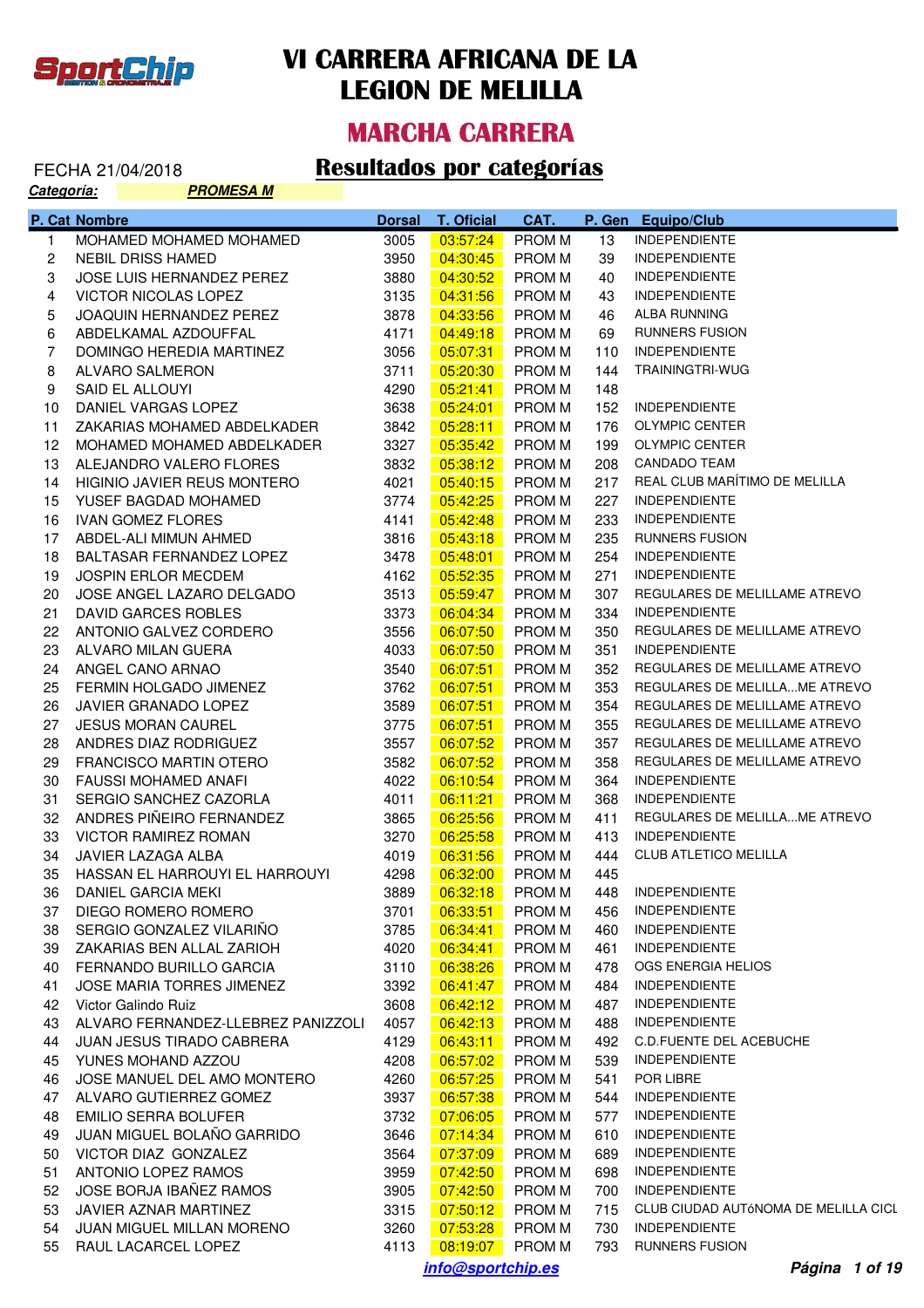

### **MARCHA CARRERA**

## FECHA 21/04/2018 **Resultados por categorías**

| <b>Categoría:</b>       | <b>PROMESA M</b>                                        |               |                             |                |            |                                                 |
|-------------------------|---------------------------------------------------------|---------------|-----------------------------|----------------|------------|-------------------------------------------------|
|                         | P. Cat Nombre                                           | <b>Dorsal</b> | <b>T. Oficial</b>           | CAT.           | P. Gen     | <b>Equipo/Club</b>                              |
| 56                      | <b>JOSE MANUEL MARTIN DIAZ</b>                          | 4235          | 08:25:25                    | <b>PROMM</b>   | 809        | <b>INDEPENDIENTE</b>                            |
| 57                      | <b>GUILLERMO OJEDA RUIZ</b>                             | 3180          | 08:26:42                    | <b>PROMM</b>   | 821        | <b>INDEPENDIENTE</b>                            |
| 58                      | RIDUAN BUTIEB MOHAMED                                   | 4088          | 08:27:00                    | <b>PROMM</b>   | 823        | <b>INDEPENDIENTE</b>                            |
| 59                      | YOUSSEF KADDOURI BACHIRE                                | 4222          | 08:33:55                    | <b>PROMM</b>   | 854        | <b>INDEPENDIENTE</b>                            |
| 60                      | ALBERTO PEREZ GARRIDO                                   | 3635          | 08:39:32                    | <b>PROM M</b>  | 868        | <b>INDEPENDIENTE</b>                            |
| 61                      | JUAN ALEJANDRO LOPEZ CHICON                             | 3331          | 09:18:55                    | <b>PROM M</b>  | 947        | <b>INDEPENDIENTE</b>                            |
| Categoría:              | <b>PROMESA F</b>                                        |               |                             |                |            |                                                 |
|                         | P. Cat Nombre                                           | <b>Dorsal</b> | <b>T. Oficial</b>           | CAT.           |            | P. Gen Equipo/Club                              |
| 1                       | MARISOL MARTIN CASTELLANO                               | 4107          | 05:48:09                    | PROM F         | 255        | <b>CORREDORES AFRICANUS</b>                     |
| $\overline{\mathbf{c}}$ | NEREA CASCAJOSA MONTILLA                                | 3773          | 06:30:13                    | <b>PROM F</b>  | 432        | REGULARES DE MELILLAME ATREVO                   |
| 3                       | ANA BELEN RODRIGUEZ VALDERRAMA                          | 3998          | 07:04:15                    | <b>PROM F</b>  | 570        | <b>INDEPENDIENTE</b>                            |
| 4                       | CRISTINA BERENGUEL HERNANDEZ                            | 4064          | 07:05:33                    | <b>PROM F</b>  | 575        | <b>INDEPENDIENTE</b>                            |
| 5                       | NADIA JABRI                                             | 4160          | 07:37:22                    | PROM F         | 690        | <b>INDEPENDIENTE</b>                            |
| 6                       | <b>CARMEN ALONSO GARCIA</b>                             | 3940          | 07:41:19                    | PROM F         | 695        | <b>INDEPENDIENTE</b>                            |
| 7                       | PAULA CALLEJON AGUILAR                                  | 3861          | 07:42:50                    | PROM F         | 701        | <b>INDEPENDIENTE</b>                            |
| 8                       | ANGELA BARON ARANDA                                     | 3213          | 07:46:01                    | PROM F         | 706        | <b>INDEPENDIENTE</b>                            |
| 9                       | INMACULADA SERRANO GARCIA                               | 4209          | 07:50:37                    | PROM F         | 716        | <b>INDEPENDIENTE</b>                            |
|                         |                                                         | 4244          |                             | PROM F         |            | <b>INDEPENDIENTE</b>                            |
| 10<br>11                | ANGELA ALEMANY GALVEZ<br>PATRICIA GOMEZ AVILES          | 3560          | 07:52:28<br>07:54:55        | PROM F         | 719<br>736 | <b>INDEPENDIENTE</b>                            |
| 12                      | RAQUEL REMEDIOS VEIGAS MARQUEZ                          | 4297          | 08:25:11                    | PROM F         | 806        |                                                 |
|                         |                                                         |               |                             |                |            |                                                 |
| 13                      | ROCIO CAMPOS MACHADO                                    | 3938          | 08:25:33                    | <b>PROM F</b>  | 818        | <b>INDEPENDIENTE</b>                            |
| 14                      | SANDRA MARTINEZ CABEZA                                  | 3469          | 09:18:33                    | <b>PROM F</b>  | 943        | <b>INDEPENDIENTE</b>                            |
| 15                      | <b>ITZIAR GALINDO GARCIA</b>                            | 3306          | 09:18:47                    | <b>PROM F</b>  | 946        | <b>INDEPENDIENTE</b>                            |
| 16                      | <b>ESTHER LEVY GRANADOS</b>                             | 4165          | 09:34:48                    | PROM F         | 973        | <b>INDEPENDIENTE</b>                            |
| 17                      | ANA SANTOS DOMINGUEZ                                    | 3137          | 09:45:55                    | PROM F         | 977        | <b>INDEPENDIENTE</b>                            |
| Categoría:              | <b>SENIOR M</b>                                         |               |                             |                |            |                                                 |
|                         | P. Cat Nombre                                           | <b>Dorsal</b> | <b>T. Oficial</b>           | CAT.           |            | P. Gen Equipo/Club                              |
| 1                       | GONZALO RODRIGUEZ-COLUBI REMARTIN                       | 3734          | 03:39:59                    | <b>SENM</b>    | 3          | <b>CLUB SIN LIMITES</b>                         |
| 2                       | <b>JUAN DIEGO AGUILAR BRAVO</b>                         | 4098          | 03:45:35                    | SEN M          | 6          | <b>RUNNERS TEAM</b>                             |
| 3                       | ALEJANDRO MORA MAESE                                    | 4262          | 03:53:30                    | SEN M          | 11         | PEñA CEUTI 100 KM                               |
| 4                       | Chaoi Mouloud                                           | 3798          | 04:01:49                    | SEN M          | 15         | RUNNERS TEAM FUSIÓN                             |
| 5                       | SERGIO SOTO ALARCON                                     | 4245          | 04:07:36                    | <b>SENM</b>    | 16         | <b>RUNNERS TEAM</b>                             |
| 6                       | AZIZ LARZI LARZI                                        | 3736          | 04:07:36                    | <b>SENM</b>    | 17         | <b>RUNNERS TEAM</b>                             |
| 7                       | MARIO RIVERO RODRIGUEZ                                  | 4040          | 04:08:22                    | <b>SENM</b>    | 18         | <b>TERLEG 2</b>                                 |
| 8                       | HASSAN MOHAMED MOHAMED                                  | 3255          | 04:13:01                    | <b>SENM</b>    | 20         | <b>CLUB SIN LIMITES</b>                         |
| 9                       | ABDERRAHAMAN HAMMOUTI                                   | 4296          | 04:13:54                    | <b>SENM</b>    | 21         |                                                 |
| 10                      | ALVARO IMBRODA VAZQUEZ                                  | 4211          | 04:18:04                    | <b>SENM</b>    | 24         | CLUB CIUDAD AUTONOMA DE MELILLA DE (            |
| 11                      | <b>RUBEN GARCIA PINTO</b>                               | 3573          | 04:18:27                    | <b>SENM</b>    | 25         | <b>GRUPO LOGISTICO XI</b>                       |
| 12                      | VICTOR DANIEL MARTEL MARQUEZ                            | 4108          | 04:18:33                    | <b>SENM</b>    | 26         | <b>INDEPENDIENTE</b>                            |
| 13                      | JOSE PALOMO DIAZ                                        | 4168          | 04:25:44                    | <b>SENM</b>    | 31         | <b>INDEPENDIENTE</b>                            |
| 14                      | CARLOS BRAVO MARTINEZ                                   | 3340          | 04:27:14                    | <b>SENM</b>    | 33         | <b>INDEPENDIENTE</b>                            |
| 15                      | PAKO DOMINGUEZ PEDREÑO                                  | 3273          | 04:28:30                    | <b>SENM</b>    | 35         | <b>CLUB SIN LIMITES</b>                         |
| 16                      | PEDRO ANTONIO GONZALEZ MARTINEZ                         | 3418          | 04:31:33                    | <b>SENM</b>    | 42         | CLUB ATLETISMO SUR ESTE                         |
| 17                      | CARLOS DEL PINO TORE                                    | 4190          | 04:34:43                    | <b>SENM</b>    | 47         | MECP2                                           |
| 18                      | <b>BILAL MOHAMED</b>                                    | 4191          | 04:36:43                    | SEN M          | 50         | <b>INDEPENDIENTE</b>                            |
| 19                      | RAUL PALENZUELA CRUZ                                    | 3877          | 04:39:08                    | SEN M          | 53         | <b>INDEPENDIENTE</b>                            |
| 20                      | IGNACIO SANCHEZ MARTIN                                  | 4121          | 04:41:48                    | SEN M          | 55         | MELILLA SIEMPRE ESPANOLA                        |
| 21                      | <b>JULIAN TELLEZ</b>                                    | 3285          | 04:42:19                    | SEN M          | 56         | <b>INDEPENDIENTE</b>                            |
| 22                      | BRANFOR MANTILLA RODRIGUEZ                              | 3489          | 04:42:19                    | SEN M          | 57         | <b>INDEPENDIENTE</b>                            |
| 23                      | CARLOS CARMONA MARIN                                    | 3202          | 04:42:20                    | SEN M          | 58         | <b>INDEPENDIENTE</b>                            |
| 24                      | JOSE MIGUEL LOPEZ SANCHEZ                               | 3287          | 04:47:12                    | SEN M          | 63         | <b>CLUB ATLETISMO PELIGROS</b>                  |
| 25                      |                                                         |               |                             |                |            |                                                 |
|                         |                                                         |               |                             |                |            |                                                 |
| 26                      | MARZOK MOHAMED MOHAMED<br>ALVARO JESUS GARCIA CARASUSAN | 3229<br>3288  | 04:47:20<br><u>04:47:51</u> | SEN M<br>SEN M | 64<br>65   | <b>INDEPENDIENTE</b><br><b>CLUB SIN LIMITES</b> |

**info@sportchip.es Página 2 of 19**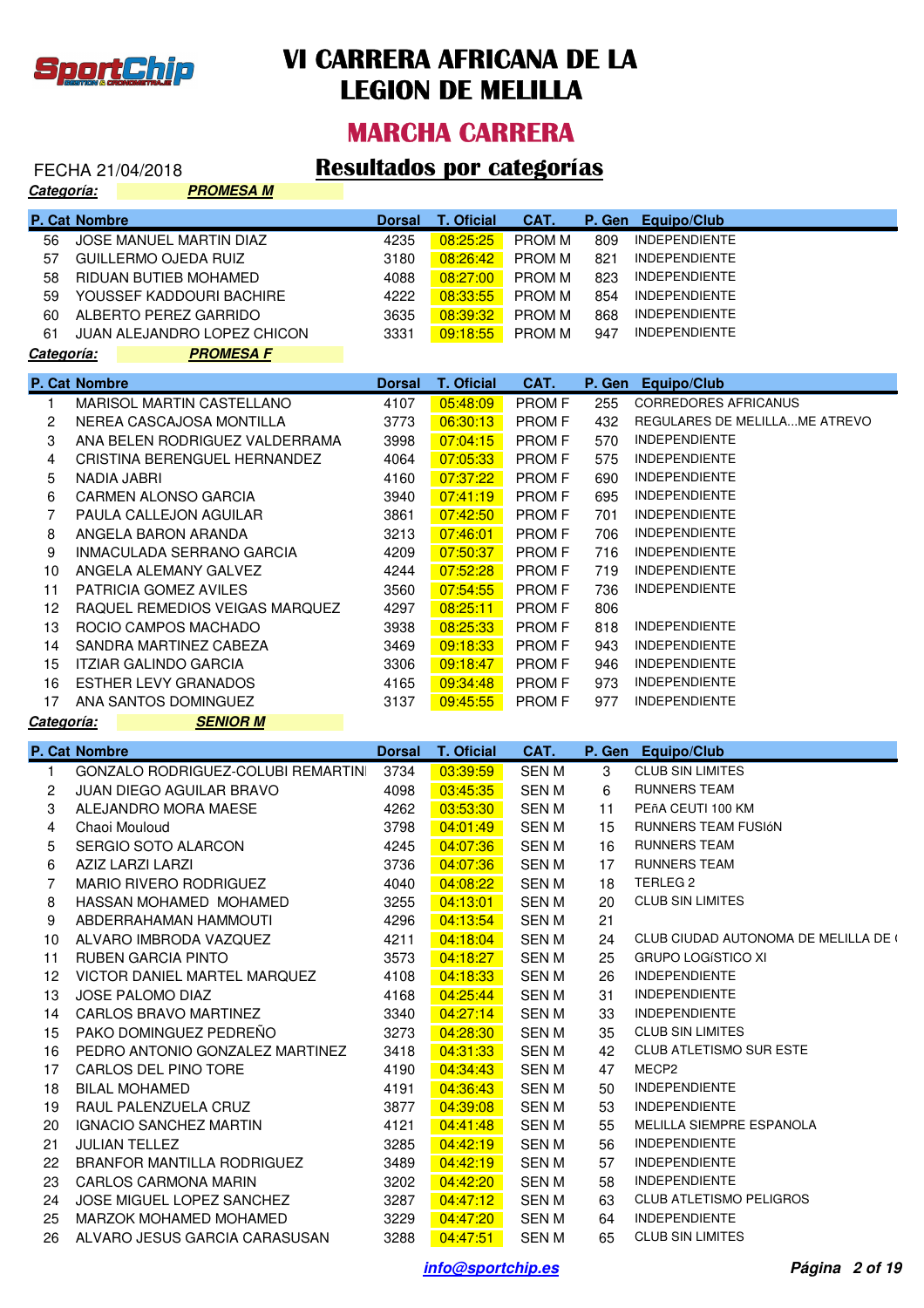

### **MARCHA CARRERA**

# FECHA 21/04/2018 **Resultados por categorías**<br>Categoría: **Categoría**

| <u>Categoría:</u> |               | <b>SENIOR M</b>                                  |               |                       |                       |            |                                                     |
|-------------------|---------------|--------------------------------------------------|---------------|-----------------------|-----------------------|------------|-----------------------------------------------------|
|                   | P. Cat Nombre |                                                  | <b>Dorsal</b> | <b>T. Oficial</b>     | CAT.                  | P. Gen     | <b>Equipo/Club</b>                                  |
| 27                |               | ANTONIO JIMENEZ RODRIGUEZ                        | 3326          | 04:48:26              | <b>SENM</b>           | 67         | TRAIL RUNNING MELILLA                               |
| 28                |               | ANTONIO MANUEL MADRIÑAN FERNANDEZ                | 3498          | 04:49:26              | SEN M                 | 70         | RT-22                                               |
| 29                |               | MIMON HADDU BUMEDIEN                             | 4264          | 04:49:43              | SEN M                 | 71         | <b>INDEPENDIENTE</b>                                |
| 30                |               | FRANCISCO JAVIER LOPEZ                           | 3486          | 04:49:45              | SEN M                 | 73         | <b>INDEPENDIENTE</b>                                |
| 31                |               | OSCAR VAZQUEZ FLORES                             | 3171          | 04:50:10              | <b>SEN M</b>          | 77         | BEW II/32 LEVANTE                                   |
| 32                |               | OSCAR PERAL MOHAND                               | 3126          | 04:51:28              | SEN M                 | 78         | <b>INDEPENDIENTE</b>                                |
| 33                |               | <b>ENRIQUE BUIZA GUERRERO</b>                    | 4045          | 04:54:24              | <b>SEN M</b>          | 84         | LA PECHA                                            |
| 34                |               | JUAN DIAZ DAVILA                                 | 3039          | 04:55:20              | <b>SEN M</b>          | 86         | <b>INDEPENDIENTE</b>                                |
| 35                |               | ARMANDO URRESTARAZU PLATERO                      | 3318          | 04:56:12              | <b>SEN M</b>          | 88         | <b>INDEPENDIENTE</b>                                |
| 36                |               | <b>JULIO IGLESIAS TRUJILLO</b>                   | 3059          | 04:56:49              | <b>SEN M</b>          | 89         | <b>CLUB SIN LIMITES</b>                             |
| 37                |               | ANTONIO JESUS CRUZADO FERNANDEZ                  | 3681          | 04:57:51              | SEN M                 | 92         | <b>INDEPENDIENTE</b>                                |
| 38                |               | HUSSEIN MOHAMED AISA                             | 4122          | 04:59:05              | SEN M                 | 94         | <b>INDEPENDIENTE</b>                                |
| 39                |               | ALI YAARAS                                       | 4289          | 05:01:08              | <b>SEN M</b>          | 99         |                                                     |
| 40                |               | CARLOS G GARCES ROBLES                           | 3417          | 05:07:16              | <b>SEN M</b>          | 108        | <b>INDEPENDIENTE</b>                                |
| 41                |               | DOMINGO LOPEZ MARTINEZ                           | 3062          | 05:07:33              | <b>SEN M</b>          | 111        | <b>INDEPENDIENTE</b>                                |
| 42                |               | DANIEL GONZALEZ NUÑEZ                            | 3595          | 05:08:35              | SEN M                 | 113        |                                                     |
| 43                |               | JUAN MARTIN DE SAAVEDRA DEL RIO                  | 3497          | 05:08:39              | SEN M                 | 114        | <b>INDEPENDIENTE</b>                                |
| 44                |               | SANTIAGO RUIZ GOMEZ                              | 3826          | 05:09:12              | <b>SEN M</b>          | 116        | <b>INDEPENDIENTE</b>                                |
| 45                |               | CARLOS VILLALOBOS BRAVO                          | 3744          | 05:09:59              | <b>SEN M</b>          | 118        | <b>INDEPENDIENTE</b>                                |
| 46                |               | RODOLFO CERVILLA MARTIN                          | 4140          | 05:11:02              | <b>SEN M</b>          | 122        | <b>INDEPENDIENTE</b>                                |
| 47                |               | DAVID ROMERO GONZALEZ                            | 3192          | 05:12:46              | SEN M                 | 126        | <b>CLUB ATLETICO MELILLA HTRAINER</b>               |
| 48                |               | MIGUE MARTINEZ MARTINEZ                          | 3437          | 05:13:23              | SEN M                 | 127        | <b>COBRAS RUNNERS</b>                               |
| 49                |               | DAVID VALVERDE ARQUE                             | 3689          | 05:14:16              | SEN M                 | 131        | <b>INDEPENDIENTE</b>                                |
| 50                |               | RAUL MELLADO BLAZQUEZ                            | 3675          | 05:15:19              | <b>SEN M</b>          | 132        | TRAIL RUNNING MELILLA                               |
| 51                |               | HORMA ALI MAHMUD                                 | 3289          | 05:16:15              | <b>SEN M</b>          | 134        | <b>INDEPENDIENTE</b>                                |
| 52                |               | SERGIO TARAZON VAREA                             | 3710          | 05:16:18              | <b>SEN M</b>          | 135        | BENI-CORRE POC A POC<br>PUENTECILLAS PALENCIA TRAIL |
| 53                |               | <b>JESUS SANDONIS PASCUAL</b>                    | 4116          | 05:16:55              | SEN M                 | 136        | <b>INDEPENDIENTE</b>                                |
| 54<br>55          |               | ALFONSO SALAS LOPEZ<br><b>MARIO PIZANA CASES</b> | 3707          | 05:19:58<br>05:20:42  | SEN M<br><b>SEN M</b> | 142<br>145 | <b>BACTERIOS RUNNERS TEAM</b>                       |
| 56                |               | SALVADOR PAGES LOPEZ                             | 3198<br>4257  |                       | <b>SEN M</b>          | 146        | <b>CLUB ATLETISMO SEXITANO</b>                      |
| 57                |               | DAVID MARIÑOS PAREDES                            | 4048          | 05:20:46<br>05:24:32  | <b>SEN M</b>          | 155        | <b>INDEPENDIENTE</b>                                |
| 58                |               | <b>FRANCISCO SIMON ROVIRA CESARES</b>            | 3047          | 05:25:34              | SEN M                 | 160        | BEER RUNNERS MELILLA                                |
| 59                |               | ALFRED JUNIOR ITOYA EBHOMHENYE                   | 3827          | 05:26:05              | SEN M                 | 161        | <b>INDEPENDIENTE</b>                                |
| 60                |               | ARTURO MARTINEZ ONIEVA                           | 3051          | 05:27:20              | <b>SEN M</b>          | 164        | <b>INDEPENDIENTE</b>                                |
| 61                |               | ANTONIO JAVIER AMOR CARBONERO                    | 4134          | 05:27:36              | SEN M                 | 165        | TERLEG <sub>3</sub>                                 |
| 62 -              |               | JOSE CARLOS MUYOR GARCIA                         | 4133          | $\overline{05:27:38}$ | SEN M                 |            | 167 RESERVA TERLEG3                                 |
| 63                |               | JOSE MANUEL CASTAÑO FERNANDEZ                    | 3851          | 05:27:42              | SEN M                 |            | 170 INDEPENDIENTE                                   |
| 64                |               | JOSE ANGEL FERNANDEZ SANCHEZ                     | 4174          | 05:28:01              | <b>SEN M</b>          | 175        | EVT/GC                                              |
| 65                |               | <b>FELIX MENDEZ MARTI</b>                        | 3238          | 05:28:20              | <b>SEN M</b>          | 177        | <b>INDEPENDIENTE</b>                                |
| 66                |               | MOISES NAVARRO MONTERO                           | 3401          | 05:28:38              | SEN M                 | 178        | <b>INDEPENDIENTE</b>                                |
| 67                |               | VICTOR AGUILAR GUERRERO                          | 3833          | 05:29:10              | SEN M                 | 181        | <b>INDEPENDIENTE</b>                                |
| 68                |               | RAMON BERRUEZO MARTINEZ                          | 3112          | 05:29:11              | SEN M                 | 182        | <b>INDEPENDIENTE</b>                                |
| 69                |               | <b>JOSE RUBIO SANCHEZ</b>                        | 3207          | 05:30:29              | SEN M                 | 184        | <b>INDEPENDIENTE</b>                                |
| 70                |               | DAVID ROUCO ALONSO                               | 3885          | 05:31:36              | SEN M                 | 188        | <b>INDEPENDIENTE</b>                                |
| 71                |               | RUBEN GIL VELA                                   | 3271          | 05:32:34              | SEN M                 | 190        | <b>INDEPENDIENTE</b>                                |
| 72                |               | DANIEL MORENO CASADO                             | 3312          | 05:34:45              | SEN M                 | 195        | <b>INDEPENDIENTE</b>                                |
| 73                |               | SAMUEL MORALES FERRER                            | 4044          | 05:34:46              | SEN M                 | 196        | <b>INDEPENDIENTE</b>                                |
| 74                |               | MOHAMED AMIN MAIMOUNI                            | 3308          | 05:35:19              | SEN M                 | 198        | <b>C.D.AFRIKANOS CEUTA</b>                          |
| 75                |               | RACHID EL OUAZGHARI                              | 3912          | 05:35:42              | SEN M                 | 200        | RUNNERS TEAM                                        |
| 76                |               | ROBERTO CARDENAS CARDENAS                        | 3855          | 05:35:45              | SEN M                 | 201        | <b>INDEPENDIENTE</b>                                |
| 77                |               | <b>CORNELIO GIL MARTINEZ</b>                     | 4070          | 05:36:31              | SEN M                 | 202        | ATLETICO KINOA BULLAS                               |
| 78                |               | JESUS MANUEL MORALES RICO                        | 3429          | 05:36:55              | SEN M                 | 204        | TRAIL RUNNING MELILLA                               |
| 79                |               | MIGUEL ANGEL RODRIGUEZ CIENDONES                 | 3529          | 05:37:09              | SEN M                 | 205        | MELILLA POR BANDERA                                 |
| 80                |               | LEO GARCIA CANELA                                | 3114          | 05:38:09              | SEN M                 | 207        | <b>OLYMPIC CENTER</b>                               |
| 81                |               | ANTONIO ABOLAFIA MONTES                          | 4157          | 05:38:21              | SEN M                 |            | 209 RUNNERS JONTOYEROS                              |

**info@sportchip.es Página 3 of 19**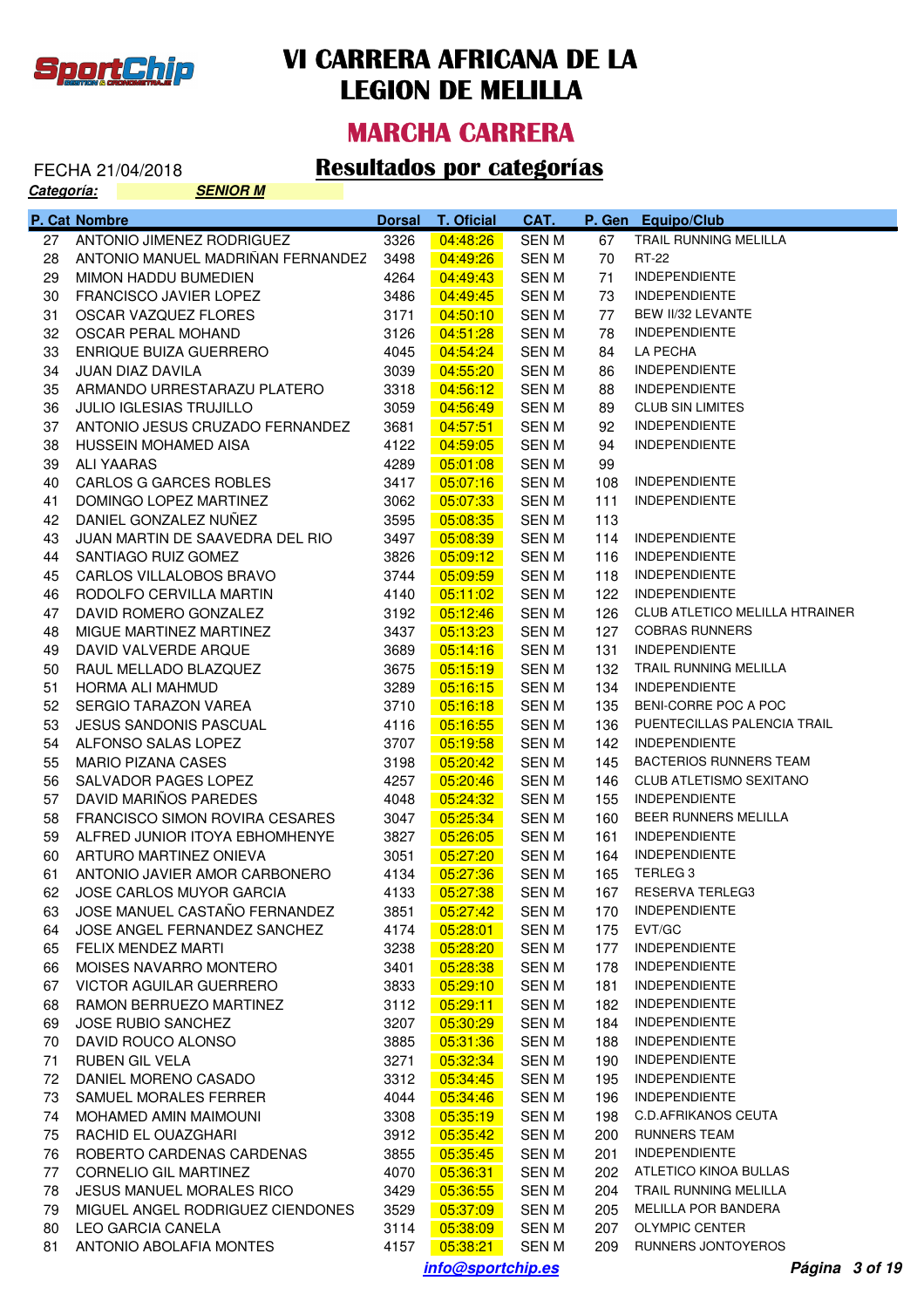

### **MARCHA CARRERA**

#### FECHA 21/04/2018 **Resultados por categorías**

| Categoría: |               | <b>SENIOR M</b>                               |               |                      |                |            |                                              |
|------------|---------------|-----------------------------------------------|---------------|----------------------|----------------|------------|----------------------------------------------|
|            | P. Cat Nombre |                                               | <b>Dorsal</b> | <b>T. Oficial</b>    | CAT.           |            | P. Gen Equipo/Club                           |
| 82         |               | MIGUEL ANGEL LOPEZ MORALES                    | 3942          | 05:38:31             | SEN M          | 210        | <b>INDEPENDIENTE</b>                         |
| 83         |               | OMAR SANCHEZ SOLER                            | 4237          | 05:39:05             | <b>SENM</b>    | 214        | <b>INDEPENDIENTE</b>                         |
| 84         |               | Antonio Cabrera Olmo                          | 3463          | 05:39:17             | SEN M          | 215        |                                              |
| 85         |               | ALEJANDRO LINARES CASAS                       | 3941          | 05:41:55             | SEN M          | 218        | <b>INDEPENDIENTE</b>                         |
| 86         |               | IGNACIO GARCIA VACAS                          | 3414          | 05:41:55             | SEN M          | 219        | CD CUESTA ABAJO                              |
| 87         |               | JORNATAN GARCIA VACAS                         | 3554          | 05:41:55             | SEN M          | 220        | CD CUESTA ABAJO                              |
| 88         |               | MOISES JIMENEZ GONZALEZ                       | 4279          | 05:42:09             | SEN M          | 225        | <b>INDEPENDIENTE</b>                         |
| 89         |               | IVAN IBAÑEZ LOPEZ                             | 3262          | 05:42:13             | SEN M          | 226        | <b>INDEPENDIENTE</b>                         |
| 90         |               | CARLOS BAJO GALIANO                           | 4169          | 05:42:39             | SEN M          | 228        | <b>INDEPENDIENTE</b>                         |
| 91         |               | <b>JUANJO GARCES ROBLES</b>                   | 3830          | 05:45:12             | SEN M          | 242        | <b>INDEPENDIENTE</b>                         |
| 92         |               | FCO. JAVIER FERREIRA ALFAYA                   | 3994          | 05:45:14             | SEN M          | 243        | <b>INDEPENDIENTE</b>                         |
| 93         |               | <b>JULIO MORENO BERNARDO</b>                  | 3559          | 05:45:22             | SEN M          | 244        | <b>INDEPENDIENTE</b>                         |
| 94         |               | ALEJO PAREJO COTE                             | 3398          | 05:45:22             | SEN M          | 245        | <b>INDEPENDIENTE</b>                         |
| 95         |               | JAVI ESPIGARES MARTINEZ                       | 3852          | 05:48:01             | SEN M          | 253        | <b>INDEPENDIENTE</b>                         |
| 96         |               | JORGLO ASCACIBAR PAREDES                      | 3236          | 05:48:47             | SEN M          | 257        | <b>CORREDORES AFRICANUS</b>                  |
| 97         |               | ALBERTO POYO MATELLAN                         | 4200          | 05:50:56             | SEN M          | 263        | <b>INDEPENDIENTE</b>                         |
| 98         |               | CARLOS YOEL NAVARRETE PEREZ                   | 3115          | 05:54:05             | SEN M          | 277        | RUNNERS FUSION                               |
| 99         |               | ANGEL LUCENA MARTINEZ                         | 4234          | 05:54:46             | SEN M          | 281        | <b>INDEPENDIENTE</b>                         |
| 100        |               | JUAN JOSE SANCHEZ MORA                        | 3119          | 05:55:18             | SEN M          | 284        | <b>INDEPENDIENTE</b>                         |
| 101        |               | ENRIQUE ESCAMILLA BLANCO                      | 4056          | 05:56:25             | SEN M          | 290        | <b>INDEPENDIENTE</b>                         |
|            |               | 102 JOSE ANDRES MARTINEZ JIMENEZ              | 3910          | 05:56:51             | SEN M          | 293        | <b>INDEPENDIENTE</b>                         |
|            |               | 103 MIGUEL SABIO MATEO                        | 3882          | 05:57:51             | SEN M          | 295        | <b>INDEPENDIENTE</b>                         |
|            |               | 104 ANDRES MENDEZ ESCOBAR                     | 3511          | 05:57:52             | SEN M          | 296        | <b>INDEPENDIENTE</b>                         |
|            |               | 105 SALVADOR ZARCO TORRES                     | 3916          | 05:57:52             | SEN M          | 297        | <b>INDEPENDIENTE</b>                         |
|            |               | 106 RACHID BUSSIAN MOHAMED                    | 3971          | 05:59:34             | SEN M          | 304        | <b>INDEPENDIENTE</b>                         |
|            |               | 107 DAVID BOFARULL VINDEL                     | 3769          | 05:59:46             | SEN M          | 305        | REGULARES DE MELILLAME ATREVO                |
|            |               | 108 ISRAEL ALVAREZ VILCHEZ                    | 3584          | 05:59:46             | SEN M          | 306        | REGULARES DE MELILLAME ATREVO                |
| 109        |               | MIGUEL PERALTA DE LA HIGUERA                  | 3250          | 05:59:47             | SEN M          | 308        | REGULARES DE MELILLAME ATREVO                |
|            |               | 110 FERNANDO CESPEDES RODRIGUEZ               | 3754          | 06:01:02             | SEN M          | 318        | BHELA I                                      |
| 111        |               | BENJAMIN IZQUIERDO CERVERA                    | 3715          | 06:01:02             | SEN M          | 320        | <b>INDEPENDIENTE</b>                         |
|            |               | 112 OSCAR LORENTE DIAZ DE CEVALLOS            | 3011          | 06:01:41             | SEN M          | 324        | <b>INDEPENDIENTE</b>                         |
|            |               | 113 FRANCISCO JAVIER SOLER SOTO               | 3123          | 06:01:45             | SEN M          | 325        | <b>INDEPENDIENTE</b>                         |
|            |               | 114 JOSE ANTONIO CANO CANO                    | 3050          | 06:02:09             | SEN M          | 326        | C.D. ANTAS BIKE                              |
|            |               | 115 ADOLFO CUETO MARTIN                       | 4286          | 06:02:29             | <b>SENM</b>    | 327        | DRINK TEAM MELILLA                           |
|            |               | 116 ALEJANDRO AZNAR TORRENTE                  | 4285          | 06:02:31             | SEN M          | 329        | DRINK TEAM MELILLA                           |
|            |               | 117 ADRIAN MAYO RON<br>118 JORGE BUENO CUESTA | 3611<br>3091  | 06:03:19             | SEN M          | 331<br>332 | <b>INDEPENDIENTE</b><br><b>INDEPENDIENTE</b> |
|            |               | 119 JUAN MIGUEL VILLEGAS CESPEDES             | 3962          | 06:03:36<br>06:04:09 | SEN M          | 333        | <b>INDEPENDIENTE</b>                         |
|            |               | 120 LUIS MIGUEL ALONSO SANZ                   | 3007          | 06:05:15             | SEN M<br>SEN M | 340        | <b>INDEPENDIENTE</b>                         |
|            |               | 121 NEVA BRAVO GIRONA                         | 3223          | 06:07:31             | SEN M          | 348        | <b>INDEPENDIENTE</b>                         |
|            |               | 122 JOSE MARIA GARCIA FERNANDEZ               | 3863          | 06:08:19             | SEN M          | 359        | <b>INDEPENDIENTE</b>                         |
|            |               | 123 PEDRO JESUS GARCIA SOLER                  | 3422          | 06:11:07             | SEN M          | 367        | <b>INDEPENDIENTE</b>                         |
|            |               | 124 ALVARO LOMEÑA ALCALDE                     | 4127          | 06:12:57             | SEN M          | 371        | <b>INDEPENDIENTE</b>                         |
|            |               | 125 SEBASTIAN BONILL NOGALES                  | 3948          | 06:13:00             | SEN M          | 374        | <b>INDEPENDIENTE</b>                         |
|            |               | 126 JAVIER VEIGA GASALLA                      | 4007          | 06:14:26             | SEN M          | 376        | II TERCIO                                    |
|            |               | 127 SAUL MATIAS MARTINEZ FLORES               | 4150          | 06:14:27             | SEN M          | 377        | <b>INDEPENDIENTE</b>                         |
|            |               | 128 JAVIER ANDRADE VALLE                      | 3435          | 06:14:41             | SEN M          | 379        | BEER RUNNERS MELILLA                         |
|            |               | 129 SERGIO DIAZ RUIZ                          | 3714          | 06:16:19             | SEN M          | 387        | <b>INDEPENDIENTE</b>                         |
|            |               | 130 ALFONSO AGUILAR CONEJO                    | 3730          | 06:18:10             | SEN M          | 390        | <b>INDEPENDIENTE</b>                         |
|            |               | 131 DAVID GARCIA MOREIRA                      | 4301          | 06:19:23             | SEN M          | 395        | <b>INDEPENDIENTE</b>                         |
|            |               | 132 ALFONSO SANCHEZ MARTINEZ                  | 3656          | 06:19:24             | SEN M          | 396        | <b>INDEPENDIENTE</b>                         |
|            |               | 133 ALBERTO RODRIGUEZ CASAS                   | 4219          | 06:20:47             | SEN M          | 398        | TRAIL ANTORCHA ANDUJAR                       |
|            |               | 134 MAURO DOMINGUEZ ARAUJO                    | 3103          | 06:21:05             | SEN M          | 399        | <b>INDEPENDIENTE</b>                         |
|            |               | 135 OSCAR JIMENEZ CLEMENTE                    | 3839          | 06:21:13             | <b>SEN M</b>   | 400        | <b>INDEPENDIENTE</b>                         |
|            |               | 136 RAFAEL ALEMANY                            |               |                      |                |            | 402 INDEPENDIENTE                            |

**info@sportchip.es Página 4 of 19**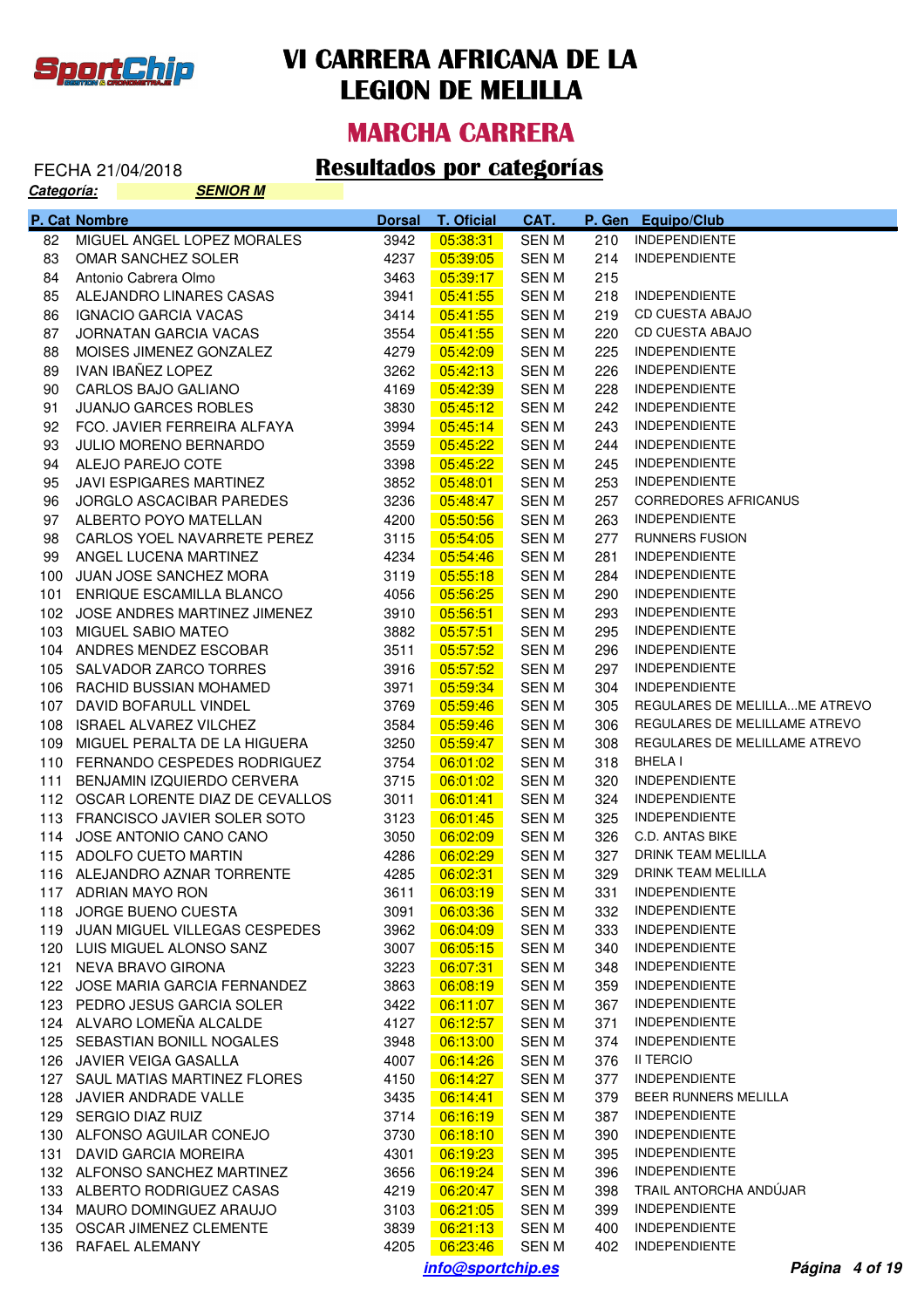

**Categoría: SENIOR MARGAZING** 

## **VI CARRERA AFRICANA DE LA LEGION DE MELILLA**

#### **MARCHA CARRERA**

# FECHA 21/04/2018 **Resultados por categorías**<br>Categoría: **Categoría**

|      | P. Cat Nombre                      | <b>Dorsal</b> | <b>T. Oficial</b> | CAT.         |     | P. Gen Equipo/Club               |
|------|------------------------------------|---------------|-------------------|--------------|-----|----------------------------------|
|      | 137 VI VILLANUEVA GONZALEZ         | 3283          | 06:24:40          | <b>SENM</b>  | 405 | <b>PERRUNNERS</b>                |
|      | 138 RUBEN HERMIDA RISPA            | 3248          | 06:25:47          | <b>SENM</b>  | 409 | <b>CLUB CORREDORES AFRICANUS</b> |
|      | 139 OSCAR MARQUEZ JURADO           | 4047          | 06:26:16          | SEN M        | 415 | <b>INDEPENDIENTE</b>             |
|      | 140 FELIX ALVARO PAJARES RUIZ      | 3618          | 06:26:16          | SEN M        | 416 | <b>INDEPENDIENTE</b>             |
| 141  | JORGE IGLESIAS LOPEZ               | 4175          | 06:26:31          | SEN M        | 417 | <b>INDEPENDIENTE</b>             |
|      | 142 JAVIER MOSTEIRO ABELAIRAS      | 4292          | 06:26:35          | SEN M        | 418 |                                  |
|      | 143 ALEJANDRO GUERRERO REQUENA     | 3536          | 06:28:17          | SEN M        | 422 | <b>CLUB NATACION MELILLA</b>     |
|      | 144 RUBEN RODRIGUEZ MARIN          | 3767          | 06:28:23          | SEN M        | 423 | <b>INDEPENDIENTE</b>             |
| 145  | JOEL JIMENEZ MONTAÑO               | 3856          | 06:30:08          | <b>SENM</b>  | 428 | <b>INDEPENDIENTE</b>             |
|      | 146 ISMAEL PACHON LLERENA          | 3862          | 06:30:09          | <b>SENM</b>  | 429 | <b>INDEPENDIENTE</b>             |
| 147  | <b>BOGDAN MIHAI GLIGAN</b>         | 3030          | 06:30:11          | SEN M        | 430 | <b>INDEPENDIENTE</b>             |
| 148  | <b>JUAN CORBACHO ANTON</b>         | 3824          | 06:31:02          | SEN M        | 437 | <b>INDEPENDIENTE</b>             |
|      | 149 ANTONIO TOSCANO VALERO         | 3667          | 06:31:33          | SEN M        | 441 | <b>INDEPENDIENTE</b>             |
|      | 150 VICTOR JESUS GONZALEZ BUENO    | 4065          | 06:37:10          | SEN M        | 470 | <b>INDEPENDIENTE</b>             |
| 151  | MORAD MIMOUN AHMED                 | 4106          | 06:37:54          | <b>SENM</b>  | 475 | <b>INDEPENDIENTE</b>             |
|      | 152 ALEJANDRO GORDILLO MUÑOZ       | 3866          | 06:41:22          | SEN M        | 483 | REGULARES DE MELILLAME ATREVO    |
| 153  | JESUS MARIA SALCEDO PEREZ          | 3158          |                   |              | 485 | <b>INDEPENDIENTE</b>             |
|      | 154 FRANCISCO QUESADA REVERTE      | 3815          | 06:41:55          | SEN M        | 489 | <b>INDEPENDIENTE</b>             |
|      |                                    |               | 06:42:38          | SEN M        |     | <b>INDEPENDIENTE</b>             |
|      | 155 VICTOR GUTIERREZ REVERTE       | 3813          | 06:42:40          | SEN M        | 490 |                                  |
|      | 156 FRANCISCO SANCHEZ HERNANDEZ    | 3654          | 06:43:10          | SEN M        | 491 | <b>INDEPENDIENTE</b>             |
| 157  | JOSE IGNACIO FERNANDEZ MARTIN      | 3064          | 06:43:31          | SEN M        | 493 | <b>INDEPENDIENTE</b>             |
|      | 158 IGNACIO JAVIER ESCUDERO ALONSO | 4207          | 06:43:36          | SEN M        | 496 | <b>INDEPENDIENTE</b>             |
| 159  | MIGUEL ANGEL GARCIA LORENZO        | 3265          | 06:45:15          | SEN M        | 502 | <b>INDEPENDIENTE</b>             |
| 160  | MARIO NAVAS SAEZ                   | 3182          | 06:45:50          | SEN M        | 503 | <b>INDEPENDIENTE</b>             |
| 161  | PEDRO RAFAEL CAÑETE CANSINO        | 3671          | 06:47:43          | SEN M        | 509 | <b>INDEPENDIENTE</b>             |
|      | 162 BERNABE GIL MARTINEZ           | 3697          | 06:48:56          | SEN M        | 511 | <b>SPORTI</b>                    |
|      | 163 FELIPE SANCHEZ RIDAO           | 3028          | 06:54:04          | SEN M        | 520 | <b>INDEPENDIENTE</b>             |
|      | 164 RAUL LOPEZ MIÑO                | 4095          | 06:54:24          | SEN M        | 522 | <b>INDEPENDIENTE</b>             |
|      | 165 IVAN JOSE DE LA CUESTA GARCIA  | 3023          | 06:55:15          | SEN M        | 528 | <b>INDEPENDIENTE</b>             |
|      | 166 VICTOR SALDAÑA ALONSO          | 3750          | 06:55:45          | SEN M        | 529 | BMR                              |
|      | 167 ARGENIS RODRIGUEZ GUTIERREZ    | 4137          | 06:56:19          | SEN M        | 536 | <b>INDEPENDIENTE</b>             |
| 168  | CARLOS GONZALEZ BONILLA            | 3939          | 06:57:37          | SEN M        | 542 | <b>INDEPENDIENTE</b>             |
| 169  | JOSE GONZALEZ BONILLA              | 4111          | 06:57:37          | SEN M        | 543 | <b>INDEPENDIENTE</b>             |
| 170  | JESUS MARIA HERRERO HEREDIA        | 4176          | 06:57:38          | SEN M        | 545 | <b>INDEPENDIENTE</b>             |
| 171  | MIGUEL CASTILLO SERRANO            | 4062          | 06:57:50          | <b>SEN M</b> | 548 | <b>INDEPENDIENTE</b>             |
|      | 172 ADRIAN SANCHEZ RICO            | 4093          | 06:57:52          | SEN M        | 550 | INDEPENDIENTE                    |
| 173  | ANGEL LUIS MOLINA LOPEZ            | 4102          | 06:57:52          | SEN M        | 551 | <b>OLYMPIC CENTER</b>            |
| 174  | JOSE RUBEN RUIZ MORENO             | 3531          | 06:59:04          | <b>SENM</b>  | 553 | <b>INDEPENDIENTE</b>             |
| 175  | FRANCISCO JOSE MACIAS DIAZ         | 4282          | 06:59:04          | <b>SEN M</b> | 554 | <b>INDEPENDIENTE</b>             |
| 176  | SALVADOR GRAU GIMENO               | 3184          | 07:01:05          | <b>SEN M</b> | 562 | <b>INDEPENDIENTE</b>             |
| 177  | DAVID LOPEZ MARTINEZ               | 3189          | 07:01:26          | <b>SENM</b>  | 563 | <b>INDEPENDIENTE</b>             |
| 178  | JOAQUIN MUÑOZ MARTIN               | 3400          | 07:06:40          | <b>SEN M</b> | 580 | <b>INDEPENDIENTE</b>             |
| 179  | PLACIDO SANTIAGO CARO LOPEZ        | 3104          | 07:09:10          | <b>SEN M</b> | 590 | <b>INDEPENDIENTE</b>             |
| 180  | EMILIO JOSE DAVILA ECHEVARRIA      | 3399          | 07:09:38          | <b>SEN M</b> | 593 | <b>CULEBRA'S TEAM</b>            |
| 181  | ANTONIO GUEVARA JIMENEZ            | 3881          | 07:10:54          | <b>SEN M</b> | 598 | INDEPENDIENTE                    |
|      | 182 FRANCISCO JAVIER POZO ALBENDIN | 3758          | 07:12:30          | <b>SEN M</b> | 603 | <b>INDEPENDIENTE</b>             |
| 183. | RAMON ANDRES TERUEL CARMONA        | 4032          | 07:12:32          | <b>SEN M</b> | 604 | INDEPENDIENTE                    |
| 184  | JUAN ANTONIO CARDENAS CARDENAS     | 3853          | 07:17:56          | <b>SEN M</b> | 626 | <b>INDEPENDIENTE</b>             |
|      | 185 PABLO ALVAREZ BALLESTER        | 3009          | 07:18:03          | <b>SEN M</b> | 629 | INDEPENDIENTE                    |
|      | 186 FERNANDO GABRIEL GARCIA DIAZ   | 4267          | 07:18:14          | <b>SEN M</b> | 630 | <b>INDEPENDIENTE</b>             |
| 187  | SANTIAGO GONZALEZ MARTIN           | 4268          | 07:18:15          | <b>SEN M</b> | 631 | <b>INDEPENDIENTE</b>             |
| 188  | JUAN JOSE MARTIN ALCANTARA         | 3572          | 07:21:28          | <b>SEN M</b> | 634 | <b>INDEPENDIENTE</b>             |
| 189. | JAVIER AVILES MEDINA               | 3653          | 07:21:48          | SEN M        | 638 | <b>INDEPENDIENTE</b>             |
| 190  | <b>JOAQUIN JIMENEZ FUNES</b>       | 4295          | 07:23:32          | SEN M        | 647 |                                  |
| 191  | <b>GUILLERMO CIRARDA</b>           | 3637          | 07:24:25          | SEN M        | 649 | <b>INDEPENDIENTE</b>             |
|      |                                    |               | info@sportchip.es |              |     | Página 5 of 19                   |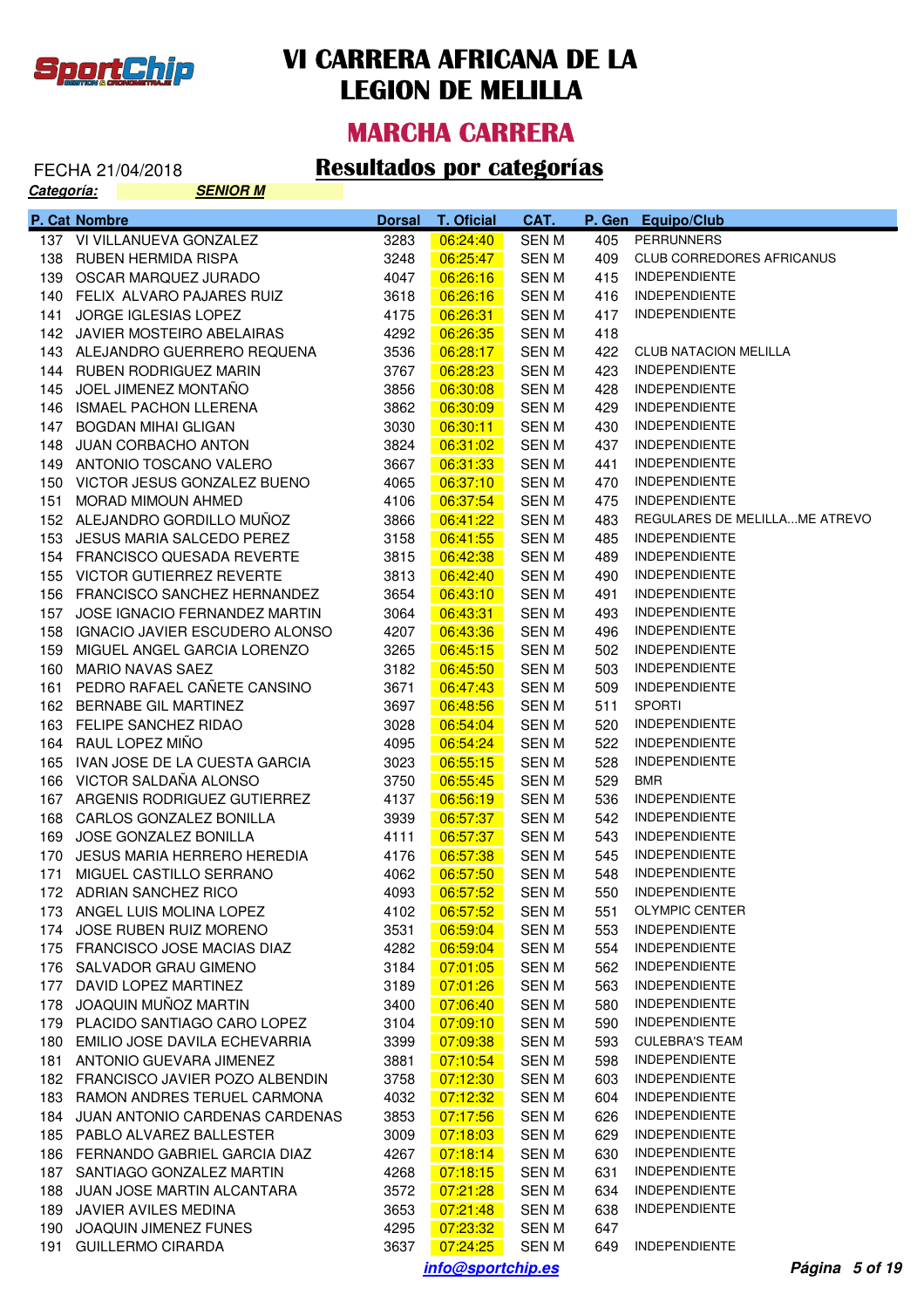

#### **MARCHA CARRERA**

| Categoría: |               | <b>SENIOR M</b>                                                |               |                      |                |            |                                 |
|------------|---------------|----------------------------------------------------------------|---------------|----------------------|----------------|------------|---------------------------------|
|            | P. Cat Nombre |                                                                | <b>Dorsal</b> | <b>T. Oficial</b>    | CAT.           | P. Gen     | <b>Equipo/Club</b>              |
|            |               | 192 MOHAMED MIMOUN AOMAR                                       | 4240          | 07:24:29             | <b>SENM</b>    | 651        | <b>INDEPENDIENTE</b>            |
|            |               | 193 DANIEL SALA JOYA                                           | 3509          | 07:25:33             | <b>SENM</b>    | 658        | <b>INDEPENDIENTE</b>            |
|            |               | 194 DAVID LINARES ORDOÑEZ                                      | 4271          | 07:26:37             | SEN M          | 661        | <b>INDEPENDIENTE</b>            |
|            |               | 195 JUAN GABRIEL REYES MOLINA                                  | 3610          | 07:30:26             | SEN M          | 669        | <b>INDEPENDIENTE</b>            |
|            |               | 196 RAFAEL BOLAÑO GARRIDO                                      | 3649          | 07:30:41             | SEN M          | 670        | <b>INDEPENDIENTE</b>            |
|            |               | 197 HUGO HURTADO GUERRERO                                      | 3703          | 07:31:44             | <b>SENM</b>    | 677        | RUTEROS BIKES MELILLA           |
|            |               | 198 RICARDO ASOREY MARTIN                                      | 3722          | 07:33:14             | SEN M          | 680        | <b>INDEPENDIENTE</b>            |
|            |               | 199 IVAN MARTINEZ GARCIA                                       | 3393          | 07:35:53             | SEN M          | 683        | <b>INDEPENDIENTE</b>            |
|            |               | 200 FRANCISCO MIGUEL MARTINEZ ALAMO                            | 4096          | 07:37:08             | SEN M          | 687        | <b>INDEPENDIENTE</b>            |
|            |               | 201 JOSE MANUEL GALLEGO GALVEZ                                 | 3793          | 07:37:09             | SEN M          | 688        | <b>INDEPENDIENTE</b>            |
|            |               | 202 ALBERTO BENAVIDES RODRIGUEZ                                | 4270          | 07:40:11             | SEN M          | 692        | <b>INDEPENDIENTE</b>            |
|            |               | 203 PEDRO IGUIÑO RABAGO                                        | 3634          | 07:40:41             | <b>SENM</b>    | 694        | <b>INDEPENDIENTE</b>            |
|            |               | 204 RAUL SERRANO GARCIA                                        | 4210          | 07:50:37             | <b>SENM</b>    | 717        | <b>INDEPENDIENTE</b>            |
|            |               | 205 MARIO MARTINEZ FUENTES                                     | 3252          | 07:52:28             | SEN M          | 718        | <b>RUNNERS TEAM</b>             |
|            |               | 206 JAVIER PEREZ DE GUZMAN                                     | 3303          | 07:52:29             | SEN M          | 720        | <b>INDEPENDIENTE</b>            |
|            |               | 207 FERNANDO MUÑOZ SERRANO                                     | 4042          | 07:52:45             | SEN M          | 725        | <b>INDEPENDIENTE</b>            |
|            |               | 208 ADRIAN PAYAN VERA                                          | 3825          | 07:54:46             | SEN M          | 734        | <b>INDEPENDIENTE</b>            |
|            |               | 209 JUAN ANTONIO GONZALEZ TORRES                               | 3561          | 07:54:54             | SEN M          | 735        | <b>INDEPENDIENTE</b>            |
|            |               | 210 JUAN CARLOS NUÑEZ FERNANDEZ                                | 3364          | 07:54:59             | SEN M          | 737        | <b>AFRICANITOS</b>              |
| 211        |               | <b>IGOR VIECO</b>                                              | 3446          | 08:05:18             | SEN M          | 762        | <b>INDEPENDIENTE</b>            |
|            |               | 212 ANGEL GARCIA MARTIN                                        | 3953          | 08:05:19             | SEN M          | 763        | <b>INDEPENDIENTE</b>            |
|            |               | 213 MARCOS GARCIA MARTIN                                       | 3449          | 08:05:20             | SEN M          | 764        | <b>INDEPENDIENTE</b>            |
|            |               | 214 MANUEL MORENO SALMERON                                     | 4249          | 08:08:30             | SEN M          | 765        | <b>INDEPENDIENTE</b>            |
|            |               | 215 CARLOS GALLARDO MARTINEZ                                   | 3987          | 08:13:05             | SEN M          | 767        | <b>KAMPAMENTO BASE</b>          |
|            |               | 216 JOSE LUIS ALEMANY GALVEZ                                   | 4246          | 08:13:10             | SEN M          | 769        | <b>INDEPENDIENTE</b>            |
|            |               | 217 CHRISTIAN VILLEGAS FERNANDEZ                               | 3480          | 08:14:42             | SEN M          | 781        | <b>INDEPENDIENTE</b>            |
|            |               | 218 JOSE CARLOS JIMENEZ REVERTE                                | 4124          | 08:19:29             | SEN M          | 796        | <b>INDEPENDIENTE</b>            |
|            |               | 219 KAMAL MOHAMED MOHAMED                                      | 4220          | 08:19:41             | SEN M          | 797        | <b>INDEPENDIENTE</b>            |
|            |               | 220 JOSE LUIS PALMERO ALBARRACIN                               | 3074          | 08:19:59             | SEN M          | 799        | <b>INDEPENDIENTE</b>            |
| 221        |               | MANUEL GUILLERMO RIOS PALMA                                    | 4104          | 08:25:24             | SEN M          | 808        | <b>INDEPENDIENTE</b>            |
|            |               | 222 JOSE MANUEL ESPAÑA BONILLA                                 | 4103          | 08:25:27             | SEN M          | 815        | <b>INDEPENDIENTE</b>            |
|            |               | 223 CARLOS SANCHEZ MUCHOZ                                      | 3473          | 08:25:46             | SEN M          | 819        | <b>INDEPENDIENTE</b>            |
|            |               | 224 JOSE FELIX MORENO MEJIAS                                   | 3350          | 08:27:47             | SEN M          | 825        | M4TEAM                          |
|            |               | 225 NABID MIMON AMAR                                           | 3761          | 08:27:47             | <b>SENM</b>    | 826        | <b>INDEPENDIENTE</b>            |
|            |               | 226 RUBEN PALOMINO MAYO                                        | 3978          | 08:27:55             | SEN M          | 829        | INDEPENDIENTE                   |
|            |               | 227 ALBERTO MORENO MEJIAS                                      | 3356          | 08:28:06             | SEN M          | 831        | ONG IAE<br><b>INDEPENDIENTE</b> |
|            |               | 228 ROBERTO LUIS CARRASCO<br>229 FRANCISCO JAVIER SAUCEDA CANO | 3594          | 08:28:11             | SEN M          | 832<br>837 | <b>INDEPENDIENTE</b>            |
|            |               | 230 FRNACISCO JAVIER ORTIZ COMPAN                              | 3966<br>3713  | 08:28:39<br>08:28:45 | SEN M<br>SEN M | 842        | <b>INDEPENDIENTE</b>            |
|            |               | 231 ANTONIO JESUS SANCHEZ GALERA                               | 3046          | 08:30:30             | SEN M          | 846        | <b>INDEPENDIENTE</b>            |
|            |               | 232 MIGUEL ANGEL PEREZ BLASCO                                  | 3221          | 08:30:30             | SEN M          | 847        | <b>INDEPENDIENTE</b>            |
|            |               | 233 ALEJANDRO JIMENEZ CLEMENTE                                 | 3840          | 08:33:05             | SEN M          | 850        | <b>INDEPENDIENTE</b>            |
|            |               | 234 JOSE ANTONIO MORALES GALAN                                 | 3022          | 08:33:07             | SEN M          | 852        | BEER RUNNERS MELILLA            |
|            |               | 235 SANTIAGO PORRAS BOUCHAOUK                                  | 4228          | 08:33:58             | SEN M          | 856        | <b>INDEPENDIENTE</b>            |
|            |               | 236 JAVIER MARTINEZ                                            | 4231          | 08:34:03             | SEN M          | 857        | <b>INDEPENDIENTE</b>            |
|            |               | 237 DANIEL GORRIZ CABRERA                                      | 3281          | 08:41:11             | SEN M          | 874        | <b>INDEPENDIENTE</b>            |
|            |               | 238 CARLOS TARRAGA MANZANAL                                    | 3614          | 08:42:23             | SEN M          | 882        | <b>INDEPENDIENTE</b>            |
|            |               | 239 ALBERTO MARIN PERIÑAN                                      | 4221          | 08:44:55             | SEN M          | 895        | <b>INDEPENDIENTE</b>            |
|            |               | 240 MARIO SANCHEZ BUENO                                        | 3016          | 08:45:57             | SEN M          | 898        | CLUB DE MONTANA ANYERA          |
|            | 241 RAFA RUIZ |                                                                | 3527          | 08:53:25             | SEN M          | 911        | HIERROS VELEZ RUNNING CLUB      |
|            |               | 242 JOSE LUIS DE LEON CAMACHO                                  | 3118          | 09:04:41             | SEN M          | 925        | <b>INDEPENDIENTE</b>            |
|            |               | 243 PABLO ENRIQUE MENDOZA KOHN                                 | 3984          | 09:26:57             | SEN M          | 968        | <b>IGLESIA RENACER MELILLA</b>  |
|            |               | 244 LUIS SASTRE CONDE                                          | 4251          | 09:39:05             | SEN M          | 974        | <b>INDEPENDIENTE</b>            |
|            |               | 245 LEANDRO MARCO PEREZ                                        | 3162          | 09:45:55             | SEN M          | 976        | <b>INDEPENDIENTE</b>            |
|            |               |                                                                |               |                      |                |            |                                 |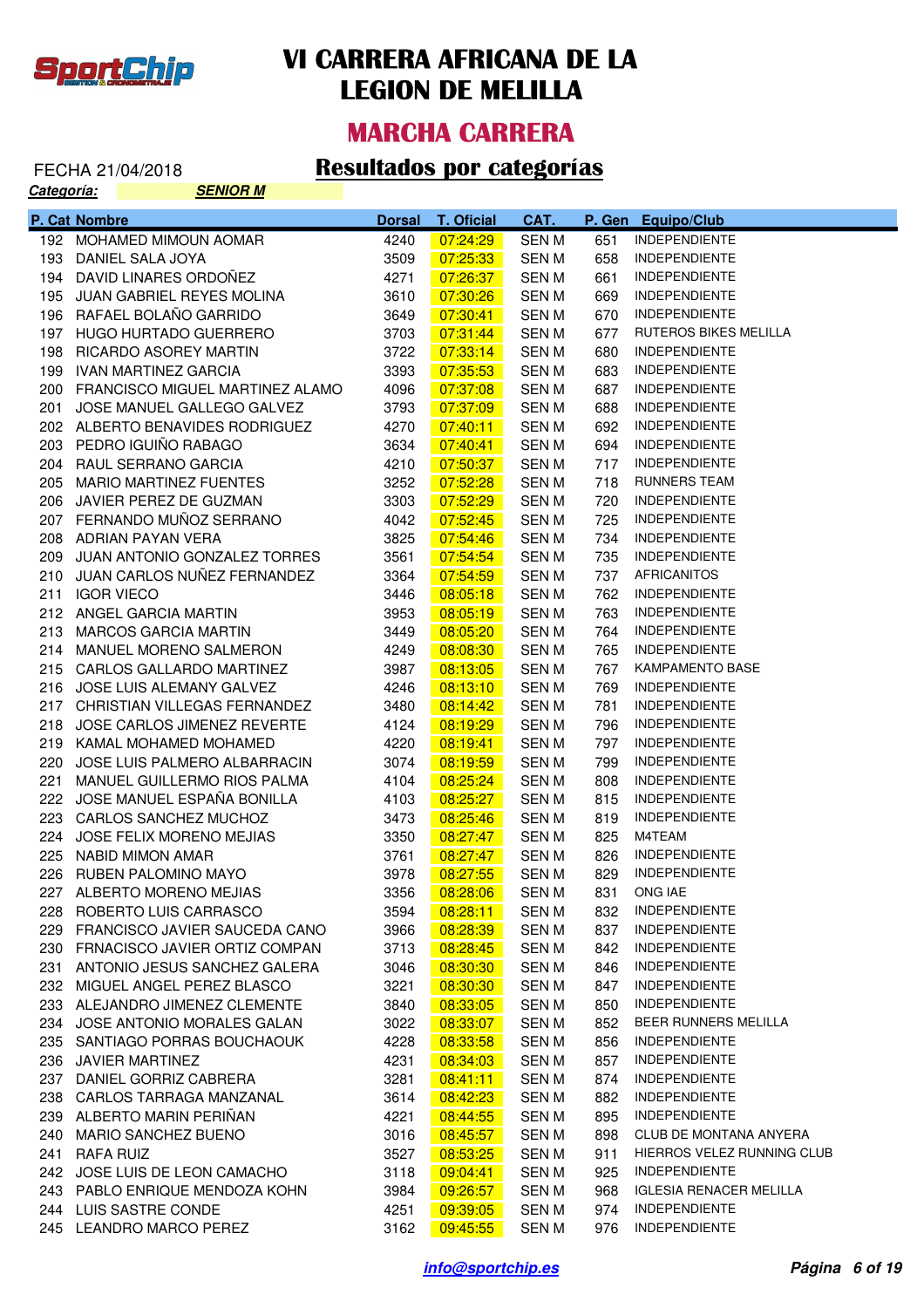

#### **MARCHA CARRERA**

#### FECHA 21/04/2018 **Resultados por categorías**

| Categoría:   |               | <b>SENIOR F</b>                                           |               |                      |                |            |                                              |
|--------------|---------------|-----------------------------------------------------------|---------------|----------------------|----------------|------------|----------------------------------------------|
|              | P. Cat Nombre |                                                           | <b>Dorsal</b> | <b>T. Oficial</b>    | CAT.           |            | P. Gen Equipo/Club                           |
| $\mathbf{1}$ |               | PATRICIA GUERRERO MUÑANA                                  | 3075          | 04:44:57             | <b>SENF</b>    | 61         | RUNNERS TORREJON                             |
| $\mathbf{2}$ |               | <b>ISABEL BARRILERO LOPEZ</b>                             | 3232          | 05:14:14             | <b>SENF</b>    | 129        | <b>INDEPENDIENTE</b>                         |
| 3            |               | <b>BIBIANA GINER BORREGUERO</b>                           | 3687          | 05:15:34             | <b>SENF</b>    | 133        | <b>INDEPENDIENTE</b>                         |
| 4            |               | <b>IKRAM MOHAMED MOHAMED</b>                              | 3850          | 05:27:49             | <b>SENF</b>    | 172        | <b>RUNNERS FUSION</b>                        |
| 5            |               | INMA MARTINEZ SORIANO                                     | 4206          | 05:27:52             | <b>SENF</b>    | 173        | APER ALCOI                                   |
| 6            |               | MARIA DE LOS DOLORES FERNANDEZ BEF                        | 3276          | 05:30:06             | SEN F          | 183        | <b>INDEPENDIENTE</b>                         |
| 7            |               | KELLY GIULIANA POCH CORONEL                               | 3884          | 05:31:36             | SEN F          | 187        | <b>INDEPENDIENTE</b>                         |
| 8            |               | FATNA BELFILALIA                                          | 4039          | 05:51:03             | SEN F          | 265        | <b>CORREDORES AFRICANUS</b>                  |
| 9            |               | RUTH ESCALONA VIDAL                                       | 4236          | 05:52:33             | <b>SENF</b>    | 270        | <b>CLUB ATLETISMO CAMAS</b>                  |
| 10           |               | ESTER CORRAL GARCIA                                       | 3019          | 05:53:19             | <b>SENF</b>    | 275        | RUNNERS TORREJON                             |
| 11           |               | BEATRIZ RUBIO MARTINEZ                                    | 3085          | 05:55:17             | SEN F          | 283        | <b>INDEPENDIENTE</b>                         |
| 12           |               | <b>IKRAM MIMUN BUMEDIEN</b>                               | 4223          | 05:59:10             | <b>SENF</b>    | 302        | <b>HTRAINER</b>                              |
| 13           |               | FATIMA ARRIAGA CERVERA                                    | 3044          | 06:00:40             | <b>SENF</b>    | 315        | <b>INDEPENDIENTE</b>                         |
| 14           |               | CRISTINA PALIANES RIVAS                                   | 3362          | 06:00:42             | SEN F          | 317        | SONRISAS Y MONTANAS                          |
| 15           |               | ALBA CREUS GUILLEN                                        | 4243          | 06:04:47             | SEN F          | 336        | <b>CLUB NATACION MELILLA</b>                 |
| 16           |               | NATY SERRANO RODRIGUEZ                                    | 4247          | 06:04:47             | SEN F          | 337        | <b>TRITARRY</b>                              |
| 17           |               | YANET BEATRIZ SOTO ALZAMORA                               | 4018          | 06:06:36             | SEN F          | 344        | <b>INDEPENDIENTE</b>                         |
| 18           |               | MARIA ANGELES VALERA MORENO                               | 4192          | 06:07:15             | SEN F          | 347        | <b>INDEPENDIENTE</b>                         |
| 19           |               | PALOMA MERINO MERIDA                                      | 3864          | 06:08:20             | SEN F          | 360        | <b>INDEPENDIENTE</b>                         |
| 20           |               | MONICA LOSILLA GARCIA                                     | 3426          | 06:11:06             | SEN F          | 366        | <b>INDEPENDIENTE</b>                         |
| 21           |               | YAMILA MOHAMED ALI                                        | 3695          | 06:15:03             | SEN F          | 381        | <b>INDEPENDIENTE</b>                         |
| 22           |               | ANGELA RIOS VICENTE                                       | 4031          | 06:25:58             | SEN F          | 412        | <b>INDEPENDIENTE</b>                         |
| 23           |               | ANISA HAMED                                               | 3165          | 06:29:29             | SEN F          | 425        | <b>OLYMPIC CENTER</b>                        |
| 24           |               | TAMARA TEJADA DOMINGO                                     | 3454          | 06:30:15             | SEN F          | 433        | <b>INDEPENDIENTE</b>                         |
| 25           |               | <b>GLORIA GONZALEZ MATEO</b>                              | 3895          | 06:30:33             | SEN F          | 434        | <b>INDEPENDIENTE</b>                         |
| 26           |               | ELENA GUERRERO IZQUIERDO                                  | 3657          | 06:35:37             | SEN F          | 463        | <b>INDEPENDIENTE</b>                         |
| 27           |               | MARIA CABALEIRO RIVERO                                    | 3963          | 06:35:38             | SEN F          | 464        | <b>INDEPENDIENTE</b>                         |
| 28           |               | TRINIDAD GARCIA GUILLEN                                   | 3474          | 06:36:51             | SEN F          | 469        | <b>INDEPENDIENTE</b>                         |
| 29           |               | EVA MARIA OÑORO                                           | 3253          | 06:41:59             | SEN F          | 486        | <b>INDEPENDIENTE</b>                         |
| 30           |               | NIEVES MONTIJANO HORNO                                    | 3071          | 06:43:32             | SEN F          | 494        | <b>INDEPENDIENTE</b>                         |
| 31           |               | REBECA FERROL CALERO                                      | 3266          | 06:43:35             | SEN F          | 495        | <b>HTRAINER</b>                              |
| 32           |               | YASMINA OUARDA SALAZAR                                    | 3909          | 06:43:51             | SEN F          | 498        | <b>INDEPENDIENTE</b>                         |
| 33           |               | EUGENIA MUT DE LUCCHI                                     | 4294          | 06:55:58             | SEN F          | 530        |                                              |
| 34           |               | AMADA CAÑADA SANZ                                         | 3788          | 06:56:18             | SEN F          | 535        | <b>CORREDORES AFRICANUS</b>                  |
|              |               | 35 PATRICIA AGUILERA MORATA                               | 4126          | 06:57:52             | <b>SENF</b>    |            | 549 OLYMPIC CENTER                           |
| 36           |               | MARIA JOSE RAMOS SANCHEZ                                  | 4139          | 06:59:20             | SEN F          | 556        | <b>INDEPENDIENTE</b>                         |
| 37           |               | <b>GEMA SANCHEZ DIAZ</b>                                  | 4125          | 07:00:15             | SEN F          | 559        | <b>INDEPENDIENTE</b>                         |
| 38           |               | MIRIAM JIMENEZ RODRIGUEZ                                  | 3652          | 07:04:24             | SEN F          | 572        | <b>INDEPENDIENTE</b>                         |
| 39           |               | MARIA FERNANDA LLAMAS LOPEZ-NAVARI 3496                   |               | 07:04:25             | SEN F          | 573        | <b>INDEPENDIENTE</b>                         |
| 40           |               | <b>BEATRIZ ESPIGARES SANCHEZ</b>                          | 3438          | 07:04:49             | SEN F          | 574        | TRAIL RUNNING MELILLA                        |
| 41           |               | ELENA LEIVA GARCIA                                        | 3396          | 07:06:40             | SEN F          | 581        | <b>INDEPENDIENTE</b><br><b>INDEPENDIENTE</b> |
| 42<br>43     |               | INMACULADA GARCIA MARTINEZ                                | 3870          | 07:10:54             | SEN F          | 597<br>628 | <b>INDEPENDIENTE</b>                         |
| 44           |               | MARIA DOLORES MERIDA MESA<br>MACARENA CARMEN MATEO ENCINA | 3010          | 07:18:02             | SEN F          | 652        | CT RINCON DE LA VICTORIA                     |
| 45           |               |                                                           | 3243          | 07:24:45<br>07:25:33 | SEN F          | 657        | <b>INDEPENDIENTE</b>                         |
| 46           |               | <b>GEMA NISTAL MALO</b><br><b>GEMA LOPEZ SERRANO</b>      | 3505<br>3760  | 07:25:34             | SEN F<br>SEN F | 659        | <b>INDEPENDIENTE</b>                         |
| 47           |               | MARIA JESUS RODRIGUEZ GIL                                 | 4183          | 07:29:24             | SEN F          | 667        | <b>INDEPENDIENTE</b>                         |
| 48           |               | ADELA DIAZ BRUCES                                         | 3433          | 07:32:52             | SEN F          | 678        | <b>INDEPENDIENTE</b>                         |
| 49           |               | ISABEL GARRIDO BRIALES                                    | 3725          | 07:50:03             | SEN F          | 711        | <b>INDEPENDIENTE</b>                         |
| 50           |               | MARIA DEL MAR PEREZ FELICES                               | 3726          | 07:50:03             | SEN F          | 712        | <b>INDEPENDIENTE</b>                         |
| 51           |               | RAQUEL VERDEGUER LORENTE                                  | 3627          | 07:50:04             | SEN F          | 713        | <b>INDEPENDIENTE</b>                         |
| 52           |               | <b>CARMEN NAVARRO MIRAS</b>                               | 3534          | 07:53:27             | SEN F          | 728        | <b>INDEPENDIENTE</b>                         |
| 53           |               | MARI CARMEN PEÑA VAZQUEZ                                  | 4284          | 07:53:28             | SEN F          | 729        | <b>INDEPENDIENTE</b>                         |
| 54           |               | LETICIA LOPEZ MORALES                                     | 3658          | 07:54:45             | SEN F          | 733        | <b>INDEPENDIENTE</b>                         |
|              |               | 55 CARMEN LOPEZ SANCHEZ                                   | 3391          | 07:55:49             | SEN F          | 740        | INDEPENDIENTE                                |

**info@sportchip.es Página 7 of 19**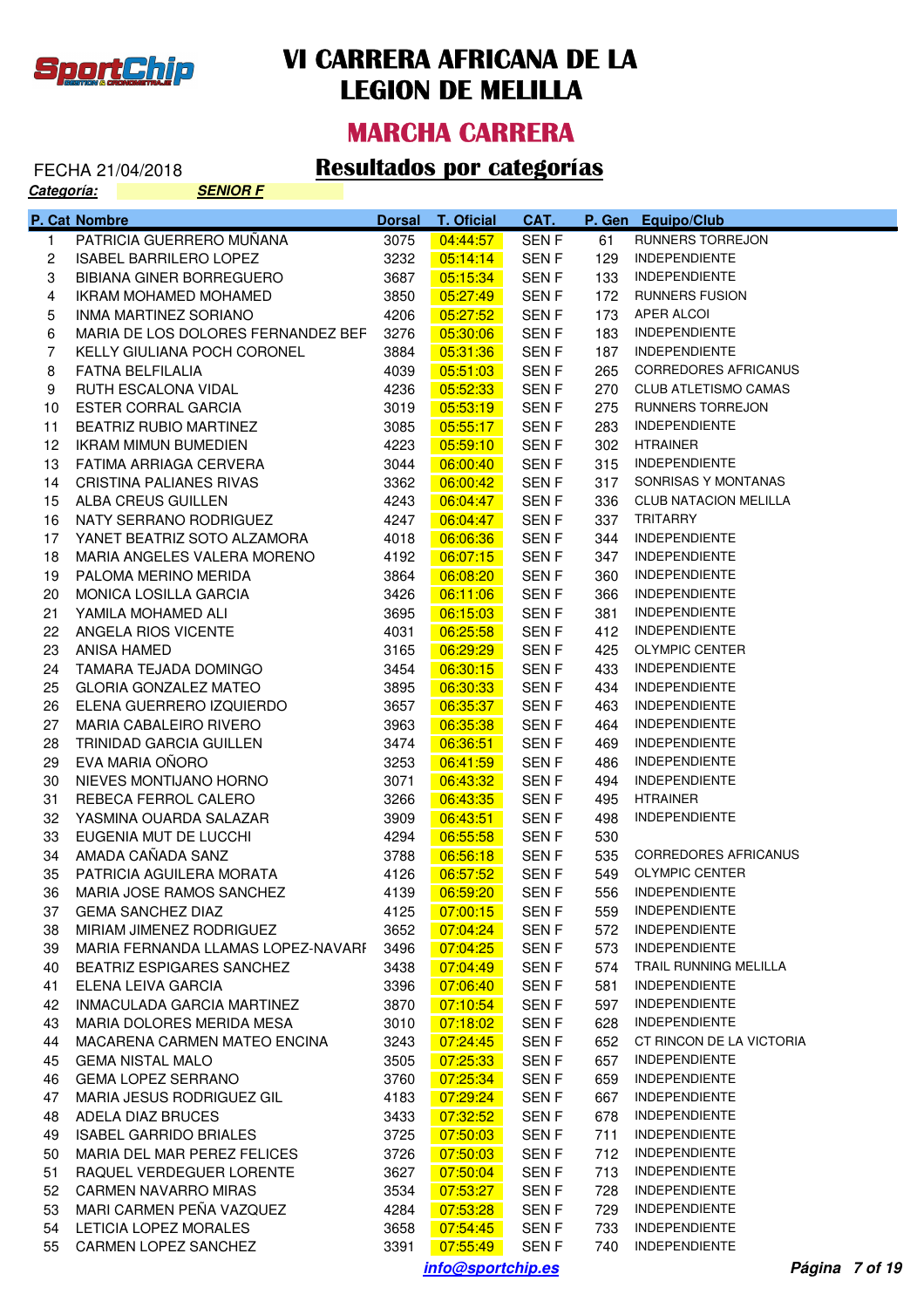

### **MARCHA CARRERA**

#### FECHA 21/04/2018 **Resultados por categorías**

| <u>Categoría:</u> | <b>SENIOR F</b>                   |               |                   |             |              |                              |
|-------------------|-----------------------------------|---------------|-------------------|-------------|--------------|------------------------------|
|                   | P. Cat Nombre                     | <b>Dorsal</b> | <b>T. Oficial</b> | CAT.        | P. Gen       | <b>Equipo/Club</b>           |
| 56                | THELMA ESTRELLA ARIÑEZ ANTEZANA   | 4120          | 07:59:05          | SEN F       | 744          | <b>INDEPENDIENTE</b>         |
| 57                | MARIA LATORRE EL HOUT             | 4027          | 08:03:10          | <b>SENF</b> | 751          | <b>INDEPENDIENTE</b>         |
| 58                | DANIELA PEREZ MESAUD              | 3979          | 08:03:11          | <b>SENF</b> | 752          | <b>INDEPENDIENTE</b>         |
| 59                | MARIA HERNANDEZ                   | 3633          | 08:03:11          | <b>SENF</b> | 753          | <b>INDEPENDIENTE</b>         |
| 60                | MARI CARMEN GUEVARA GONZALEZ      | 3430          | 08:13:07          | <b>SENF</b> | 768          | <b>INDEPENDIENTE</b>         |
| 61                | <b>IRENE BERNAL ANTON</b>         | 3659          | 08:13:52          | <b>SENF</b> | 772          | <b>INDEPENDIENTE</b>         |
| 62                | ALEJANDRA ALARCON LENFERDING      | 3477          | 08:14:42          | <b>SENF</b> | 780          | <b>INDEPENDIENTE</b>         |
| 63                | MIRIAM ALMAGRO CAYUELA            | 3698          | 08:14:44          | <b>SENF</b> | 786          | <b>INDEPENDIENTE</b>         |
| 64                | PILAR AVELLANEDA CAMPOS           | 3780          | 08:14:45          | <b>SENF</b> | 787          | <b>INDEPENDIENTE</b>         |
| 65                | <b>VERONICA BARBERO ALVAREZ</b>   | 3377          | 08:19:59          | <b>SENF</b> | 798          | <b>INDEPENDIENTE</b>         |
| 66                | CRISTINA BERRIO LOPEZ             | 4216          | 08:21:10          | <b>SENF</b> | 800          | <b>INDEPENDIENTE</b>         |
| 67                | MARIA MUÑOZ PALAZON               | 3344          | 08:27:48          | <b>SENF</b> | 827          | M4TEAM                       |
| 68                | CRISTINA MORENO MEJIAS            | 3977          | 08:27:52          | <b>SENF</b> | 828          | <b>INDEPENDIENTE</b>         |
| 69                | SAMIA AOURAGHE CHAMLALI           | 4253          | 08:28:05          | <b>SENF</b> | 830          | <b>INDEPENDIENTE</b>         |
| 70                | NURIA SAUCEDA CANO                | 3965          | 08:28:41          | <b>SENF</b> | 839          | <b>INDEPENDIENTE</b>         |
| 71                | CRISTINA GONZALEZ MONTERO         | 3596          | 08:28:43          | <b>SENF</b> | 840          | <b>INDEPENDIENTE</b>         |
| 72                | ANA MARIA DEQUERO MARTIN          | 3712          | 08:28:44          | <b>SENF</b> | 841          | <b>INDEPENDIENTE</b>         |
| 73                | SILVIA QUINTANA BARRIONUEVO       | 4193          | 08:38:13          | <b>SENF</b> | 864          | <b>INDEPENDIENTE</b>         |
| 74                | VICTORIA GEMMA MARTIN GONZALEZ    | 3818          | 08:41:48          | <b>SENF</b> | 876          | <b>INDEPENDIENTE</b>         |
| 75                | ESTIBALIZ GONZALEZ PALENZUELA     | 3269          | 08:42:13          | <b>SENF</b> | 879          | <b>INDEPENDIENTE</b>         |
| 76                | EVA LOPEZ MORENO                  | 3612          | 08:42:25          | <b>SENF</b> | 883          | <b>INDEPENDIENTE</b>         |
| 77                | ANA MACIAS CEBALLOS               | 3482          | 08:42:52          | <b>SENF</b> | 884          | <b>INDEPENDIENTE</b>         |
| 78                | <b>VERONICA HEREDIA BERMUDEZ</b>  | 3603          | 08:42:55          | <b>SENF</b> | 885          | <b>INDEPENDIENTE</b>         |
| 79                | <b>FELICIDAD TORRES SIMON</b>     | 3061          | 09:04:39          | <b>SENF</b> | 924          | <b>INDEPENDIENTE</b>         |
| 80                | MARIA MANSILLA BARRAGAN           | 4035          | 09:10:59          | <b>SENF</b> | 933          | <b>HERBAFIT</b>              |
| 81                | LYLY ABDERRAMAN                   | 3298          | 09:12:05          | <b>SENF</b> | 935          | <b>INDEPENDIENTE</b>         |
| 82                | CRISTINA ROVIRA ORTIZ             | 3324          | 09:18:47          | <b>SENF</b> | 945          | <b>INDEPENDIENTE</b>         |
| 83                | VANESSA ALVAREZ SANCHEZ           | 3342          | 09:20:22          | <b>SENF</b> | 958          | <b>INDEPENDIENTE</b>         |
| 84                | CRISTINA GUERRERO MORENO          | 3337          | 09:31:24          | <b>SENF</b> | 972          | <b>INDEPENDIENTE</b>         |
| 85                | Nieves Garcia Embark              | 4250          | 09:39:05          | <b>SENF</b> | 975          | <b>INDEPENDIENTE</b>         |
| 86                | DASHENKA BENJUMEA RODRIGUEZ       | 4201          | 09:49:52          | SEN F       | 979          | <b>INDEPENDIENTE</b>         |
| 87                | MARIA DEL PILAR AMIGO TAPIA RUANO | 4118          | 09:50:01          | SEN F       | 980          | <b>INDEPENDIENTE</b>         |
| Categoría:        | <b>VETERANOS A M</b>              |               |                   |             |              |                              |
|                   | P. Cat Nombre                     | <b>Dorsal</b> | <b>T. Oficial</b> | CAT.        | P. Gen       | <b>Equipo/Club</b>           |
| 1                 | MUSTAFA MOHAMED ABDERRAHAMAN      | 3523          | 03:31:32          | VET A M     | $\mathbf{1}$ | PEñA CEUTI 100 KMS           |
| 2                 | MIGUEL CAPO SOLER                 | 3000          | 03:31:33          | VET A M     | 2            | <b>INDEPENDIENTE</b>         |
| 3                 | RAMON CANELA HURTADO              | 3031          | 03:41:18          | VET A M     | 4            | TRAIL RUNNING MELILLA        |
| 4                 | MANUEL FUENTES BARRIENTOS         | 3294          | 03:45:02          | VET A M     | 5            | PEÑA CEUTÍ 100 KM            |
| 5                 | MIGUEL ANGEL TELLEZ SEGURA        | 3583          | 03:45:42          | VET A M     | 7            | <b>CLUB ATLETICO MELILLA</b> |
| 6                 | DAVID ANDRES JIMENEZ GUTIERREZ    | 3282          | 03:47:02          | VET A M     | 9            | CLUB ATLETISMO SEXITANO      |
| 7                 | CRISTIAN GOMEZ PEREZ              | 4232          | 03:53:12          | VET A M     | 10           | <b>INDEPENDIENTE</b>         |
| 8                 | <b>FRANCISCO RIOS GARCIA</b>      | 3371          | 03:54:31          | VET A M     | 12           | POLICIA NACIONAL             |
| 9                 | AHMED MOHAMED KARROUM             | 3609          | 03:59:54          | VET A M     | 14           | TRAIL RUNNING MELILLA        |
| 10                | JOSE MANUEL PARDO MARTINEZ        | 3567          | 04:09:08          | VET A M     | 19           | <b>GRUPO LOGISTICO XI</b>    |
| 11                | ANTONIO BARREIRO GARCIA           | 3307          | 04:16:58          | VET A M     | 22           | <b>ASTURAFRICANERS</b>       |
| 12 <sup>°</sup>   | PEDRO VIZCAINO SANTOS             | 3886          | 04:20:39          | VET A M     | 27           | <b>INDEPENDIENTE</b>         |
| 13                | <b>JUANBA APARICIO PARRA</b>      | 3555          | 04:22:13          | VET A M     | 28           | <b>CLUB NATACION MELILLA</b> |
| 14                | ANGEL CONDE RODRIGUEZ             | 4006          | 04:24:08          | VET A M     | 29           | TERLEG <sub>2</sub>          |
| 15                | ABDEL-MONAIM HAMIDA MIMUN         | 3729          | 04:26:00          | VET A M     | 32           | <b>INDEPENDIENTE</b>         |
| 16                | JAVI DIAZ FERNANDEZ               | 4017          | 04:27:59          | VET A M     | 34           | <b>CORREDORES AFRICANUS</b>  |
| 17                | ALFREDO MENGERT                   | 3483          | 04:30:35          | VET A M     | 38           | <b>INDEPENDIENTE</b>         |
| 18                | JOSE MARIA VAZQUEZ LOPEZ          | 3558          | 04:32:03          | VET A M     | 44           | MELILLERO TRAINING TEAM      |

**info@sportchip.es Página 8 of 19**

19 JORGE LUIS RODRIGUEZ ZAMORA 3820 04:33:42 VET A M 45 CD SAN URBANO 20 MIMOUN ADDARRAZ 3700 04:35:22 VET A M 48 INDEPENDIENTE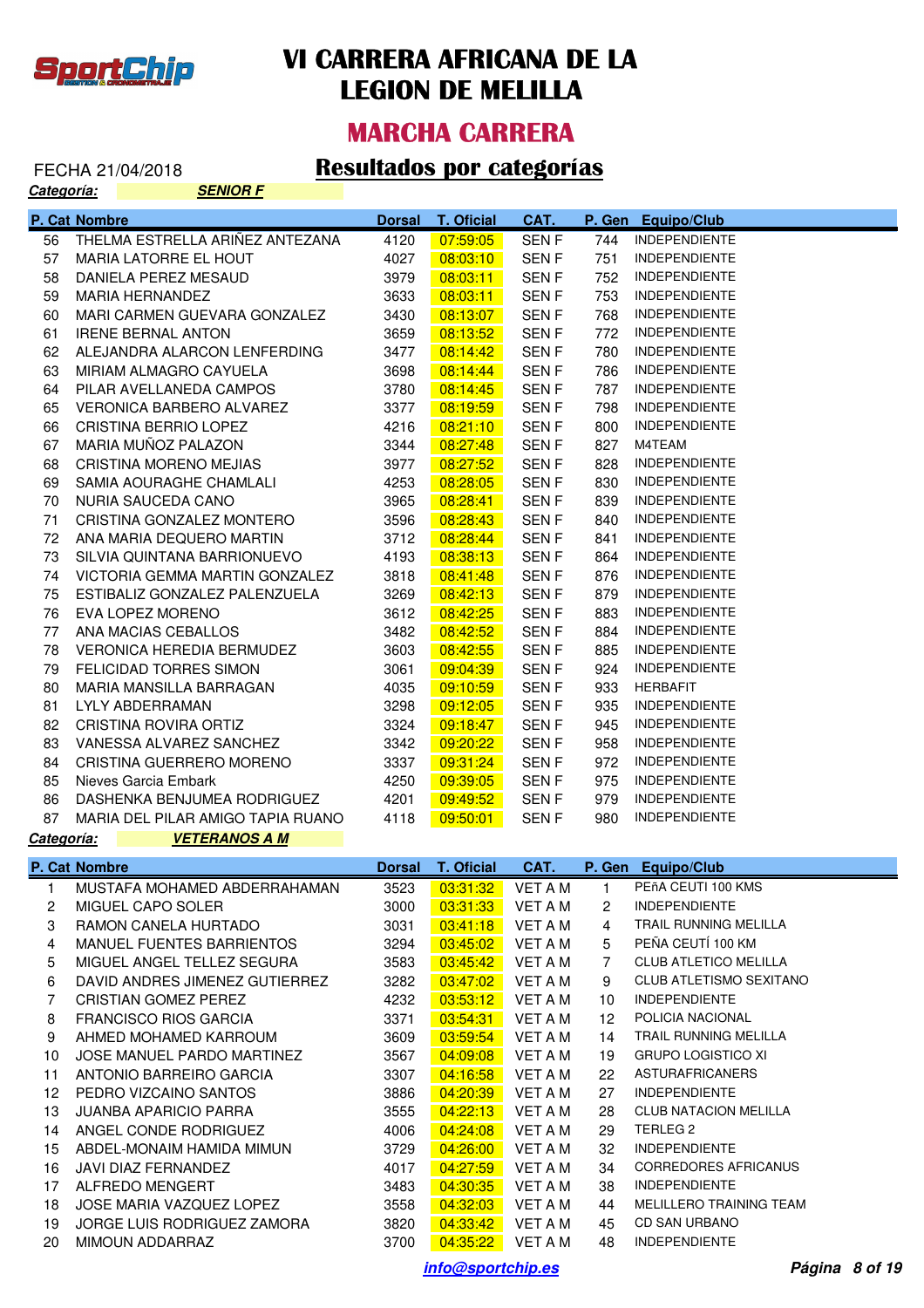

#### **MARCHA CARRERA**

#### FECHA 21/04/2018 **Resultados por categorías**

| Categoría: |               | <b>VETERANOS A M</b>               |               |                   |                |        |                                   |
|------------|---------------|------------------------------------|---------------|-------------------|----------------|--------|-----------------------------------|
|            | P. Cat Nombre |                                    | <b>Dorsal</b> | <b>T. Oficial</b> | CAT.           | P. Gen | <b>Equipo/Club</b>                |
| 21         |               | JOSE MARIA MORO SANJUAN            | 3183          | 04:39:08          | VET A M        | 52     | CG COMGECEU                       |
| 22         |               | <b>JOSE BARBERA MARTINEZ</b>       | 3686          | 04:40:33          | <b>VET A M</b> | 54     | <b>AJOS XATIVA</b>                |
| 23         |               | ROBERTO DE LA TORRE ANTOLIN        | 3321          | 04:43:03          | <b>VET A M</b> | 59     | CORREDORES AFRICANUS              |
| 24         |               | EL OURDANI KOUBAA                  | 4287          | 04:43:26          | <b>VET A M</b> | 60     |                                   |
| 25         |               | ALEJANDRO REMARTINEZ BURKHALTER    | 3465          | 04:46:58          | <b>VET A M</b> | 62     | <b>CLUB SIN LIMITES</b>           |
| 26         |               | KARIN AHMED AMAR                   | 3313          | 04:48:26          | <b>VET A M</b> | 66     | <b>INDEPENDIENTE</b>              |
| 27         |               | SALVADOR PEÑAFIEL ALBERT           | 3550          | 04:48:47          | <b>VET A M</b> | 68     | <b>INDEPENDIENTE</b>              |
| 28         |               | <b>CRISTER LÖFGREN</b>             | 4038          | 04:49:45          | VET A M        | 72     | <b>OSD TRI</b>                    |
| 29         |               | OMAR DRIS MAANAN                   | 3891          | 04:49:51          | <b>VET A M</b> | 74     | TRAIL RUNNING MELILLA             |
| 30         |               | VICTOR MANUEL RUBIO GUISADO        | 3134          | 04:49:51          | <b>VET A M</b> | 75     | <b>INDEPENDIENTE</b>              |
| 31         |               | MIGUEL ANGEL ESTEVANEZ BOTELLO     | 3928          | 04:51:33          | <b>VET A M</b> | 79     | <b>HTRAINER</b>                   |
| 32         |               | <b>RACHID TARIJI</b>               | 4288          | 04:51:47          | <b>VET A M</b> | 80     |                                   |
| 33         |               | JUAN FRANCISCO MORENO SUAREZ       | 3532          | 04:53:40          | <b>VET A M</b> | 81     | <b>INDEPENDIENTE</b>              |
| 34         |               | <b>ISMAEL SEBASTIAN CRIADO</b>     | 3814          | 04:53:51          | <b>VET A M</b> | 82     | EVT/GC                            |
| 35         |               | <b>JESUS ESTRADA SALINAS</b>       | 3384          | 04:53:59          | <b>VET A M</b> | 83     | CLUB ATLETICO MELILLA             |
| 36         |               | CARLOS CARO DE LEON                | 3476          | 04:56:54          | <b>VET A M</b> | 90     | <b>INDEPENDIENTE</b>              |
| 37         |               | PEDRO ANTONIO MADRID CARRICONDO    | 3297          | 04:56:54          | <b>VET A M</b> | 91     | C.T.ALMERÍA                       |
| 38         |               | ANDRES HAMIDO                      | 3841          | 04:59:38          | VET A M        | 96     | TRAIL RUNNING MELILLA             |
| 39         |               | JORGE CARLOS GONGORA CHACON        | 4101          | 05:00:01          | VET A M        | 98     | <b>CICLOTUR MELILLA</b>           |
| 40         |               | ANTONIO PLAZA BORREGO              | 3217          | 05:03:19          | <b>VET A M</b> | 101    | <b>INDEPENDIENTE</b>              |
| 41         |               | <b>JESUS PONCE OLIVA</b>           | 4300          | 05:04:10          | VET A M        | 102    |                                   |
| 42         |               | JUAN ANDRES MARIN ALVAREZ          | 3632          | 05:04:16          | VET A M        | 103    | <b>INDEPENDIENTE</b>              |
| 43         |               | JUAN MANUEL MARTINEZ SANTAELLA     | 3159          | 05:05:47          | <b>VET A M</b> | 105    | TRAIL RUNNING ARRIATE             |
| 44         |               | EPIFANIO GABRIEL MUÑOZ MARTINEZ    | 3617          | 05:06:19          | <b>VET A M</b> | 106    | <b>INDEPENDIENTE</b>              |
| 45         |               | JOSE LUIS PIQUERAS CASAS           | 3690          | 05:06:20          | VET A M        | 107    | EVT/GC                            |
| 46         |               | MOUSTAPHA EL HAMDI                 | 3699          | 05:07:21          | VET A M        | 109    | <b>INDEPENDIENTE</b>              |
| 47         |               | JOSE RAMON GONZALEZ HERNANDEZ      | 3272          | 05:08:30          | VET A M        | 112    | SURICATO TRAIL MáLAGA             |
| 48         |               | JOSE CARLOS DE LOS SANTOS GONZALEZ | 4195          | 05:08:43          | VET A M        | 115    | <b>INDEPENDIENTE</b>              |
| 49         |               | SERGIO SEGURA DEL RIO              | 3163          | 05:10:04          | VET A M        | 119    | <b>INDEPENDIENTE</b>              |
| 50         |               | JUAN CARLOS BEA HIDALGO            | 4052          | 05:11:03          | VET A M        | 123    | <b>INDEPENDIENTE</b>              |
| 51         |               | <b>RICARDO MACHIN ANDREU</b>       | 3237          | 05:14:14          | VET A M        | 130    | <b>INDEPENDIENTE</b>              |
| 52         |               | LUIS ANTONIO DE JESUS MARTINEZ     | 3416          | 05:17:27          | VET A M        | 137    | <b>INDEPENDIENTE</b>              |
| 53         |               | FARID BUZIAN MOHAMED               | 4254          | 05:19:08          | <b>VET A M</b> | 139    | <b>INDEPENDIENTE</b>              |
| 54         |               | JUAN CARLOS JIMENEZ CAPEL          | 3717          | 05:19:51          | <b>VET A M</b> | 140    | CLUB ATLETICO MELILLA             |
| 55         |               | SEBASTIAN PEREZ PEREZ              |               |                   |                |        | 141 INDEPENDIENTE                 |
| 56         |               | JUAN ANTONIO ESCUDERO GARCIA       | 3439          | 05:20:57          | VET A M        |        | 147 ULTRAFONDO GUADIX             |
| 57         |               | <b>ANTONIO GIMENEZ MARTIN</b>      | 3234          | 05:22:43          | VET A M        | 149    | C.D. DE MONTAñA BARRANCO ALCANZAR |
| 58         |               | ALBERTO ATIENZA RODRIGUEZ          | 4272          | 05:24:39          | VET A M        | 156    | <b>CLUB ATLETICO MELILLA</b>      |
| 59         |               | <b>JUAN SALVADOR MARTINEZ</b>      | 3450          | 05:24:48          | VET A M        | 157    | C.T.TORREMOLINOS                  |
| 60         |               | JUAN GONZALEZ SANTOS               | 3756          | 05:25:03          | VET A M        | 158    | <b>INDEPENDIENTE</b>              |
| 61         |               | KARIM EMBARK HAMED                 | 3915          | 05:26:53          | VET A M        | 162    | <b>INDEPENDIENTE</b>              |
| 62         |               | PEDRO L. MARQUEZ DIAZ              | 4009          | 05:27:08          | VET A M        | 163    | <b>INDEPENDIENTE</b>              |
| 63         |               | ANTONIO GARRIDO YESA               | 4146          | 05:27:37          | VET A M        | 166    | RESERVA TERLEG3                   |
| 64         |               | JOSE MANUEL PEREZ SERRANO          | 3228          | 05:27:39          | VET A M        | 168    | <b>INDEPENDIENTE</b>              |
| 65         |               | <b>JESUS AGUILERA GAMIZ</b>        | 3292          | 05:27:39          | VET A M        | 169    | <b>INDEPENDIENTE</b>              |
| 66         |               | MIGUEL ANGEL FERNANDEZ CORVERA     | 3195          | 05:27:46          | VET A M        | 171    | <b>INDEPENDIENTE</b>              |
| 67         |               | <b>JORGE CACERES GUERRERO</b>      | 4010          | 05:28:41          | VET A M        | 179    | <b>INDEPENDIENTE</b>              |
| 68         |               | FRANCISCO MONTESINOS ALVAREZ       | 3090          | 05:28:47          | VET A M        | 180    | <b>INDEPENDIENTE</b>              |
| 69         |               | EMILIO JESUS PUENTE ROLDAN         | 4167          | 05:31:30          | VET A M        | 185    | TRAIL RUNNING MELILLA             |
| 70         |               | CARLOS COHEN LEVY                  | 4179          | 05:31:33          | VET A M        | 186    | TRAIL RUNNING MELILLA             |
| 71         |               | LORENZO ZAFRA AGUILAR              | 3035          | 05:32:28          | VET A M        | 189    | <b>INDEPENDIENTE</b>              |
| 72         |               | MANUEL ANTONIO QUINTERO PEREZ      | 4043          | 05:32:38          | VET A M        | 191    | <b>INDEPENDIENTE</b>              |
| 73         |               | ANTONIO MANUEL GARCIA GARCIA       | 4180          | 05:33:52          | VET A M        | 193    | <b>SGC LA PIPIRRANA</b>           |
| 74         |               | <b>JOSE BARRACA NAVARRO</b>        | 3506          | 05:34:21          | VET A M        | 194    | <b>INDEPENDIENTE</b>              |
| 75         |               | DIEGO LOPEZ SANCHEZ                | 3033          | 05:34:53          | VET A M        | 197    | <b>CMA MELILLA</b>                |
|            |               |                                    |               |                   |                |        |                                   |

**info@sportchip.es Página 9 of 19**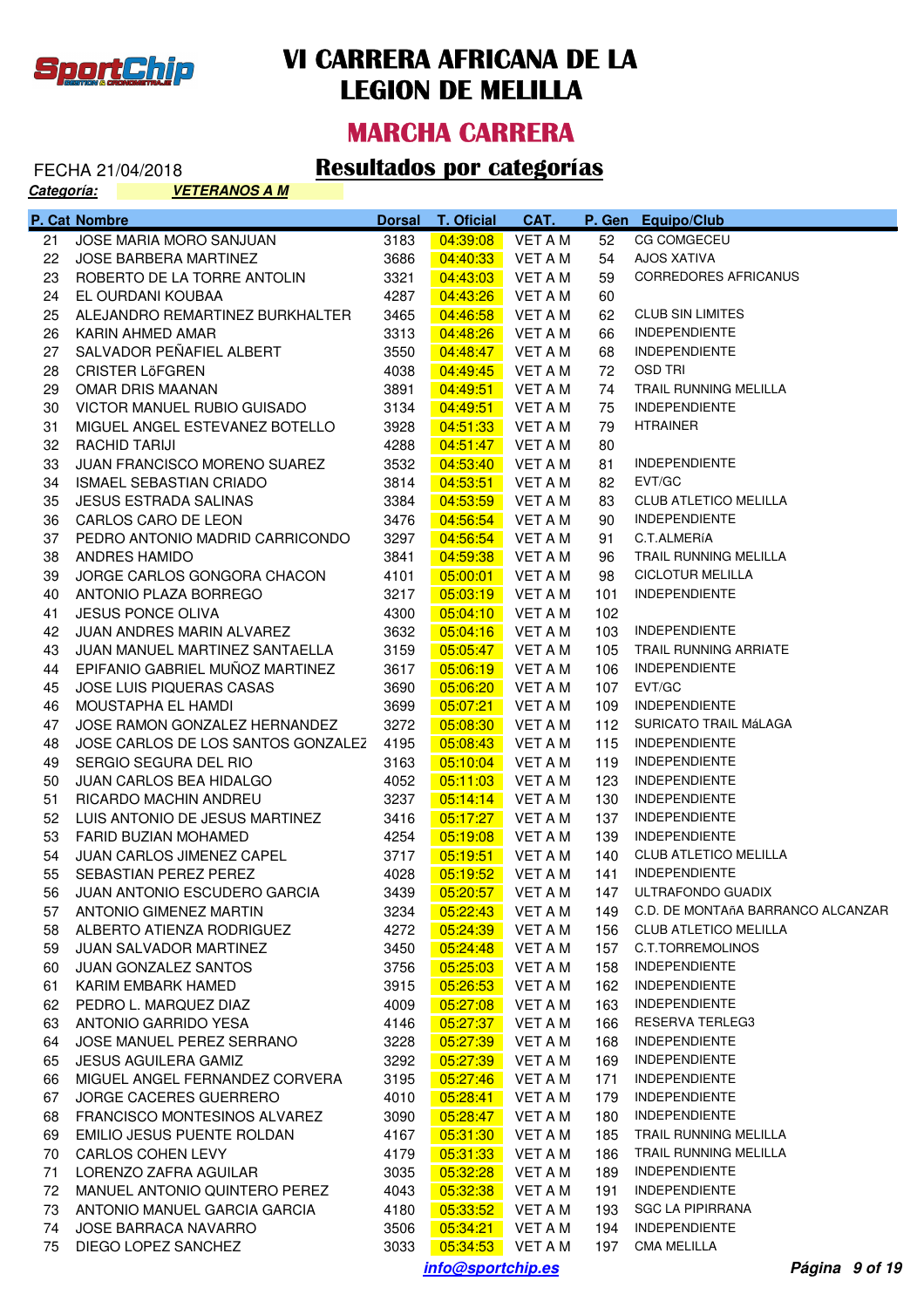

#### **MARCHA CARRERA**

| FEURA ZIJUHZUTO |                      |  |
|-----------------|----------------------|--|
| Categoría:      | <b>VETERANOS A M</b> |  |

|     | P. Cat Nombre                                                | <b>Dorsal</b> | T. Oficial           | CAT.               |            | P. Gen Equipo/Club                           |
|-----|--------------------------------------------------------------|---------------|----------------------|--------------------|------------|----------------------------------------------|
| 76  | JOAQUIN CASALLO CALDERON                                     | 3105          | 05:36:51             | <b>VET A M</b>     | 203        | <b>INDEPENDIENTE</b>                         |
| 77  | <b>OSCAR MOYA</b>                                            | 3663          | 05:38:03             | VET A M            | 206        | <b>INDEPENDIENTE</b>                         |
| 78  | MIGUEL ANGEL MARTINEZ TRUJILLO                               | 3898          | 05:38:42             | VET A M            | 211        | <b>RUNNERS FUSION</b>                        |
| 79  | EGDUNIO TUR SERRANO                                          | 3346          | 05:39:04             | VET A M            | 213        | <b>INDEPENDIENTE</b>                         |
| 80  | ANGEL GUILLEN SANCHEZ                                        | 3415          | 05:41:59             | VET A M            | 222        | <b>MIS PRINCESAS</b>                         |
| 81  | MARIANO BRITO CHAPARRO                                       | 4269          | 05:42:06             | VET A M            | 223        | <b>INDEPENDIENTE</b>                         |
| 82  | FRANCISCO JOSE ESCALANTE MARTINEZ                            | 4276          | 05:42:09             | VET A M            | 224        | <b>INDEPENDIENTE</b>                         |
| 83  | ALBERTO CORTES CACERES                                       | 4158          | 05:42:40             | VET A M            | 229        | PONTEENMARCHAYA                              |
| 84  | FRANCISCO JOSE GRANADOS FERNANDEZ                            | 3264          | 05:42:47             | VET A M            | 231        | <b>INDEPENDIENTE</b>                         |
| 85  | JOSE ANTONIO RUIZ DE TORRES                                  | 3503          | 05:42:48             | VET A M            | 232        | <b>BOTAS ROTAS</b>                           |
| 86  | ANGEL DIAZ ROMERO                                            | 4155          | 05:44:23             | VET A M            | 238        | BEER RUNNERS JAEN                            |
| 87  | JOAQUIN RUIZ BERENGUER                                       | 3451          | 05:44:26             | VET A M            | 239        | LOS ULTIMOS SUSMURAIS                        |
| 88  | LUIS JESUS LOPEZ GALERA                                      | 3500          | 05:44:44             | VET A M            | 240        | <b>INDEPENDIENTE</b>                         |
| 89  | VICENTE GEREZ LOPEZ                                          | 4185          | 05:46:57             | VET A M            | 248        | <b>INDEPENDIENTE</b>                         |
| 90  | ANTONIO MUÑOZ DELGADO                                        | 3381          | 05:47:33             | VET A M            | 249        | EPA MIGUEL RIOS                              |
| 91  | OSCAR DIAZ MAÑAS                                             | 3097          | 05:47:53             | VET A M            | 250        | <b>INDEPENDIENTE</b>                         |
| 92  | JESUS GILBERTE ORIOL                                         | 3352          | 05:48:46             | VET A M            | 256        | <b>CORREDORES AFRICANUS</b>                  |
| 93  | JUAN GONZALEZ ARJONA                                         | 4147          | 05:49:49             | VET A M            | 258        | <b>INDEPENDIENTE</b>                         |
| 94  | JUAN JOSE DOMINGUEZ RAMIREZ                                  | 3829          | 05:49:56             | VET A M            | 259        | <b>CLUB DE MONTANA ANYERA</b>                |
| 95  | <b>SERGIO RODRIGUEZ</b>                                      | 4170          | 05:50:27             | VET A M            | 261        | <b>INDEPENDIENTE</b>                         |
| 96  | GONZALO GARCIA VAZQUEZ                                       | 3065          | 05:50:44             | VET A M            | 262        | <b>INDEPENDIENTE</b>                         |
| 97  | CARLOS JAVIER GARCIA GOMEZ                                   | 4293          | 05:51:02             | VET A M            | 264        |                                              |
| 98  | PACO CASTILLO CARRASCAL                                      | 3199          | 05:53:03             | VET A M            | 274        | <b>TRIATLO PALLEJA</b>                       |
| 99  | MARIANO JAVIER DAQUILA FERNANDEZ                             | 3335          | 05:54:22             | VET A M            | 279        | <b>INDEPENDIENTE</b>                         |
|     | 100 JOSE IGNACIO JALON OSTOS                                 | 3160          | 05:54:23             | VET A M            | 280        | <b>INDEPENDIENTE</b>                         |
| 101 | JOSE LUIS DE JUAN MARTIN                                     | 3113          | 05:56:20             | VET A M            | 288        | <b>INDEPENDIENTE</b>                         |
|     | 102 HUGO JOSE LOPEZ ALONSO                                   | 3257          | 05:56:25             | VET A M            | 291        | <b>ASTURAFRICANERS</b>                       |
| 103 | DIEGO POZO MORILLO                                           | 4184          | 05:56:46             | VET A M            | 292        | <b>INDEPENDIENTE</b>                         |
|     | 104 MIGUEL ANGEL CANTERO ANDREU                              | 4041          | 05:58:08             | VET A M            | 298        | <b>INDEPENDIENTE</b>                         |
|     | 105 LUIS ANTONIO MEDIAVILLA DIAZ                             | 3958          | 05:58:53             | VET A M            | 300        | <b>INDEPENDIENTE</b>                         |
|     | 106 RAFAEL ANTONIO LIDUEÑA IGLESIAS                          | 3849          | 05:59:32             | VET A M            | 303        | C.D. DE MONTAñA BARRANCO ALCANZAR            |
|     | 107 JUAN MANUEL SEGURA RUEDA                                 | 4229          | 05:59:48             | VET A M            | 309        | <b>INDEPENDIENTE</b>                         |
|     | 108 FCO JAVIER AMADOZ SANTIAGO                               | 3053          | 05:59:48             | VET A M            | 310        | <b>LOS ULTIMOS SUSMURAIS</b>                 |
|     | 109 MANOLO MARIN VAZQUEZ                                     | 3128          | 05:59:49             | VET A M            | 311        | 100% ALL SPORT                               |
|     | 110 FULGENCIO ENRIQUE MARIN VAZQUEZ                          | 3206          | 05:59:49             | VET A M            |            | 312 100% ALL SPORT                           |
|     | 111 ANGEL BLANES NIETO                                       | 3082          | 05:59:56             | VET A M            |            | 313 INDEPENDIENTE                            |
|     | 112 JAVIER MUNOZ CABRERA                                     | 3341          | 05:59:57             | VET A M            | 314        | <b>KHRONOS RUNNING</b>                       |
|     | 113 CESAR SANZ ESPARTERO                                     | 3357          | 06:00:40             | <b>VET A M</b>     | 316        | SONRISAS Y MONTANAS                          |
|     | 114 JOSE MARIA PONCE ZAMORANO                                | 3784          | 06:01:02             | <b>VET A M</b>     | 319        | BHELA I                                      |
|     | 115 FRANCISCO MANUEL IZQUIERDO CERVER                        | 3512          | 06:01:02             | <b>VET A M</b>     | 321        | <b>INDEPENDIENTE</b><br><b>INDEPENDIENTE</b> |
|     | 116 JOSE MARIA MORENO GUTIERREZ                              | 3404          | 06:02:29             | VET A M            | 328        | <b>INDEPENDIENTE</b>                         |
|     | 117 FRANCISCO GOMEZ ALVADO                                   | 4058          | 06:03:10             | VET A M            | 330        | <b>CLUB DE MONTANA ANYERA</b>                |
|     | 118 JOAQUIN LOPEZ SANCHEZ<br>119 JUAN MANUEL CAÑADA ESPINOSA | 3631          | 06:04:34             | VET A M            | 335        | <b>GRAVITY BIKES MELILLA</b>                 |
|     | 120 CARLOS SARMIENTO IRUELA                                  | 4299          | 06:04:56             | VET A M            | 339        | <b>INDEPENDIENTE</b>                         |
|     |                                                              | 3607          | 06:05:21             | VET A M            | 341        | TRAIL RUNNING MELILLA                        |
| 121 | AURELIO DE LA FUENTE GONZALEZ                                | 4215          | 06:05:21             | <b>VET A M</b>     | 342        | <b>INDEPENDIENTE</b>                         |
|     | 122 HABAS DRIS TAIEB                                         | 4097          | 06:06:38             | VET A M            | 345        | <b>INDEPENDIENTE</b>                         |
| 123 | MOHAMED BUSIAN MOHAMED<br>124 SANTIAGO MESADO GOMEZ          | 3970<br>3166  | 06:07:40             | VET A M<br>VET A M | 349<br>356 | REGULARES DE MELILLAME ATREVO                |
|     | 125 CARLOS ALBERTO GUERRERO MUÑOZ                            | 4275          | 06:07:51             | <b>VET A M</b>     | 361        | <b>INDEPENDIENTE</b>                         |
|     | 126 ANTONIO FRANCISCO SALADO DOMINGUE                        | 3275          | 06:09:46             | VET A M            | 362        | LOS GTI                                      |
|     | 127 FRANCISCO JAVIER ANTEQUERA ROBLES                        | 3008          | 06:09:50<br>06:12:04 | VET A M            | 370        | <b>INDEPENDIENTE</b>                         |
|     | 128 FRANCISCO MARTIN FORNIELES                               | 3024          | 06:12:59             | VET A M            | 373        | ECOAVENTURA VICAR                            |
| 129 | JUAN JOSE RICHARTE CARRASCO                                  | 3799          | 06:14:39             | VET A M            | 378        | POR LIBRE                                    |
| 130 | JUAN MIGUEL LOPEZ RUBI                                       | 3013          | 06:14:42             | VET A M            | 380        | <b>BEER RUNNERS MELILLA</b>                  |
|     |                                                              |               |                      |                    |            |                                              |
|     |                                                              |               | info@sportchip.es    |                    |            | Página 10 of 19                              |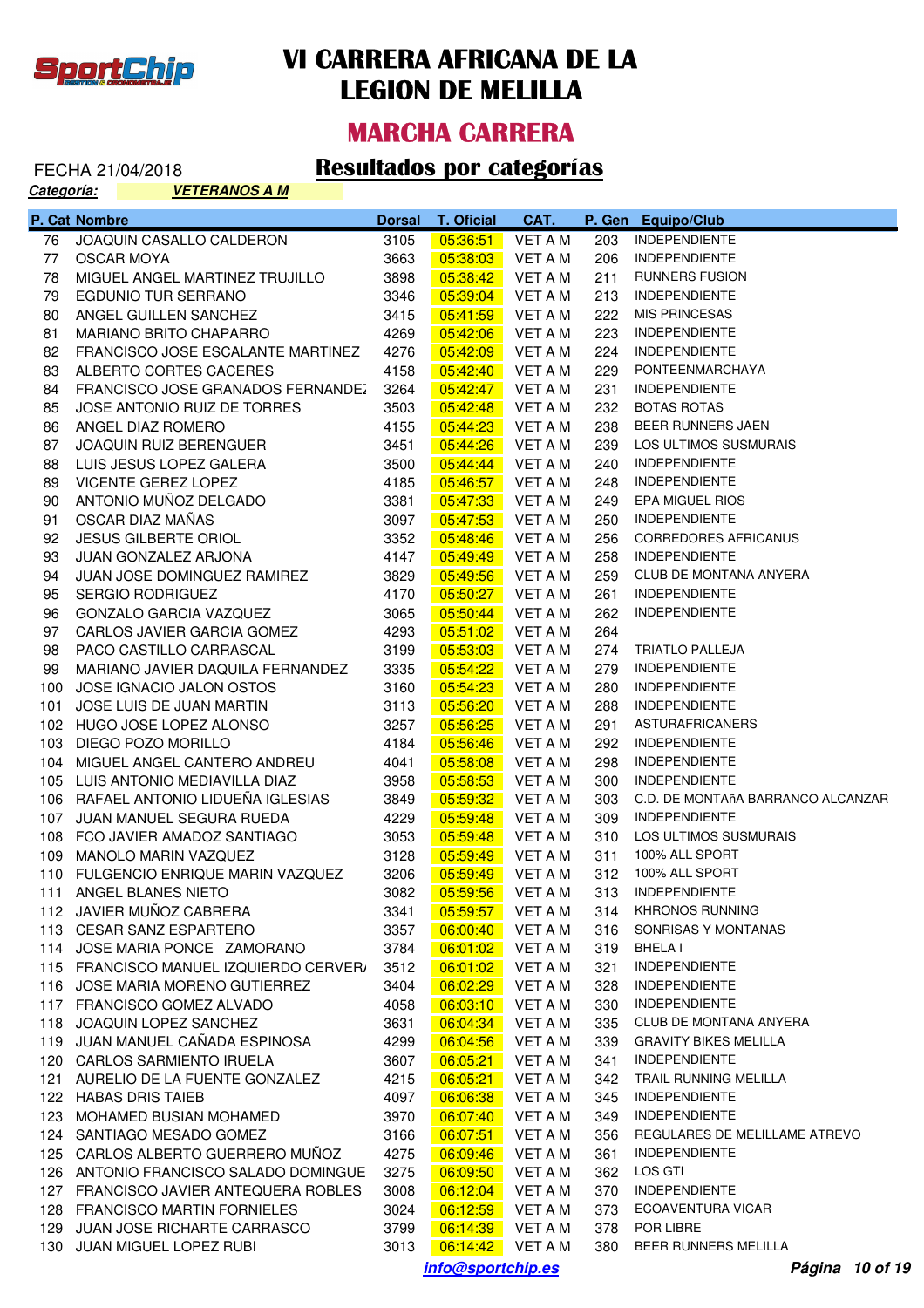

#### **MARCHA CARRERA**

#### FECHA 21/04/2018 **Resultados por categorías**

**Categoría: VETERANOS A M**

| INDEPENDIENTE<br>131 FRANCISCO GABRIEL PEREZ FERNANDEZ<br>3673<br>06:15:31<br><b>VET A M</b><br>383<br>CUEVA DE NERJA-UMA<br>132 SALVADOR POSTIGO ORTEGA<br>3322<br>06:15:53<br>385<br>VET A M<br><b>INDEPENDIENTE</b><br>133 DAVID CASTILLO ORGILES<br>3369<br>388<br> 06:17:07 <br>VET A M<br><b>CLUB DE MONTANA ANYERA</b><br>134 JOSE ENRIQUE BERROCAL GUTIERREZ<br>3072<br>06:18:20<br>VET A M<br>392<br><b>CLUB LOS GTI</b><br>3526<br>06:23:27<br>135 LUIS GARCIA POZO<br>VET A M<br>401<br><b>INDEPENDIENTE</b><br>136 FRANCISCO JOSE RAMOS JARILLO<br>4196<br>06:23:56<br>VET A M<br>403<br><b>PERRUNNERS</b><br>137 JUAN JOSE MARTIN ALONSO<br>3466<br>06:24:39<br>VET A M<br>404<br><b>INDEPENDIENTE</b><br>138 SERGIO ORTEGA CAÑA<br>3672<br>06:25:20<br>VET A M<br>406<br><b>INDEPENDIENTE</b><br>06:25:28<br>139 SERGIO RIOS CRUZ<br>3521<br>VET A M<br>408<br>TRAILMOTRIL 526+<br>140 RAFAEL CORREA FERNANDEZ<br>3961<br>06:27:04<br>VET A M<br>419<br>CLUB LOS GTI<br>06:27:33<br>141 DAVID CARBONELL MENDEZ<br>3301<br>VET A M<br>420<br><b>INDEPENDIENTE</b><br>06:27:48<br>142 FRAN TORRES CRISTOBAL<br>3888<br>VET A M<br>421<br><b>INDEPENDIENTE</b><br>06:29:03<br>143 FRANCISCO MANUEL CASTILLO JIMENEZ<br>3871<br>VET A M<br>424<br>LOS GTI<br>06:29:40<br>144 JESUS SALADO DOMINGUEZ<br>3203<br>VET A M<br>426<br><b>INDEPENDIENTE</b><br>06:30:33<br>145 FRANCISCO ORTEGA CASTILLO<br>3896<br>VET A M<br>435<br><b>INDEPENDIENTE</b><br>3883<br>146 MANUEL ROVIRA MATEO<br>06:30:33<br>VET A M<br>436<br><b>INDEPENDIENTE</b><br>06:31:20<br>147 JUAN ANTONIO MARTIN GONZALEZ<br>4202<br>VET A M<br>439<br>RING-8<br>06:31:32<br>148 LUIS FILIBERTO CASELLES DOMENECH<br>4198<br>VET A M<br>440<br>GRUPO DE MONTILLA PIEDRA LUENGA<br>06:31:36<br>149 MIGUEL LUCENA CABEZAS<br>4099<br>VET A M<br>442<br>4278<br>06:33:16<br>150 ADOLFO ALEDO DIAZ<br>VET A M<br>452 HTRAINER<br>06:33:19<br><b>INDEPENDIENTE</b><br>151 RICARDO RODRIGUEZ COMENDEZ<br>3680<br>VET A M<br>455<br>06:33:53<br><b>INDEPENDIENTE</b><br>152 DIEGO GUERRERO TORRES<br>3246<br>VET A M<br>457<br>3378<br>153 ALFONSO JOSE GONZALEZ GOMEZ<br>06:36:09<br>VET A M<br>466<br><b>INDEPENDIENTE</b><br>154 DIEGO SOLIS ZARCO<br>3472<br><b>INDEPENDIENTE</b><br>06:36:50<br>VET A M<br>468<br>155 SERGIO IBAÑEZ HEREDIA<br>3263<br>CUEVA DE NERJA-UMA<br>06:37:51<br>VET A M<br>473<br>06:37:53<br><b>INDEPENDIENTE</b><br>156 RICARDO CAMACHO DE MIGUEL<br>3444<br>VET A M<br>474<br>06:38:03<br><b>INDEPENDIENTE</b><br>157 MOISES ALES MARFIL<br>3230<br>VET A M<br>476<br><b>CORREDORES AFRICANUS</b><br>158 JAVIER RODRIGUEZ PEREZ<br>3155<br>06:38:18<br>VET A M<br>477<br>3388<br>CT RINCON DE LA VICTORIA<br>159 DAVID LOPEZ VEGA<br>06:39:48<br>VET A M<br>480<br>3879<br>160 FRANCISCO JAVIER CRUZ MORO<br>06:40:40<br>VET A M<br>481<br><b>INDEPENDIENTE</b><br><b>INDEPENDIENTE</b><br>161 RICARDO MOLINA LOPEZ<br>3178<br>06:45:59<br>VET A M<br>504<br>3716<br><b>INDEPENDIENTE</b><br>162 MANUEL GARCIA GARNICA<br>06:47:06<br>VET A M<br>507<br>163 RAFAEL GUERRERO DOMINGO<br>3670<br>06:47:42<br>VET A M<br>508<br><b>INDEPENDIENTE</b><br>164 NORDIN ABDELKADER BEN MOHAMED<br>3662<br>06:49:39<br>VET A M<br>513<br>MAYBE MELILLA<br>514 INDEPENDIENTE<br>165 JOSE RAMON GONZALEZ SOBRINO<br>3108<br>06:50:41<br>VET A M<br>515 INDEPENDIENTE<br>166 JOSE MANUEL PEREZ MARTINEZ<br>4214<br>06:50:56<br>VET A M<br>DIEGO JUAN CONEJO GONZALEZ<br><b>VET A M</b><br>3586<br>06:51:12<br><b>INDEPENDIENTE</b><br>167<br>516<br>168 ANTONIO PAREJO LOPEZ<br>3517<br><b>VET A M</b><br><b>INDEPENDIENTE</b><br>06:51:39<br>517<br>JUAN MANUEL CONEJO GONZALEZ<br>3588<br>06:53:32<br><b>VET A M</b><br><b>INDEPENDIENTE</b><br>169<br>518<br>170 ANTONIO RUEDA BONILLA<br>06:53:33<br>VET A M<br><b>INDEPENDIENTE</b><br>3590<br>519<br>JUAN MANUEL CARMONA MARTINEZ<br>06:54:26<br><b>VET A M</b><br>LOS ULTIMOS SUSMURAIS<br>171<br>3066<br>524<br>3329<br>06:55:11<br>VET A M<br><b>INDEPENDIENTE</b><br>172 CAMILO FERNANDEZ SANCHEZ<br>526<br>CARLOS LUQUE HERNANDEZ<br>06:56:00<br>VET A M<br>CLUB DE MONTAñA YAÍS<br>173<br>3459<br>531<br>JOSE ANTONIO LOPEZ MORALES<br>VET A M<br>533<br><b>INDEPENDIENTE</b><br>174<br>3943<br>06:56:17<br>JUANMA PEREZ IGLESIAS<br>06:56:18<br>VET A M<br><b>CORREDORES AFRICANUS</b><br>175<br>3835<br>534<br>176 MIGUEL PUERTAS BRETONES<br>06:56:39<br>VET A M<br>MELILLA SIEMPRE ESPANOLA<br>3086<br>538<br>MIGUEL PRADA MUÑOZ<br>ULOG-24<br>177<br>3764<br>06:57:39<br>VET A M<br>546<br>JOSE IVO MUÑOZ RODRIGUEZ<br>178<br>4263<br>06:57:56<br><b>INDEPENDIENTE</b><br>VET A M<br>552<br>179 FRANCISCO JOSE CEJUDO SANCHEZ<br>06:59:15<br>VET A M<br><b>INDEPENDIENTE</b><br>3924<br>555<br>RAFAEL DE LINARES AÑON<br>VET A M<br><b>HTRAINER</b><br>180<br>4217<br>07:00:41<br>560<br>FRANCISCO RAUL MELLADO MORA<br>3025<br>VET A M<br><b>INDEPENDIENTE</b><br>181<br>07:01:05<br>561<br>182 MIGUEL ANGEL LOPEZ GONZALEZ<br>4054<br>VET A M<br><b>INDEPENDIENTE</b><br>07:01:43<br>564<br>CRISTIAN GONZALEZ PEREZ<br>VET A M<br><b>INDEPENDIENTE</b><br>183<br>3791<br>07:02:05<br>565<br>JAVIER VALORIA GOMEZ<br>VET A M<br>BHELTRA-V<br>184<br>3797<br>07:02:08<br>566<br>RICARDO SANCHEZ PARRA<br><b>INDEPENDIENTE</b><br>185<br>3875<br>07:02:09<br>VET A M<br>567<br>info@sportchip.es | P. Cat Nombre | <b>Dorsal</b> | <b>T. Oficial</b> | CAT. | P. Gen Equipo/Club |
|--------------------------------------------------------------------------------------------------------------------------------------------------------------------------------------------------------------------------------------------------------------------------------------------------------------------------------------------------------------------------------------------------------------------------------------------------------------------------------------------------------------------------------------------------------------------------------------------------------------------------------------------------------------------------------------------------------------------------------------------------------------------------------------------------------------------------------------------------------------------------------------------------------------------------------------------------------------------------------------------------------------------------------------------------------------------------------------------------------------------------------------------------------------------------------------------------------------------------------------------------------------------------------------------------------------------------------------------------------------------------------------------------------------------------------------------------------------------------------------------------------------------------------------------------------------------------------------------------------------------------------------------------------------------------------------------------------------------------------------------------------------------------------------------------------------------------------------------------------------------------------------------------------------------------------------------------------------------------------------------------------------------------------------------------------------------------------------------------------------------------------------------------------------------------------------------------------------------------------------------------------------------------------------------------------------------------------------------------------------------------------------------------------------------------------------------------------------------------------------------------------------------------------------------------------------------------------------------------------------------------------------------------------------------------------------------------------------------------------------------------------------------------------------------------------------------------------------------------------------------------------------------------------------------------------------------------------------------------------------------------------------------------------------------------------------------------------------------------------------------------------------------------------------------------------------------------------------------------------------------------------------------------------------------------------------------------------------------------------------------------------------------------------------------------------------------------------------------------------------------------------------------------------------------------------------------------------------------------------------------------------------------------------------------------------------------------------------------------------------------------------------------------------------------------------------------------------------------------------------------------------------------------------------------------------------------------------------------------------------------------------------------------------------------------------------------------------------------------------------------------------------------------------------------------------------------------------------------------------------------------------------------------------------------------------------------------------------------------------------------------------------------------------------------------------------------------------------------------------------------------------------------------------------------------------------------------------------------------------------------------------------------------------------------------------------------------------------------------------------------------------------------------------------------------------------------------------------------------------------------------------------------------------------------------------------------------------------------------------------------------------------------------------------------------------------------------------------------------------------------------------------------------------------------------------------------------------------------------------------------------------------------------------------------------------------------------------------------------------------|---------------|---------------|-------------------|------|--------------------|
|                                                                                                                                                                                                                                                                                                                                                                                                                                                                                                                                                                                                                                                                                                                                                                                                                                                                                                                                                                                                                                                                                                                                                                                                                                                                                                                                                                                                                                                                                                                                                                                                                                                                                                                                                                                                                                                                                                                                                                                                                                                                                                                                                                                                                                                                                                                                                                                                                                                                                                                                                                                                                                                                                                                                                                                                                                                                                                                                                                                                                                                                                                                                                                                                                                                                                                                                                                                                                                                                                                                                                                                                                                                                                                                                                                                                                                                                                                                                                                                                                                                                                                                                                                                                                                                                                                                                                                                                                                                                                                                                                                                                                                                                                                                                                                                                                                                                                                                                                                                                                                                                                                                                                                                                                                                                                                                                                              |               |               |                   |      |                    |
|                                                                                                                                                                                                                                                                                                                                                                                                                                                                                                                                                                                                                                                                                                                                                                                                                                                                                                                                                                                                                                                                                                                                                                                                                                                                                                                                                                                                                                                                                                                                                                                                                                                                                                                                                                                                                                                                                                                                                                                                                                                                                                                                                                                                                                                                                                                                                                                                                                                                                                                                                                                                                                                                                                                                                                                                                                                                                                                                                                                                                                                                                                                                                                                                                                                                                                                                                                                                                                                                                                                                                                                                                                                                                                                                                                                                                                                                                                                                                                                                                                                                                                                                                                                                                                                                                                                                                                                                                                                                                                                                                                                                                                                                                                                                                                                                                                                                                                                                                                                                                                                                                                                                                                                                                                                                                                                                                              |               |               |                   |      |                    |
|                                                                                                                                                                                                                                                                                                                                                                                                                                                                                                                                                                                                                                                                                                                                                                                                                                                                                                                                                                                                                                                                                                                                                                                                                                                                                                                                                                                                                                                                                                                                                                                                                                                                                                                                                                                                                                                                                                                                                                                                                                                                                                                                                                                                                                                                                                                                                                                                                                                                                                                                                                                                                                                                                                                                                                                                                                                                                                                                                                                                                                                                                                                                                                                                                                                                                                                                                                                                                                                                                                                                                                                                                                                                                                                                                                                                                                                                                                                                                                                                                                                                                                                                                                                                                                                                                                                                                                                                                                                                                                                                                                                                                                                                                                                                                                                                                                                                                                                                                                                                                                                                                                                                                                                                                                                                                                                                                              |               |               |                   |      |                    |
|                                                                                                                                                                                                                                                                                                                                                                                                                                                                                                                                                                                                                                                                                                                                                                                                                                                                                                                                                                                                                                                                                                                                                                                                                                                                                                                                                                                                                                                                                                                                                                                                                                                                                                                                                                                                                                                                                                                                                                                                                                                                                                                                                                                                                                                                                                                                                                                                                                                                                                                                                                                                                                                                                                                                                                                                                                                                                                                                                                                                                                                                                                                                                                                                                                                                                                                                                                                                                                                                                                                                                                                                                                                                                                                                                                                                                                                                                                                                                                                                                                                                                                                                                                                                                                                                                                                                                                                                                                                                                                                                                                                                                                                                                                                                                                                                                                                                                                                                                                                                                                                                                                                                                                                                                                                                                                                                                              |               |               |                   |      |                    |
|                                                                                                                                                                                                                                                                                                                                                                                                                                                                                                                                                                                                                                                                                                                                                                                                                                                                                                                                                                                                                                                                                                                                                                                                                                                                                                                                                                                                                                                                                                                                                                                                                                                                                                                                                                                                                                                                                                                                                                                                                                                                                                                                                                                                                                                                                                                                                                                                                                                                                                                                                                                                                                                                                                                                                                                                                                                                                                                                                                                                                                                                                                                                                                                                                                                                                                                                                                                                                                                                                                                                                                                                                                                                                                                                                                                                                                                                                                                                                                                                                                                                                                                                                                                                                                                                                                                                                                                                                                                                                                                                                                                                                                                                                                                                                                                                                                                                                                                                                                                                                                                                                                                                                                                                                                                                                                                                                              |               |               |                   |      |                    |
|                                                                                                                                                                                                                                                                                                                                                                                                                                                                                                                                                                                                                                                                                                                                                                                                                                                                                                                                                                                                                                                                                                                                                                                                                                                                                                                                                                                                                                                                                                                                                                                                                                                                                                                                                                                                                                                                                                                                                                                                                                                                                                                                                                                                                                                                                                                                                                                                                                                                                                                                                                                                                                                                                                                                                                                                                                                                                                                                                                                                                                                                                                                                                                                                                                                                                                                                                                                                                                                                                                                                                                                                                                                                                                                                                                                                                                                                                                                                                                                                                                                                                                                                                                                                                                                                                                                                                                                                                                                                                                                                                                                                                                                                                                                                                                                                                                                                                                                                                                                                                                                                                                                                                                                                                                                                                                                                                              |               |               |                   |      |                    |
|                                                                                                                                                                                                                                                                                                                                                                                                                                                                                                                                                                                                                                                                                                                                                                                                                                                                                                                                                                                                                                                                                                                                                                                                                                                                                                                                                                                                                                                                                                                                                                                                                                                                                                                                                                                                                                                                                                                                                                                                                                                                                                                                                                                                                                                                                                                                                                                                                                                                                                                                                                                                                                                                                                                                                                                                                                                                                                                                                                                                                                                                                                                                                                                                                                                                                                                                                                                                                                                                                                                                                                                                                                                                                                                                                                                                                                                                                                                                                                                                                                                                                                                                                                                                                                                                                                                                                                                                                                                                                                                                                                                                                                                                                                                                                                                                                                                                                                                                                                                                                                                                                                                                                                                                                                                                                                                                                              |               |               |                   |      |                    |
|                                                                                                                                                                                                                                                                                                                                                                                                                                                                                                                                                                                                                                                                                                                                                                                                                                                                                                                                                                                                                                                                                                                                                                                                                                                                                                                                                                                                                                                                                                                                                                                                                                                                                                                                                                                                                                                                                                                                                                                                                                                                                                                                                                                                                                                                                                                                                                                                                                                                                                                                                                                                                                                                                                                                                                                                                                                                                                                                                                                                                                                                                                                                                                                                                                                                                                                                                                                                                                                                                                                                                                                                                                                                                                                                                                                                                                                                                                                                                                                                                                                                                                                                                                                                                                                                                                                                                                                                                                                                                                                                                                                                                                                                                                                                                                                                                                                                                                                                                                                                                                                                                                                                                                                                                                                                                                                                                              |               |               |                   |      |                    |
|                                                                                                                                                                                                                                                                                                                                                                                                                                                                                                                                                                                                                                                                                                                                                                                                                                                                                                                                                                                                                                                                                                                                                                                                                                                                                                                                                                                                                                                                                                                                                                                                                                                                                                                                                                                                                                                                                                                                                                                                                                                                                                                                                                                                                                                                                                                                                                                                                                                                                                                                                                                                                                                                                                                                                                                                                                                                                                                                                                                                                                                                                                                                                                                                                                                                                                                                                                                                                                                                                                                                                                                                                                                                                                                                                                                                                                                                                                                                                                                                                                                                                                                                                                                                                                                                                                                                                                                                                                                                                                                                                                                                                                                                                                                                                                                                                                                                                                                                                                                                                                                                                                                                                                                                                                                                                                                                                              |               |               |                   |      |                    |
|                                                                                                                                                                                                                                                                                                                                                                                                                                                                                                                                                                                                                                                                                                                                                                                                                                                                                                                                                                                                                                                                                                                                                                                                                                                                                                                                                                                                                                                                                                                                                                                                                                                                                                                                                                                                                                                                                                                                                                                                                                                                                                                                                                                                                                                                                                                                                                                                                                                                                                                                                                                                                                                                                                                                                                                                                                                                                                                                                                                                                                                                                                                                                                                                                                                                                                                                                                                                                                                                                                                                                                                                                                                                                                                                                                                                                                                                                                                                                                                                                                                                                                                                                                                                                                                                                                                                                                                                                                                                                                                                                                                                                                                                                                                                                                                                                                                                                                                                                                                                                                                                                                                                                                                                                                                                                                                                                              |               |               |                   |      |                    |
|                                                                                                                                                                                                                                                                                                                                                                                                                                                                                                                                                                                                                                                                                                                                                                                                                                                                                                                                                                                                                                                                                                                                                                                                                                                                                                                                                                                                                                                                                                                                                                                                                                                                                                                                                                                                                                                                                                                                                                                                                                                                                                                                                                                                                                                                                                                                                                                                                                                                                                                                                                                                                                                                                                                                                                                                                                                                                                                                                                                                                                                                                                                                                                                                                                                                                                                                                                                                                                                                                                                                                                                                                                                                                                                                                                                                                                                                                                                                                                                                                                                                                                                                                                                                                                                                                                                                                                                                                                                                                                                                                                                                                                                                                                                                                                                                                                                                                                                                                                                                                                                                                                                                                                                                                                                                                                                                                              |               |               |                   |      |                    |
|                                                                                                                                                                                                                                                                                                                                                                                                                                                                                                                                                                                                                                                                                                                                                                                                                                                                                                                                                                                                                                                                                                                                                                                                                                                                                                                                                                                                                                                                                                                                                                                                                                                                                                                                                                                                                                                                                                                                                                                                                                                                                                                                                                                                                                                                                                                                                                                                                                                                                                                                                                                                                                                                                                                                                                                                                                                                                                                                                                                                                                                                                                                                                                                                                                                                                                                                                                                                                                                                                                                                                                                                                                                                                                                                                                                                                                                                                                                                                                                                                                                                                                                                                                                                                                                                                                                                                                                                                                                                                                                                                                                                                                                                                                                                                                                                                                                                                                                                                                                                                                                                                                                                                                                                                                                                                                                                                              |               |               |                   |      |                    |
|                                                                                                                                                                                                                                                                                                                                                                                                                                                                                                                                                                                                                                                                                                                                                                                                                                                                                                                                                                                                                                                                                                                                                                                                                                                                                                                                                                                                                                                                                                                                                                                                                                                                                                                                                                                                                                                                                                                                                                                                                                                                                                                                                                                                                                                                                                                                                                                                                                                                                                                                                                                                                                                                                                                                                                                                                                                                                                                                                                                                                                                                                                                                                                                                                                                                                                                                                                                                                                                                                                                                                                                                                                                                                                                                                                                                                                                                                                                                                                                                                                                                                                                                                                                                                                                                                                                                                                                                                                                                                                                                                                                                                                                                                                                                                                                                                                                                                                                                                                                                                                                                                                                                                                                                                                                                                                                                                              |               |               |                   |      |                    |
|                                                                                                                                                                                                                                                                                                                                                                                                                                                                                                                                                                                                                                                                                                                                                                                                                                                                                                                                                                                                                                                                                                                                                                                                                                                                                                                                                                                                                                                                                                                                                                                                                                                                                                                                                                                                                                                                                                                                                                                                                                                                                                                                                                                                                                                                                                                                                                                                                                                                                                                                                                                                                                                                                                                                                                                                                                                                                                                                                                                                                                                                                                                                                                                                                                                                                                                                                                                                                                                                                                                                                                                                                                                                                                                                                                                                                                                                                                                                                                                                                                                                                                                                                                                                                                                                                                                                                                                                                                                                                                                                                                                                                                                                                                                                                                                                                                                                                                                                                                                                                                                                                                                                                                                                                                                                                                                                                              |               |               |                   |      |                    |
|                                                                                                                                                                                                                                                                                                                                                                                                                                                                                                                                                                                                                                                                                                                                                                                                                                                                                                                                                                                                                                                                                                                                                                                                                                                                                                                                                                                                                                                                                                                                                                                                                                                                                                                                                                                                                                                                                                                                                                                                                                                                                                                                                                                                                                                                                                                                                                                                                                                                                                                                                                                                                                                                                                                                                                                                                                                                                                                                                                                                                                                                                                                                                                                                                                                                                                                                                                                                                                                                                                                                                                                                                                                                                                                                                                                                                                                                                                                                                                                                                                                                                                                                                                                                                                                                                                                                                                                                                                                                                                                                                                                                                                                                                                                                                                                                                                                                                                                                                                                                                                                                                                                                                                                                                                                                                                                                                              |               |               |                   |      |                    |
|                                                                                                                                                                                                                                                                                                                                                                                                                                                                                                                                                                                                                                                                                                                                                                                                                                                                                                                                                                                                                                                                                                                                                                                                                                                                                                                                                                                                                                                                                                                                                                                                                                                                                                                                                                                                                                                                                                                                                                                                                                                                                                                                                                                                                                                                                                                                                                                                                                                                                                                                                                                                                                                                                                                                                                                                                                                                                                                                                                                                                                                                                                                                                                                                                                                                                                                                                                                                                                                                                                                                                                                                                                                                                                                                                                                                                                                                                                                                                                                                                                                                                                                                                                                                                                                                                                                                                                                                                                                                                                                                                                                                                                                                                                                                                                                                                                                                                                                                                                                                                                                                                                                                                                                                                                                                                                                                                              |               |               |                   |      |                    |
|                                                                                                                                                                                                                                                                                                                                                                                                                                                                                                                                                                                                                                                                                                                                                                                                                                                                                                                                                                                                                                                                                                                                                                                                                                                                                                                                                                                                                                                                                                                                                                                                                                                                                                                                                                                                                                                                                                                                                                                                                                                                                                                                                                                                                                                                                                                                                                                                                                                                                                                                                                                                                                                                                                                                                                                                                                                                                                                                                                                                                                                                                                                                                                                                                                                                                                                                                                                                                                                                                                                                                                                                                                                                                                                                                                                                                                                                                                                                                                                                                                                                                                                                                                                                                                                                                                                                                                                                                                                                                                                                                                                                                                                                                                                                                                                                                                                                                                                                                                                                                                                                                                                                                                                                                                                                                                                                                              |               |               |                   |      |                    |
|                                                                                                                                                                                                                                                                                                                                                                                                                                                                                                                                                                                                                                                                                                                                                                                                                                                                                                                                                                                                                                                                                                                                                                                                                                                                                                                                                                                                                                                                                                                                                                                                                                                                                                                                                                                                                                                                                                                                                                                                                                                                                                                                                                                                                                                                                                                                                                                                                                                                                                                                                                                                                                                                                                                                                                                                                                                                                                                                                                                                                                                                                                                                                                                                                                                                                                                                                                                                                                                                                                                                                                                                                                                                                                                                                                                                                                                                                                                                                                                                                                                                                                                                                                                                                                                                                                                                                                                                                                                                                                                                                                                                                                                                                                                                                                                                                                                                                                                                                                                                                                                                                                                                                                                                                                                                                                                                                              |               |               |                   |      |                    |
|                                                                                                                                                                                                                                                                                                                                                                                                                                                                                                                                                                                                                                                                                                                                                                                                                                                                                                                                                                                                                                                                                                                                                                                                                                                                                                                                                                                                                                                                                                                                                                                                                                                                                                                                                                                                                                                                                                                                                                                                                                                                                                                                                                                                                                                                                                                                                                                                                                                                                                                                                                                                                                                                                                                                                                                                                                                                                                                                                                                                                                                                                                                                                                                                                                                                                                                                                                                                                                                                                                                                                                                                                                                                                                                                                                                                                                                                                                                                                                                                                                                                                                                                                                                                                                                                                                                                                                                                                                                                                                                                                                                                                                                                                                                                                                                                                                                                                                                                                                                                                                                                                                                                                                                                                                                                                                                                                              |               |               |                   |      |                    |
|                                                                                                                                                                                                                                                                                                                                                                                                                                                                                                                                                                                                                                                                                                                                                                                                                                                                                                                                                                                                                                                                                                                                                                                                                                                                                                                                                                                                                                                                                                                                                                                                                                                                                                                                                                                                                                                                                                                                                                                                                                                                                                                                                                                                                                                                                                                                                                                                                                                                                                                                                                                                                                                                                                                                                                                                                                                                                                                                                                                                                                                                                                                                                                                                                                                                                                                                                                                                                                                                                                                                                                                                                                                                                                                                                                                                                                                                                                                                                                                                                                                                                                                                                                                                                                                                                                                                                                                                                                                                                                                                                                                                                                                                                                                                                                                                                                                                                                                                                                                                                                                                                                                                                                                                                                                                                                                                                              |               |               |                   |      |                    |
|                                                                                                                                                                                                                                                                                                                                                                                                                                                                                                                                                                                                                                                                                                                                                                                                                                                                                                                                                                                                                                                                                                                                                                                                                                                                                                                                                                                                                                                                                                                                                                                                                                                                                                                                                                                                                                                                                                                                                                                                                                                                                                                                                                                                                                                                                                                                                                                                                                                                                                                                                                                                                                                                                                                                                                                                                                                                                                                                                                                                                                                                                                                                                                                                                                                                                                                                                                                                                                                                                                                                                                                                                                                                                                                                                                                                                                                                                                                                                                                                                                                                                                                                                                                                                                                                                                                                                                                                                                                                                                                                                                                                                                                                                                                                                                                                                                                                                                                                                                                                                                                                                                                                                                                                                                                                                                                                                              |               |               |                   |      |                    |
|                                                                                                                                                                                                                                                                                                                                                                                                                                                                                                                                                                                                                                                                                                                                                                                                                                                                                                                                                                                                                                                                                                                                                                                                                                                                                                                                                                                                                                                                                                                                                                                                                                                                                                                                                                                                                                                                                                                                                                                                                                                                                                                                                                                                                                                                                                                                                                                                                                                                                                                                                                                                                                                                                                                                                                                                                                                                                                                                                                                                                                                                                                                                                                                                                                                                                                                                                                                                                                                                                                                                                                                                                                                                                                                                                                                                                                                                                                                                                                                                                                                                                                                                                                                                                                                                                                                                                                                                                                                                                                                                                                                                                                                                                                                                                                                                                                                                                                                                                                                                                                                                                                                                                                                                                                                                                                                                                              |               |               |                   |      |                    |
|                                                                                                                                                                                                                                                                                                                                                                                                                                                                                                                                                                                                                                                                                                                                                                                                                                                                                                                                                                                                                                                                                                                                                                                                                                                                                                                                                                                                                                                                                                                                                                                                                                                                                                                                                                                                                                                                                                                                                                                                                                                                                                                                                                                                                                                                                                                                                                                                                                                                                                                                                                                                                                                                                                                                                                                                                                                                                                                                                                                                                                                                                                                                                                                                                                                                                                                                                                                                                                                                                                                                                                                                                                                                                                                                                                                                                                                                                                                                                                                                                                                                                                                                                                                                                                                                                                                                                                                                                                                                                                                                                                                                                                                                                                                                                                                                                                                                                                                                                                                                                                                                                                                                                                                                                                                                                                                                                              |               |               |                   |      |                    |
|                                                                                                                                                                                                                                                                                                                                                                                                                                                                                                                                                                                                                                                                                                                                                                                                                                                                                                                                                                                                                                                                                                                                                                                                                                                                                                                                                                                                                                                                                                                                                                                                                                                                                                                                                                                                                                                                                                                                                                                                                                                                                                                                                                                                                                                                                                                                                                                                                                                                                                                                                                                                                                                                                                                                                                                                                                                                                                                                                                                                                                                                                                                                                                                                                                                                                                                                                                                                                                                                                                                                                                                                                                                                                                                                                                                                                                                                                                                                                                                                                                                                                                                                                                                                                                                                                                                                                                                                                                                                                                                                                                                                                                                                                                                                                                                                                                                                                                                                                                                                                                                                                                                                                                                                                                                                                                                                                              |               |               |                   |      |                    |
|                                                                                                                                                                                                                                                                                                                                                                                                                                                                                                                                                                                                                                                                                                                                                                                                                                                                                                                                                                                                                                                                                                                                                                                                                                                                                                                                                                                                                                                                                                                                                                                                                                                                                                                                                                                                                                                                                                                                                                                                                                                                                                                                                                                                                                                                                                                                                                                                                                                                                                                                                                                                                                                                                                                                                                                                                                                                                                                                                                                                                                                                                                                                                                                                                                                                                                                                                                                                                                                                                                                                                                                                                                                                                                                                                                                                                                                                                                                                                                                                                                                                                                                                                                                                                                                                                                                                                                                                                                                                                                                                                                                                                                                                                                                                                                                                                                                                                                                                                                                                                                                                                                                                                                                                                                                                                                                                                              |               |               |                   |      |                    |
|                                                                                                                                                                                                                                                                                                                                                                                                                                                                                                                                                                                                                                                                                                                                                                                                                                                                                                                                                                                                                                                                                                                                                                                                                                                                                                                                                                                                                                                                                                                                                                                                                                                                                                                                                                                                                                                                                                                                                                                                                                                                                                                                                                                                                                                                                                                                                                                                                                                                                                                                                                                                                                                                                                                                                                                                                                                                                                                                                                                                                                                                                                                                                                                                                                                                                                                                                                                                                                                                                                                                                                                                                                                                                                                                                                                                                                                                                                                                                                                                                                                                                                                                                                                                                                                                                                                                                                                                                                                                                                                                                                                                                                                                                                                                                                                                                                                                                                                                                                                                                                                                                                                                                                                                                                                                                                                                                              |               |               |                   |      |                    |
|                                                                                                                                                                                                                                                                                                                                                                                                                                                                                                                                                                                                                                                                                                                                                                                                                                                                                                                                                                                                                                                                                                                                                                                                                                                                                                                                                                                                                                                                                                                                                                                                                                                                                                                                                                                                                                                                                                                                                                                                                                                                                                                                                                                                                                                                                                                                                                                                                                                                                                                                                                                                                                                                                                                                                                                                                                                                                                                                                                                                                                                                                                                                                                                                                                                                                                                                                                                                                                                                                                                                                                                                                                                                                                                                                                                                                                                                                                                                                                                                                                                                                                                                                                                                                                                                                                                                                                                                                                                                                                                                                                                                                                                                                                                                                                                                                                                                                                                                                                                                                                                                                                                                                                                                                                                                                                                                                              |               |               |                   |      |                    |
|                                                                                                                                                                                                                                                                                                                                                                                                                                                                                                                                                                                                                                                                                                                                                                                                                                                                                                                                                                                                                                                                                                                                                                                                                                                                                                                                                                                                                                                                                                                                                                                                                                                                                                                                                                                                                                                                                                                                                                                                                                                                                                                                                                                                                                                                                                                                                                                                                                                                                                                                                                                                                                                                                                                                                                                                                                                                                                                                                                                                                                                                                                                                                                                                                                                                                                                                                                                                                                                                                                                                                                                                                                                                                                                                                                                                                                                                                                                                                                                                                                                                                                                                                                                                                                                                                                                                                                                                                                                                                                                                                                                                                                                                                                                                                                                                                                                                                                                                                                                                                                                                                                                                                                                                                                                                                                                                                              |               |               |                   |      |                    |
|                                                                                                                                                                                                                                                                                                                                                                                                                                                                                                                                                                                                                                                                                                                                                                                                                                                                                                                                                                                                                                                                                                                                                                                                                                                                                                                                                                                                                                                                                                                                                                                                                                                                                                                                                                                                                                                                                                                                                                                                                                                                                                                                                                                                                                                                                                                                                                                                                                                                                                                                                                                                                                                                                                                                                                                                                                                                                                                                                                                                                                                                                                                                                                                                                                                                                                                                                                                                                                                                                                                                                                                                                                                                                                                                                                                                                                                                                                                                                                                                                                                                                                                                                                                                                                                                                                                                                                                                                                                                                                                                                                                                                                                                                                                                                                                                                                                                                                                                                                                                                                                                                                                                                                                                                                                                                                                                                              |               |               |                   |      |                    |
|                                                                                                                                                                                                                                                                                                                                                                                                                                                                                                                                                                                                                                                                                                                                                                                                                                                                                                                                                                                                                                                                                                                                                                                                                                                                                                                                                                                                                                                                                                                                                                                                                                                                                                                                                                                                                                                                                                                                                                                                                                                                                                                                                                                                                                                                                                                                                                                                                                                                                                                                                                                                                                                                                                                                                                                                                                                                                                                                                                                                                                                                                                                                                                                                                                                                                                                                                                                                                                                                                                                                                                                                                                                                                                                                                                                                                                                                                                                                                                                                                                                                                                                                                                                                                                                                                                                                                                                                                                                                                                                                                                                                                                                                                                                                                                                                                                                                                                                                                                                                                                                                                                                                                                                                                                                                                                                                                              |               |               |                   |      |                    |
|                                                                                                                                                                                                                                                                                                                                                                                                                                                                                                                                                                                                                                                                                                                                                                                                                                                                                                                                                                                                                                                                                                                                                                                                                                                                                                                                                                                                                                                                                                                                                                                                                                                                                                                                                                                                                                                                                                                                                                                                                                                                                                                                                                                                                                                                                                                                                                                                                                                                                                                                                                                                                                                                                                                                                                                                                                                                                                                                                                                                                                                                                                                                                                                                                                                                                                                                                                                                                                                                                                                                                                                                                                                                                                                                                                                                                                                                                                                                                                                                                                                                                                                                                                                                                                                                                                                                                                                                                                                                                                                                                                                                                                                                                                                                                                                                                                                                                                                                                                                                                                                                                                                                                                                                                                                                                                                                                              |               |               |                   |      |                    |
|                                                                                                                                                                                                                                                                                                                                                                                                                                                                                                                                                                                                                                                                                                                                                                                                                                                                                                                                                                                                                                                                                                                                                                                                                                                                                                                                                                                                                                                                                                                                                                                                                                                                                                                                                                                                                                                                                                                                                                                                                                                                                                                                                                                                                                                                                                                                                                                                                                                                                                                                                                                                                                                                                                                                                                                                                                                                                                                                                                                                                                                                                                                                                                                                                                                                                                                                                                                                                                                                                                                                                                                                                                                                                                                                                                                                                                                                                                                                                                                                                                                                                                                                                                                                                                                                                                                                                                                                                                                                                                                                                                                                                                                                                                                                                                                                                                                                                                                                                                                                                                                                                                                                                                                                                                                                                                                                                              |               |               |                   |      |                    |
|                                                                                                                                                                                                                                                                                                                                                                                                                                                                                                                                                                                                                                                                                                                                                                                                                                                                                                                                                                                                                                                                                                                                                                                                                                                                                                                                                                                                                                                                                                                                                                                                                                                                                                                                                                                                                                                                                                                                                                                                                                                                                                                                                                                                                                                                                                                                                                                                                                                                                                                                                                                                                                                                                                                                                                                                                                                                                                                                                                                                                                                                                                                                                                                                                                                                                                                                                                                                                                                                                                                                                                                                                                                                                                                                                                                                                                                                                                                                                                                                                                                                                                                                                                                                                                                                                                                                                                                                                                                                                                                                                                                                                                                                                                                                                                                                                                                                                                                                                                                                                                                                                                                                                                                                                                                                                                                                                              |               |               |                   |      |                    |
|                                                                                                                                                                                                                                                                                                                                                                                                                                                                                                                                                                                                                                                                                                                                                                                                                                                                                                                                                                                                                                                                                                                                                                                                                                                                                                                                                                                                                                                                                                                                                                                                                                                                                                                                                                                                                                                                                                                                                                                                                                                                                                                                                                                                                                                                                                                                                                                                                                                                                                                                                                                                                                                                                                                                                                                                                                                                                                                                                                                                                                                                                                                                                                                                                                                                                                                                                                                                                                                                                                                                                                                                                                                                                                                                                                                                                                                                                                                                                                                                                                                                                                                                                                                                                                                                                                                                                                                                                                                                                                                                                                                                                                                                                                                                                                                                                                                                                                                                                                                                                                                                                                                                                                                                                                                                                                                                                              |               |               |                   |      |                    |
|                                                                                                                                                                                                                                                                                                                                                                                                                                                                                                                                                                                                                                                                                                                                                                                                                                                                                                                                                                                                                                                                                                                                                                                                                                                                                                                                                                                                                                                                                                                                                                                                                                                                                                                                                                                                                                                                                                                                                                                                                                                                                                                                                                                                                                                                                                                                                                                                                                                                                                                                                                                                                                                                                                                                                                                                                                                                                                                                                                                                                                                                                                                                                                                                                                                                                                                                                                                                                                                                                                                                                                                                                                                                                                                                                                                                                                                                                                                                                                                                                                                                                                                                                                                                                                                                                                                                                                                                                                                                                                                                                                                                                                                                                                                                                                                                                                                                                                                                                                                                                                                                                                                                                                                                                                                                                                                                                              |               |               |                   |      |                    |
|                                                                                                                                                                                                                                                                                                                                                                                                                                                                                                                                                                                                                                                                                                                                                                                                                                                                                                                                                                                                                                                                                                                                                                                                                                                                                                                                                                                                                                                                                                                                                                                                                                                                                                                                                                                                                                                                                                                                                                                                                                                                                                                                                                                                                                                                                                                                                                                                                                                                                                                                                                                                                                                                                                                                                                                                                                                                                                                                                                                                                                                                                                                                                                                                                                                                                                                                                                                                                                                                                                                                                                                                                                                                                                                                                                                                                                                                                                                                                                                                                                                                                                                                                                                                                                                                                                                                                                                                                                                                                                                                                                                                                                                                                                                                                                                                                                                                                                                                                                                                                                                                                                                                                                                                                                                                                                                                                              |               |               |                   |      |                    |
|                                                                                                                                                                                                                                                                                                                                                                                                                                                                                                                                                                                                                                                                                                                                                                                                                                                                                                                                                                                                                                                                                                                                                                                                                                                                                                                                                                                                                                                                                                                                                                                                                                                                                                                                                                                                                                                                                                                                                                                                                                                                                                                                                                                                                                                                                                                                                                                                                                                                                                                                                                                                                                                                                                                                                                                                                                                                                                                                                                                                                                                                                                                                                                                                                                                                                                                                                                                                                                                                                                                                                                                                                                                                                                                                                                                                                                                                                                                                                                                                                                                                                                                                                                                                                                                                                                                                                                                                                                                                                                                                                                                                                                                                                                                                                                                                                                                                                                                                                                                                                                                                                                                                                                                                                                                                                                                                                              |               |               |                   |      |                    |
|                                                                                                                                                                                                                                                                                                                                                                                                                                                                                                                                                                                                                                                                                                                                                                                                                                                                                                                                                                                                                                                                                                                                                                                                                                                                                                                                                                                                                                                                                                                                                                                                                                                                                                                                                                                                                                                                                                                                                                                                                                                                                                                                                                                                                                                                                                                                                                                                                                                                                                                                                                                                                                                                                                                                                                                                                                                                                                                                                                                                                                                                                                                                                                                                                                                                                                                                                                                                                                                                                                                                                                                                                                                                                                                                                                                                                                                                                                                                                                                                                                                                                                                                                                                                                                                                                                                                                                                                                                                                                                                                                                                                                                                                                                                                                                                                                                                                                                                                                                                                                                                                                                                                                                                                                                                                                                                                                              |               |               |                   |      |                    |
|                                                                                                                                                                                                                                                                                                                                                                                                                                                                                                                                                                                                                                                                                                                                                                                                                                                                                                                                                                                                                                                                                                                                                                                                                                                                                                                                                                                                                                                                                                                                                                                                                                                                                                                                                                                                                                                                                                                                                                                                                                                                                                                                                                                                                                                                                                                                                                                                                                                                                                                                                                                                                                                                                                                                                                                                                                                                                                                                                                                                                                                                                                                                                                                                                                                                                                                                                                                                                                                                                                                                                                                                                                                                                                                                                                                                                                                                                                                                                                                                                                                                                                                                                                                                                                                                                                                                                                                                                                                                                                                                                                                                                                                                                                                                                                                                                                                                                                                                                                                                                                                                                                                                                                                                                                                                                                                                                              |               |               |                   |      |                    |
|                                                                                                                                                                                                                                                                                                                                                                                                                                                                                                                                                                                                                                                                                                                                                                                                                                                                                                                                                                                                                                                                                                                                                                                                                                                                                                                                                                                                                                                                                                                                                                                                                                                                                                                                                                                                                                                                                                                                                                                                                                                                                                                                                                                                                                                                                                                                                                                                                                                                                                                                                                                                                                                                                                                                                                                                                                                                                                                                                                                                                                                                                                                                                                                                                                                                                                                                                                                                                                                                                                                                                                                                                                                                                                                                                                                                                                                                                                                                                                                                                                                                                                                                                                                                                                                                                                                                                                                                                                                                                                                                                                                                                                                                                                                                                                                                                                                                                                                                                                                                                                                                                                                                                                                                                                                                                                                                                              |               |               |                   |      |                    |
|                                                                                                                                                                                                                                                                                                                                                                                                                                                                                                                                                                                                                                                                                                                                                                                                                                                                                                                                                                                                                                                                                                                                                                                                                                                                                                                                                                                                                                                                                                                                                                                                                                                                                                                                                                                                                                                                                                                                                                                                                                                                                                                                                                                                                                                                                                                                                                                                                                                                                                                                                                                                                                                                                                                                                                                                                                                                                                                                                                                                                                                                                                                                                                                                                                                                                                                                                                                                                                                                                                                                                                                                                                                                                                                                                                                                                                                                                                                                                                                                                                                                                                                                                                                                                                                                                                                                                                                                                                                                                                                                                                                                                                                                                                                                                                                                                                                                                                                                                                                                                                                                                                                                                                                                                                                                                                                                                              |               |               |                   |      |                    |
|                                                                                                                                                                                                                                                                                                                                                                                                                                                                                                                                                                                                                                                                                                                                                                                                                                                                                                                                                                                                                                                                                                                                                                                                                                                                                                                                                                                                                                                                                                                                                                                                                                                                                                                                                                                                                                                                                                                                                                                                                                                                                                                                                                                                                                                                                                                                                                                                                                                                                                                                                                                                                                                                                                                                                                                                                                                                                                                                                                                                                                                                                                                                                                                                                                                                                                                                                                                                                                                                                                                                                                                                                                                                                                                                                                                                                                                                                                                                                                                                                                                                                                                                                                                                                                                                                                                                                                                                                                                                                                                                                                                                                                                                                                                                                                                                                                                                                                                                                                                                                                                                                                                                                                                                                                                                                                                                                              |               |               |                   |      |                    |
|                                                                                                                                                                                                                                                                                                                                                                                                                                                                                                                                                                                                                                                                                                                                                                                                                                                                                                                                                                                                                                                                                                                                                                                                                                                                                                                                                                                                                                                                                                                                                                                                                                                                                                                                                                                                                                                                                                                                                                                                                                                                                                                                                                                                                                                                                                                                                                                                                                                                                                                                                                                                                                                                                                                                                                                                                                                                                                                                                                                                                                                                                                                                                                                                                                                                                                                                                                                                                                                                                                                                                                                                                                                                                                                                                                                                                                                                                                                                                                                                                                                                                                                                                                                                                                                                                                                                                                                                                                                                                                                                                                                                                                                                                                                                                                                                                                                                                                                                                                                                                                                                                                                                                                                                                                                                                                                                                              |               |               |                   |      |                    |
|                                                                                                                                                                                                                                                                                                                                                                                                                                                                                                                                                                                                                                                                                                                                                                                                                                                                                                                                                                                                                                                                                                                                                                                                                                                                                                                                                                                                                                                                                                                                                                                                                                                                                                                                                                                                                                                                                                                                                                                                                                                                                                                                                                                                                                                                                                                                                                                                                                                                                                                                                                                                                                                                                                                                                                                                                                                                                                                                                                                                                                                                                                                                                                                                                                                                                                                                                                                                                                                                                                                                                                                                                                                                                                                                                                                                                                                                                                                                                                                                                                                                                                                                                                                                                                                                                                                                                                                                                                                                                                                                                                                                                                                                                                                                                                                                                                                                                                                                                                                                                                                                                                                                                                                                                                                                                                                                                              |               |               |                   |      |                    |
|                                                                                                                                                                                                                                                                                                                                                                                                                                                                                                                                                                                                                                                                                                                                                                                                                                                                                                                                                                                                                                                                                                                                                                                                                                                                                                                                                                                                                                                                                                                                                                                                                                                                                                                                                                                                                                                                                                                                                                                                                                                                                                                                                                                                                                                                                                                                                                                                                                                                                                                                                                                                                                                                                                                                                                                                                                                                                                                                                                                                                                                                                                                                                                                                                                                                                                                                                                                                                                                                                                                                                                                                                                                                                                                                                                                                                                                                                                                                                                                                                                                                                                                                                                                                                                                                                                                                                                                                                                                                                                                                                                                                                                                                                                                                                                                                                                                                                                                                                                                                                                                                                                                                                                                                                                                                                                                                                              |               |               |                   |      |                    |
|                                                                                                                                                                                                                                                                                                                                                                                                                                                                                                                                                                                                                                                                                                                                                                                                                                                                                                                                                                                                                                                                                                                                                                                                                                                                                                                                                                                                                                                                                                                                                                                                                                                                                                                                                                                                                                                                                                                                                                                                                                                                                                                                                                                                                                                                                                                                                                                                                                                                                                                                                                                                                                                                                                                                                                                                                                                                                                                                                                                                                                                                                                                                                                                                                                                                                                                                                                                                                                                                                                                                                                                                                                                                                                                                                                                                                                                                                                                                                                                                                                                                                                                                                                                                                                                                                                                                                                                                                                                                                                                                                                                                                                                                                                                                                                                                                                                                                                                                                                                                                                                                                                                                                                                                                                                                                                                                                              |               |               |                   |      |                    |
|                                                                                                                                                                                                                                                                                                                                                                                                                                                                                                                                                                                                                                                                                                                                                                                                                                                                                                                                                                                                                                                                                                                                                                                                                                                                                                                                                                                                                                                                                                                                                                                                                                                                                                                                                                                                                                                                                                                                                                                                                                                                                                                                                                                                                                                                                                                                                                                                                                                                                                                                                                                                                                                                                                                                                                                                                                                                                                                                                                                                                                                                                                                                                                                                                                                                                                                                                                                                                                                                                                                                                                                                                                                                                                                                                                                                                                                                                                                                                                                                                                                                                                                                                                                                                                                                                                                                                                                                                                                                                                                                                                                                                                                                                                                                                                                                                                                                                                                                                                                                                                                                                                                                                                                                                                                                                                                                                              |               |               |                   |      |                    |
|                                                                                                                                                                                                                                                                                                                                                                                                                                                                                                                                                                                                                                                                                                                                                                                                                                                                                                                                                                                                                                                                                                                                                                                                                                                                                                                                                                                                                                                                                                                                                                                                                                                                                                                                                                                                                                                                                                                                                                                                                                                                                                                                                                                                                                                                                                                                                                                                                                                                                                                                                                                                                                                                                                                                                                                                                                                                                                                                                                                                                                                                                                                                                                                                                                                                                                                                                                                                                                                                                                                                                                                                                                                                                                                                                                                                                                                                                                                                                                                                                                                                                                                                                                                                                                                                                                                                                                                                                                                                                                                                                                                                                                                                                                                                                                                                                                                                                                                                                                                                                                                                                                                                                                                                                                                                                                                                                              |               |               |                   |      |                    |
|                                                                                                                                                                                                                                                                                                                                                                                                                                                                                                                                                                                                                                                                                                                                                                                                                                                                                                                                                                                                                                                                                                                                                                                                                                                                                                                                                                                                                                                                                                                                                                                                                                                                                                                                                                                                                                                                                                                                                                                                                                                                                                                                                                                                                                                                                                                                                                                                                                                                                                                                                                                                                                                                                                                                                                                                                                                                                                                                                                                                                                                                                                                                                                                                                                                                                                                                                                                                                                                                                                                                                                                                                                                                                                                                                                                                                                                                                                                                                                                                                                                                                                                                                                                                                                                                                                                                                                                                                                                                                                                                                                                                                                                                                                                                                                                                                                                                                                                                                                                                                                                                                                                                                                                                                                                                                                                                                              |               |               |                   |      |                    |
|                                                                                                                                                                                                                                                                                                                                                                                                                                                                                                                                                                                                                                                                                                                                                                                                                                                                                                                                                                                                                                                                                                                                                                                                                                                                                                                                                                                                                                                                                                                                                                                                                                                                                                                                                                                                                                                                                                                                                                                                                                                                                                                                                                                                                                                                                                                                                                                                                                                                                                                                                                                                                                                                                                                                                                                                                                                                                                                                                                                                                                                                                                                                                                                                                                                                                                                                                                                                                                                                                                                                                                                                                                                                                                                                                                                                                                                                                                                                                                                                                                                                                                                                                                                                                                                                                                                                                                                                                                                                                                                                                                                                                                                                                                                                                                                                                                                                                                                                                                                                                                                                                                                                                                                                                                                                                                                                                              |               |               |                   |      |                    |
|                                                                                                                                                                                                                                                                                                                                                                                                                                                                                                                                                                                                                                                                                                                                                                                                                                                                                                                                                                                                                                                                                                                                                                                                                                                                                                                                                                                                                                                                                                                                                                                                                                                                                                                                                                                                                                                                                                                                                                                                                                                                                                                                                                                                                                                                                                                                                                                                                                                                                                                                                                                                                                                                                                                                                                                                                                                                                                                                                                                                                                                                                                                                                                                                                                                                                                                                                                                                                                                                                                                                                                                                                                                                                                                                                                                                                                                                                                                                                                                                                                                                                                                                                                                                                                                                                                                                                                                                                                                                                                                                                                                                                                                                                                                                                                                                                                                                                                                                                                                                                                                                                                                                                                                                                                                                                                                                                              |               |               |                   |      |                    |
|                                                                                                                                                                                                                                                                                                                                                                                                                                                                                                                                                                                                                                                                                                                                                                                                                                                                                                                                                                                                                                                                                                                                                                                                                                                                                                                                                                                                                                                                                                                                                                                                                                                                                                                                                                                                                                                                                                                                                                                                                                                                                                                                                                                                                                                                                                                                                                                                                                                                                                                                                                                                                                                                                                                                                                                                                                                                                                                                                                                                                                                                                                                                                                                                                                                                                                                                                                                                                                                                                                                                                                                                                                                                                                                                                                                                                                                                                                                                                                                                                                                                                                                                                                                                                                                                                                                                                                                                                                                                                                                                                                                                                                                                                                                                                                                                                                                                                                                                                                                                                                                                                                                                                                                                                                                                                                                                                              |               |               |                   |      |                    |
|                                                                                                                                                                                                                                                                                                                                                                                                                                                                                                                                                                                                                                                                                                                                                                                                                                                                                                                                                                                                                                                                                                                                                                                                                                                                                                                                                                                                                                                                                                                                                                                                                                                                                                                                                                                                                                                                                                                                                                                                                                                                                                                                                                                                                                                                                                                                                                                                                                                                                                                                                                                                                                                                                                                                                                                                                                                                                                                                                                                                                                                                                                                                                                                                                                                                                                                                                                                                                                                                                                                                                                                                                                                                                                                                                                                                                                                                                                                                                                                                                                                                                                                                                                                                                                                                                                                                                                                                                                                                                                                                                                                                                                                                                                                                                                                                                                                                                                                                                                                                                                                                                                                                                                                                                                                                                                                                                              |               |               |                   |      |                    |
|                                                                                                                                                                                                                                                                                                                                                                                                                                                                                                                                                                                                                                                                                                                                                                                                                                                                                                                                                                                                                                                                                                                                                                                                                                                                                                                                                                                                                                                                                                                                                                                                                                                                                                                                                                                                                                                                                                                                                                                                                                                                                                                                                                                                                                                                                                                                                                                                                                                                                                                                                                                                                                                                                                                                                                                                                                                                                                                                                                                                                                                                                                                                                                                                                                                                                                                                                                                                                                                                                                                                                                                                                                                                                                                                                                                                                                                                                                                                                                                                                                                                                                                                                                                                                                                                                                                                                                                                                                                                                                                                                                                                                                                                                                                                                                                                                                                                                                                                                                                                                                                                                                                                                                                                                                                                                                                                                              |               |               |                   |      |                    |
|                                                                                                                                                                                                                                                                                                                                                                                                                                                                                                                                                                                                                                                                                                                                                                                                                                                                                                                                                                                                                                                                                                                                                                                                                                                                                                                                                                                                                                                                                                                                                                                                                                                                                                                                                                                                                                                                                                                                                                                                                                                                                                                                                                                                                                                                                                                                                                                                                                                                                                                                                                                                                                                                                                                                                                                                                                                                                                                                                                                                                                                                                                                                                                                                                                                                                                                                                                                                                                                                                                                                                                                                                                                                                                                                                                                                                                                                                                                                                                                                                                                                                                                                                                                                                                                                                                                                                                                                                                                                                                                                                                                                                                                                                                                                                                                                                                                                                                                                                                                                                                                                                                                                                                                                                                                                                                                                                              |               |               |                   |      | Página 11 of 19    |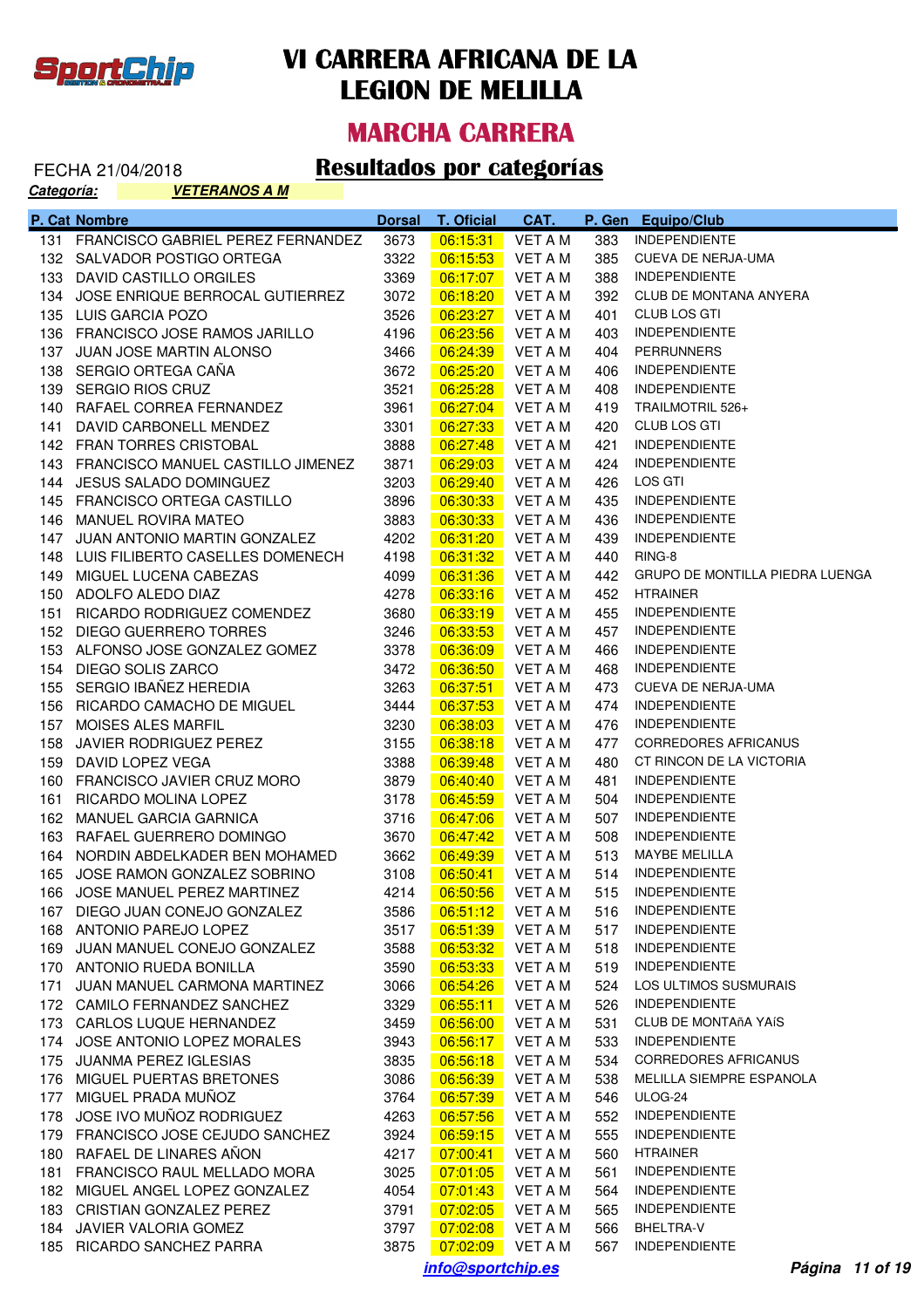

#### **MARCHA CARRERA**

| Categoría: | <u>VETERANOS A M</u>                     |               |                        |                |       |                          |
|------------|------------------------------------------|---------------|------------------------|----------------|-------|--------------------------|
|            | P. Cat Nombre                            | <b>Dorsal</b> | <b>T. Oficial</b>      | CAT.           |       | P. Gen Equipo/Club       |
|            | 186 JAVI JIMENEZ MARTINEZ                | 3676          | 07:03:22               | <b>VET A M</b> | 568   | <b>INDEPENDIENTE</b>     |
|            | 187 LORENZO SANCHEZ VARON                | 3757          | 07:04:24               | <b>VET A M</b> | 571   | <b>INDEPENDIENTE</b>     |
|            | 188 JAVIER SEDEÑO DIAZ                   | 3241          | 07:06:25               | <b>VET A M</b> | 578   | <b>INDEPENDIENTE</b>     |
|            | 189 AGUSTIN ALEMAN SERRANO               | 3552          | 07:07:01               | <b>VET A M</b> | 582   | CAD                      |
|            | 190 JOSE CARLOS ROBLES COCA              | 3515          | 07:07:01               | VET A M        | 583   | <b>INDEPENDIENTE</b>     |
| 191        | JESUS BONILL JIMENEZ                     | 3890          | 07:07:27               | <b>VET A M</b> | 585   | TRAZACAMINOS             |
|            | 192 IVAN CANLE                           | 4265          | 07:09:39               | <b>VET A M</b> | 594   | <b>INDEPENDIENTE</b>     |
|            | 193 MOISES RODRIGUEZ RUBIO               | 3316          | 07:10:14               | <b>VET A M</b> | 596   | <b>INDEPENDIENTE</b>     |
|            | 194 JOSE CARLOS MARTIN CUENCA            | 3969          | 07:10:54               | <b>VET A M</b> | 599   | <b>INDEPENDIENTE</b>     |
|            | 195 JOHN NORDMANN                        | 4136          | 07:11:12               | <b>VET A M</b> | 601   | <b>INDEPENDIENTE</b>     |
|            | 196 JOSE DOMINGO GARCIA GUERRA           | 3577          | 07:12:46               | VET A M        | 605   | <b>INDEPENDIENTE</b>     |
|            | 197 ANTONIO SANCHEZ SANCHEZ              | 3147          | 07:13:46               | VET A M        | 606   | <b>LOS PERKINS</b>       |
|            | 198 MANUEL PEDREIRA ROMERO               | 3057          | 07:14:14               | <b>VET A M</b> | 608   | PIKAERAS ELITE ALMUñéCAR |
| 199        | JOSE ENRIQUE ESPIGARES MARTINEZ          | 3605          | 07:14:48               | VET A M        | 611   | <b>INDEPENDIENTE</b>     |
| 200        | JOSE ANTONIO ANTEQUERA OLIVENCIA         | 3913          | 07:16:19               | <b>VET A M</b> | 615   | MELILLA SIEMPRE ESPANOLA |
|            | 201 RAFAEL SIMON FAUS                    | 3598          | 07:16:58               | <b>VET A M</b> | 618   | <b>INDEPENDIENTE</b>     |
|            | 202 ANTONIO SANCHEZ-JAUREGUI CASTILLO    | 3494          | 07:16:58               | <b>VET A M</b> | 619   | <b>INDEPENDIENTE</b>     |
|            | 203 CESAR MARTIN CIVERA                  | 3499          | 07:16:59               | VET A M        | 620   | <b>INDEPENDIENTE</b>     |
|            | 204 RAMON VICENTE MORENO                 | 3323          | 07:17:27               | VET A M        | 622   | TEAM MOOFLY DIESEL       |
|            | 205 MIGUEL ANGEL SANCHEZ GONZALEZ        | 3746          | 07:17:46               | <b>VET A M</b> | 623   | <b>INDEPENDIENTE</b>     |
|            | 206 JUAN MANUEL CARNERO SANCHEZ          | 3593          | 07:17:48               | <b>VET A M</b> | 624   | <b>INDEPENDIENTE</b>     |
|            | 207 ANTONIO VALERO PEREZ                 | 4142          | 07:17:55               | VET A M        | 625   | <b>INDEPENDIENTE</b>     |
|            | 208 AGUSTIN V. MARTINEZ GOMEZ            | 4100          | 07:21:28               | <b>VET A M</b> | 633   | <b>INDEPENDIENTE</b>     |
|            | 209 SALVADOR LUCENA BUENO                | 3078          | 07:21:43               | <b>VET A M</b> | 636   | <b>INDEPENDIENTE</b>     |
|            | 210 EDUARDO JOSE SANCHEZ FERRANDEZ       | 3063          | 07:21:49               | VET A M        | 639   | TRAIL RUNNING MELILLA    |
|            | 211 GASPAR VICIANA FUENTES               | 4078          | <u>07:22:21</u>        | VET A M        | 644   | <b>INDEPENDIENTE</b>     |
|            | 212 GUSTAVO ALEXIS ROMERO MARTIN         | 4029          | 07:22:29               | <b>VET A M</b> | 645   | <b>INDEPENDIENTE</b>     |
|            | 213 MANUEL FRANCISCO BRACELI CAÑADAS     | 3645          | 07:24:12               | <b>VET A M</b> | 648   | <b>INDEPENDIENTE</b>     |
|            | 214 RAUL GONZALEZ GARCIA                 | 3923          | 07:24:26               | VET A M        | 650   | <b>INDEPENDIENTE</b>     |
|            | 215 ROBERTO JUAREZ PEREZ                 | 4068          | 07:25:02               | <b>VET A M</b> | 655   | <b>INDEPENDIENTE</b>     |
|            | 216 FERNANDO ROMERO GIRALDEZ             | 4273          | 07:26:37               | VET A M        | 662   | <b>INDEPENDIENTE</b>     |
|            | 217 VICENTE GONZALEZ SOBRINO             | 3094          | 07:26:47               | VET A M        | 663   | <b>INDEPENDIENTE</b>     |
|            | 218 JAVIER MONTESINOS SANTOS             | 3920          | 07:27:21               | VET A M        | 664   | <b>INDEPENDIENTE</b>     |
|            | 219 GUSTAVO ROSENDO GOMEZ                | 3361          | 07:30:26               | VET A M        | 668   | <b>INDEPENDIENTE</b>     |
|            | 220 IÑAKY SOLIS BALBAS                   | 4144          | 07:30:51               | VET A M        | 672   | <b>INDEPENDIENTE</b>     |
|            | 221 LUIS ANGEL CORDON NIETO              | 3336          | <mark>.07:31:32</mark> | VET A M        |       | 675 INDEPENDIENTE        |
|            | 222 BRAHIN ABDESELAM MOHAMED             | 4266          | 07:34:18               | VET A M        | 681   | <b>INDEPENDIENTE</b>     |
|            | 223 JOSE MANUEL VAZQUEZ ARES             | 4159          | 07:35:54               | VET A M        | 684 - | ALHAMA COYM              |
|            | 224 JORGE GARCIA MASUNCOS                | 3630          | 07:37:02               | VET A M        | 686   | <b>INDEPENDIENTE</b>     |
|            | 225 JESUS RUEDA BONILL                   | 3591          | 07:37:23               | VET A M        | 691   | <b>INDEPENDIENTE</b>     |
|            | 226 DANIEL MARMOLEJO JIMENEZ             | 3831          | 07:45:02               | VET A M        | 705   | <b>INDEPENDIENTE</b>     |
|            | 227 ALEJANDRO SAMPER IS GARCIA           | 3475          | 07:47:22               | VET A M        | 708   | <b>INDEPENDIENTE</b>     |
|            | 228 GERMAN GALLEGO UBEDA                 | 4227          | 07:53:11               | VET A M        | 726   | <b>INDEPENDIENTE</b>     |
|            | 229 ALEJANDRO RAMOS ALVAREZ              | 3491          | 07:55:18               | VET A M        | 738   | <b>INDEPENDIENTE</b>     |
|            | 230 FRANCISCO JAVIER SEVILLA DE LA PLATA | 3320          | 07:58:02               | VET A M        | 742   | <b>INDEPENDIENTE</b>     |
|            | 231 GINES MARTINEZ OTALORA               | 4152          | 07:58:18               | VET A M        | 743   | COY ALHAMA               |
|            | 232 JUAN FRANCISCO GARZON TORRES         | 3836          | 08:00:51               | VET A M        | 750   | <b>INDEPENDIENTE</b>     |
|            | 233 ARSENIO JAVIER GOMEZ AGUADO          | 3789          | 08:12:59               | VET A M        | 766   | <b>INDEPENDIENTE</b>     |
|            | 234 VICTOR VARGAS CANO                   | 4112          | 08:13:53               | <b>VET A M</b> | 773   | TRICASTELL               |
|            | 235 PEDRO MIRATS VELEZ                   | 3822          | 08:14:27               | VET A M        | 775   | MELILLA SIEMPRE ESPANOLA |
|            | 236 MARCOS ROBERTO PEREZ GONZALEZ        | 4131          | 08:14:36               | VET A M        | 776   | <b>INDEPENDIENTE</b>     |
|            | 237 ANTONIO FERRER GUTIERREZ             | 3458          | 08:14:44               | VET A M        | 785   | <b>INDEPENDIENTE</b>     |
|            | 238 GINES SEGURA MATEO                   | 3723          | 08:14:45               | VET A M        | 788   | <b>INDEPENDIENTE</b>     |
|            | 239 JOSE FRANCISCO MADRID CARRICONDO     | 3375          | 08:18:19               | VET A M        | 791   | <b>INDEPENDIENTE</b>     |
|            | 240 MIGUEL SERRANO GARCIA                | 3144          | 08:19:11    VET A M    |                | 795   | <b>CD GALOSPORT</b>      |
|            |                                          |               | info@sportchip.es      |                |       | Página 12 of 19          |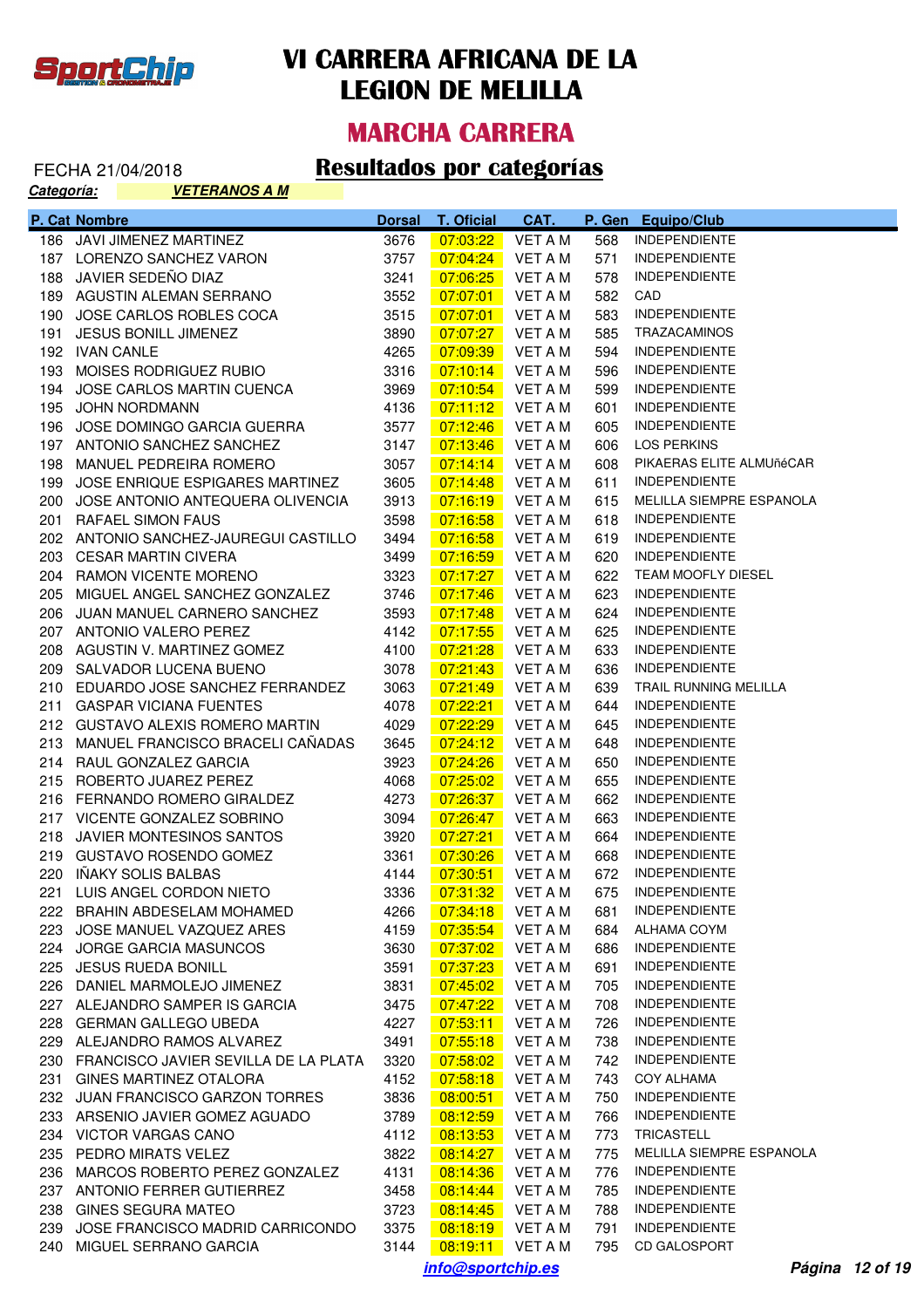

#### **MARCHA CARRERA**

#### FECHA 21/04/2018 **Resultados por categorías**

**Categoría: VETERANOS A M**

|            | P. Cat Nombre                           | <b>Dorsal</b> | <b>T. Oficial</b> | CAT.           | P. Gen | <b>Equipo/Club</b>                  |
|------------|-----------------------------------------|---------------|-------------------|----------------|--------|-------------------------------------|
| 241        | <b>OEZ TUNA</b>                         | 4172          | 08:24:23          | <b>VET A M</b> | 804    | <b>INDEPENDIENTE</b>                |
| 242        | MARCOS ANTONIO BONILLA APARICIO         | 4105          | 08:25:25          | <b>VET A M</b> | 810    | <b>INDEPENDIENTE</b>                |
| 243        | MIGUEL ANGEL MARTIN MARTIN              | 4086          | 08:25:26          | <b>VET A M</b> | 812    | <b>INDEPENDIENTE</b>                |
| 244        | JOSE MANUEL MARTIN MARTIN               | 4087          | 08:25:27          | <b>VET A M</b> | 814    | <b>INDEPENDIENTE</b>                |
| 245        | JOSE ANTONIO ARIZA NAVARTA              | 4218          | 08:25:27          | <b>VET A M</b> | 816    | <b>INDEPENDIENTE</b>                |
|            | 246 PEDRO MARTIN MARTIN                 | 4085          | 08:25:28          | <b>VET A M</b> | 817    | <b>INDEPENDIENTE</b>                |
| 247        | JOSE DAVID ROMERO SANCHEZ               | 3872          | 08:28:14          | <b>VET A M</b> | 834    | <b>INDEPENDIENTE</b>                |
| 248        | NICOLAS VARO VENTURA                    | 3592          | 08:28:15          | <b>VET A M</b> | 835    | <b>INDIVIDUAL</b>                   |
| 249        | JOSE JUAN GALAN MANZANO                 | 3004          | 08:33:06          | <b>VET A M</b> | 851    | BEER RUNNERS MELILLA                |
| 250        | <b>IGNACIO PEREZ</b>                    | 5055          | 08:34:49          | <b>VET A M</b> | 860    | CAZADORES BARCELONA                 |
| 251        | DANIEL GALLEGO PIZARRO                  | 3201          | 08:38:24          | <b>VET A M</b> | 865    | <b>INDEPENDIENTE</b>                |
| 252        | JAVIER GUTIERREZ GONZALEZ               | 3397          | 08:39:13          | VET A M        | 866    | <b>INDEPENDIENTE</b>                |
| 253        | SANTIAGO NAVARRO MILLAN                 | 3380          | 08:40:16          | <b>VET A M</b> | 871    | <b>INDEPENDIENTE</b>                |
| 254        | FRANCISCO JAVIER GARCES GALLARDO        | 3575          | 08:40:56          | <b>VET A M</b> | 872    | ULOG 24                             |
| 255        | RAFAEL PACHECO ROSA                     | 3817          | 08:41:49          | <b>VET A M</b> | 877    | <b>INDEPENDIENTE</b>                |
| 256        | DAVID GARCIA DE DIONISIO RAMIRO         | 3215          | 08:46:02          | <b>VET A M</b> | 899    | KUANTOQUEDA                         |
| 257        | SALVADOR FERNANDEZ MARTINEZ             | 3259          | 08:46:56          | <b>VET A M</b> | 900    | <b>INDEPENDIENTE</b>                |
| 258        | JUAN ANTONIO MORENO SERRATO             | 3153          | 08:51:54          | <b>VET A M</b> | 907    | LOS PERKINS                         |
| 259        | ADOLFO RANCAÑO GIJON                    | 3727          | 08:53:07          | <b>VET A M</b> | 910    | SAPIENS HUMAN RUNNER                |
|            | 260 ANTONIO CABRERA ANAYA               | 3579          | 08:53:29          | <b>VET A M</b> | 912    | HIERROS VELEZ RUNNING CLUB          |
| 261        | ANTONIO GONZALEZ RODRIGUEZ              | 3127          | 08:53:32          | <b>VET A M</b> | 913    | CLUB DEPORTIVO CICLISTA EL PERDIGAL |
|            | 262 JUAN ANTONIO CASADO GARCIA DEL PRAI | 3462          | 09:08:40          | <b>VET A M</b> | 931    | LOS AGUJETAS DE VILLAFRANCA         |
| 263        | DANIEL MARIN GARCIA                     | 3776          | 09:10:02          | <b>VET A M</b> | 932    | <b>INDEPENDIENTE</b>                |
|            | 264 EMILIO JIMENEZ ABELLAN              | 4034          | 09:10:59          | VET A M        | 934    | <b>INDEPENDIENTE</b>                |
| 265        | DAVID JAVIER SANTOS SANCHEZ             | 4073          | 09:14:25          | <b>VET A M</b> | 936    | <b>INDEPENDIENTE</b>                |
|            | 266 ARTURO ROMANI SANCHO                | 4059          | 09:14:26          | <b>VET A M</b> | 937    | <b>INDEPENDIENTE</b>                |
| 267        | JUAN JOSE VIERA MERCHAN                 | 3249          | 09:18:58          | <b>VET A M</b> | 951    | <b>INDEPENDIENTE</b>                |
| 268        | MANUEL LUIS PEREZ GARCIA                | 5054          | 09:18:59          | <b>VET A M</b> | 952    | <b>CAZADORES BARCELONA</b>          |
| 269        | RAFAEL SANCHEZ-BARRIGA MARIN            | 3001          | 09:19:02          | <b>VET A M</b> | 954    | <b>INDEPENDIENTE</b>                |
| 270        | <b>FRANCISCO JAVIER LOPEZ MORICHE</b>   | 3367          | 09:23:05          | <b>VET A M</b> | 963    | <b>INDEPENDIENTE</b>                |
| 271        | ALBERTO GARCIA MORALES                  | 3894          | 09:24:22          | <b>VET A M</b> | 964    | <b>INDEPENDIENTE</b>                |
| 272        | ANTONIO MIGUEL GARCIA BENITEZ           | 4181          | 09:24:23          | <b>VET A M</b> | 965    | <b>INDEPENDIENTE</b>                |
| 273        | PABLO MOURO GALLEGO                     | 3951          | 09:49:16          | <b>VET A M</b> | 978    | <b>INDEPENDIENTE</b>                |
|            | 274 SEBASTIAN CAÑADAS ROLDAN            | 3629          | 09:52:29          | <b>VET A M</b> | 983    | <b>INDEPENDIENTE</b>                |
| Categoría: | <b>VETERANAS A F</b>                    |               |                   |                |        |                                     |
|            | P. Cat Nombre                           | <b>Dorsal</b> | T. Oficial        | CAT.           | P. Gen | <b>Equipo/Club</b>                  |

|    | ROSA ANA FERNANDEZ FERNANDEZ   | 3541 | 04:31:13 | <b>VET A F</b> | 41  | ASTURAFRICANERS                        |
|----|--------------------------------|------|----------|----------------|-----|----------------------------------------|
| 2  | ROSA GARRIDO FLORES            | 3164 | 04:54:47 | <b>VET A F</b> | 85  | <b>HTRAINER</b>                        |
| 3  | <b>MARTA VIDAL BENITO</b>      | 3551 | 04:59:23 | <b>VET A F</b> | 95  | <b>INDEPENDIENTE</b>                   |
| 4  | INMACULADA PAIS MATEO          | 3150 | 05:09:56 | <b>VET A F</b> | 117 | ATLETAS VETERANOS ALGECIRAS            |
| 5  | MERCEDES RIVAS AGUILAR         | 3845 | 05:23:06 | <b>VET A F</b> | 151 | EPA MIGUEL RIOS                        |
| 6  | ISABEL MARIA VARGAS TORRES     | 3846 | 05:24:32 | <b>VET A F</b> | 154 | <b>INDEPENDIENTE</b>                   |
|    | LOLA ROMERO VELAZQUEZ          | 3960 | 05:47:59 | <b>VET A F</b> | 252 | CLUB ATLETISMO FERTILIDAD CLINICAS RII |
| 8  | ELENA MUÑOZ FERNANDEZ          | 3387 | 05:51:28 | <b>VET A F</b> | 266 | <b>INDEPENDIENTE</b>                   |
| 9  | BLANCA GEMA SILVA GARCIA       | 3154 | 05:54:18 | <b>VET A F</b> | 278 | <b>HARMAN RUNNING TEAM</b>             |
| 10 | MARIA JOSE TORNELL VIZCAINO    | 3087 | 05:55:36 | <b>VET A F</b> | 286 | CLUB ESCALADA MARBELLA                 |
| 11 | SAMIRA MIZZIAN MOHAMED         | 3510 | 05:59:09 | <b>VET A F</b> | 301 | <b>RUNNERS TEAM</b>                    |
| 12 | PATRICIA JULIA NICOLAS         | 3800 | 06:11:22 | <b>VET A F</b> | 369 | CLUB SENDERISMO MANADA CEUTA           |
| 13 | MONICA AREVALO GOMEZ           | 3390 | 06:12:57 | <b>VET A F</b> | 372 | CT RINCON DE LA VICTORIA               |
| 14 | CARMEN DE LA TORRE DE LA CALLE | 4005 | 06:14:24 | <b>VET A F</b> | 375 | SAECO COMGECEU                         |
| 15 | FATIMA MOHAMED BACHIR          | 3696 | 06:15:04 | <b>VET A F</b> | 382 | <b>INDEPENDIENTE</b>                   |
| 16 | MONICA HERVAS GALISTEO         | 3328 | 06:15:54 | <b>VET A F</b> | 386 | CUEVA DE NERJA-UMA                     |
| 17 | MARIA TERESA CABRERA SALADO    | 3175 | 06:19:11 | <b>VET A F</b> | 394 | LOS GTI                                |
| 18 | BARBARA CACERES RUIZ           | 3036 | 06:30:11 | <b>VET A F</b> | 431 | <b>INDEPENDIENTE</b>                   |
|    |                                |      |          |                |     |                                        |

**info@sportchip.es Página 13 of 19**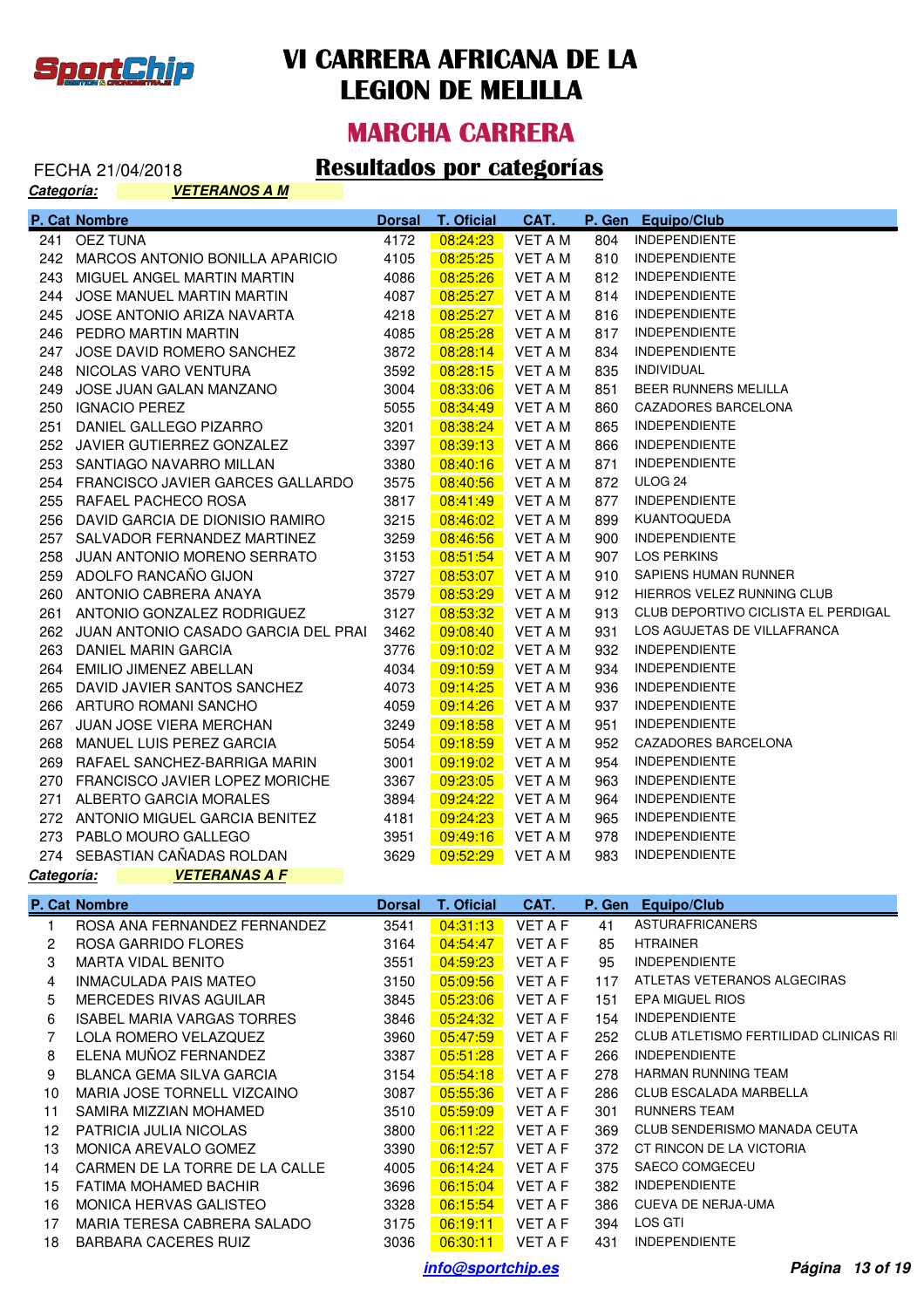

#### **MARCHA CARRERA**

#### FECHA 21/04/2018 **Resultados por categorías**

| Categoría: | <b>VETERANAS A F</b>           |               |                   |                |         |                      |
|------------|--------------------------------|---------------|-------------------|----------------|---------|----------------------|
|            | P. Cat Nombre                  | <b>Dorsal</b> | <b>T. Oficial</b> | CAT.           |         | P. Gen Equipo/Club   |
| 19         | MARIA LIDIA FERNANDEZ PIMENTEL | 3405          | 06:32:26          | <b>VFT A F</b> | 449     | <b>INDEPENDIENTE</b> |
| 20         | TOÑI VICENTE AGUILAR           | 3448          | 06:33:15          | VFT A F        | 450     | HTRAINER             |
| 21         | <b>PAQUI ESTEVANEZ BOTELLO</b> | 3805          | 06:33:15          | VFT A F        | 451     | <b>HTRAINER</b>      |
| nn.        | O(1)                           | 0007          | 00.01.00          | 1/TT A T       | $1 - 0$ | CODDE CODDE          |

| 20 | TOÑI VICENTE AGUILAR                                                                       | 3448 | 06:33:15 | <b>VET A F</b> | 450        | HTRAINER                    |
|----|--------------------------------------------------------------------------------------------|------|----------|----------------|------------|-----------------------------|
| 21 | PAQUI ESTEVANEZ BOTELLO                                                                    | 3805 | 06:33:15 | <b>VET A F</b> | 451        | <b>HTRAINER</b>             |
| 22 | SILVIA MARTINEZ VALENZUELA                                                                 | 3907 | 06:34:09 | VET A F        | 459        | CORRE CORRE                 |
| 23 | MARI CARMEN MANJON RODRIGUEZ                                                               | 3018 | 06:34:43 | VET A F        | 462        | <b>INDEPENDIENTE</b>        |
| 24 | MARIA BELEN PINZON CORRALES                                                                | 3130 | 06:36:16 | VET A F        | 467        | HARMAN RUNNING TEAM         |
| 25 | <b>CARMEN TOUS BENITEZ</b>                                                                 | 3922 | 06:44:47 | <b>VET A F</b> | 500        | <b>INDEPENDIENTE</b>        |
| 26 | CONCEPCION DOMINGUEZ VARGAS                                                                | 3925 | 06:44:48 | <b>VET A F</b> | 501        | <b>INDEPENDIENTE</b>        |
| 27 | MONTSERRAT ALABARCE CALDERON                                                               | 3309 | 06:46:03 | <b>VET A F</b> | 506        | ATLETISMO VEGA DE SALOBREñA |
| 28 | MARIA ANTONIA MARTINEZ CERVELLERA                                                          | 3374 | 06:47:43 | VET A F        | 510        | <b>INDEPENDIENTE</b>        |
| 29 | MARIA JOSE FREIXINET SAURA                                                                 | 3334 | 06:55:12 | <b>VET A F</b> | 527        | <b>INDEPENDIENTE</b>        |
| 30 | ROCIO MONTERO MUÑOZ                                                                        | 4259 | 06:57:24 | <b>VET A F</b> | 540        | POR LIBRE                   |
| 31 | MERCEDES LOPEZ CASTRO                                                                      | 4138 | 06:59:21 | VET A F        | 557        | <b>INDEPENDIENTE</b>        |
| 32 | ROCIO NAVAJAS ARIZA                                                                        | 3235 | 07:06:25 | VET A F        | 579        | <b>INDEPENDIENTE</b>        |
| 33 | EVA MARIA SANTANA JIMENEZ                                                                  | 3231 | 07:07:11 | VET A F        | 584        | <b>HTRAINER</b>             |
| 34 | INMACULADA JIMENEZ CARRILLO                                                                | 3222 | 07:08:10 | VET A F        | 586        | CLUB NERJA ATLETISMO        |
| 35 | ENCARNACION PUERTO BERNAL                                                                  | 3990 | 07:09:31 | VET A F        | 591        | AVENTURA SPORT              |
| 36 | EVA VILCHEZ LOPEZ                                                                          | 3120 | 07:14:15 | <b>VET A F</b> | 609        | PIKAERAS ELITE ALMUñECAR    |
| 37 | SONIA RUBIANO SEGOVIA                                                                      | 3519 | 07:16:09 | <b>VET A F</b> | 614        | <b>INDEPENDIENTE</b>        |
| 38 | MARIA DOLORES COSTOSO MORENO                                                               | 3040 | 07:20:00 | <b>VET A F</b> | 632        | <b>INDEPENDIENTE</b>        |
| 39 | MARICARMEN DIAZ HEVILLA                                                                    | 3099 | 07:21:44 | VET A F        | 637        | <b>INDEPENDIENTE</b>        |
| 40 | MARIA DEL MAR BERNAL MUÑOZ                                                                 | 4199 | 07:22:03 | <b>VET A F</b> | 642        | <b>INDEPENDIENTE</b>        |
| 41 | CONCEPCION ARIAS AVELLANEDA                                                                | 3092 | 07:28:54 | VET A F        | 666        | <b>INDEPENDIENTE</b>        |
| 42 | NAYAT HAMED MOHAMED                                                                        | 4145 | 07:30:50 | VET A F        | 671        | <b>INDEPENDIENTE</b>        |
| 43 | Karima Aisa Ahmed                                                                          | 3549 | 07:50:10 | <b>VET A F</b> | 714        | <b>INDEPENDIENTE</b>        |
| 44 | YOLANDA SANCHEZ PATON                                                                      | 3210 | 07:52:37 | VET A F        | 721        | <b>INDEPENDIENTE</b>        |
| 45 | <b>CARMEN LARA RROSA</b>                                                                   | 3020 | 07:52:39 | VET A F        | 722        | <b>INDEPENDIENTE</b>        |
| 46 | ANA MARIA GARCIA MORILLO                                                                   | 3623 | 08:13:25 | VET A F        | 770        | <b>INDEPENDIENTE</b>        |
| 47 | MONICA BENITEZ CELDRAN                                                                     | 3625 | 08:13:25 | VET A F        | 771        | <b>INDEPENDIENTE</b>        |
| 48 | ANGELES ILLESCAS BAUTISTA                                                                  | 4114 | 08:13:53 | VET A F        | 774        | TRICASTELL                  |
| 49 | NORA MOHAMED MOHAMED                                                                       | 3755 | 08:14:40 | VET A F        | 778        | <b>INDEPENDIENTE</b>        |
| 50 | YOLANDA SANCHEZ TORRES                                                                     | 3420 | 08:14:44 | VET A F        | 783        | <b>INDEPENDIENTE</b>        |
| 51 | <b>CARMEN GIL TEIJIDO</b>                                                                  | 3456 | 08:14:44 | VET A F        | 784        | <b>INDEPENDIENTE</b>        |
| 52 | MARIA DOLORES GODOY IBAÑEZ                                                                 | 3995 | 08:19:10 | VET A F        | 794        | <b>INDEPENDIENTE</b>        |
| 53 | MARIA VICTORIA BELMONTE HERNANDEZ                                                          | 4224 | 08:21:14 | <b>VET A F</b> | 801        | <b>INDEPENDIENTE</b>        |
| 54 | MONICA Mª SUAREZ GARCIA                                                                    | 3580 | 08:23:49 |                | 802        | <b>INDEPENDIENTE</b>        |
|    |                                                                                            | 3419 | 08:23:49 | VET A F        | 803        | <b>INDEPENDIENTE</b>        |
| 55 | M <sup>a</sup> REMEDIOS RUIZ MARTINEZ                                                      |      |          | VET A F        |            | <b>INDEPENDIENTE</b>        |
| 56 | REME RUBIO GARCIA<br>57 MILAGROS SAN JOSE SAN JUAN 3406 08:39:14 VET A F 867 INDEPENDIENTE | 3224 | 08:37:40 | VET A F        | 862        |                             |
|    | EVA AFRICA MONTERO DIAZ                                                                    | 3304 |          |                |            | <b>INDEPENDIENTE</b>        |
| 58 | <b>MONICA RUIZ ATENCIA</b>                                                                 | 4024 | 08:42:09 | VET A F        | 878<br>880 | MANADA                      |
| 59 | <b>MARI CARMEN CORTES SANCHEZ</b>                                                          |      | 08:42:16 | VET A F        |            | <b>INDEPENDIENTE</b>        |
| 60 |                                                                                            | 3278 | 08:44:42 | VET A F        | 893        | <b>INDEPENDIENTE</b>        |
| 61 | SANDRA FERNANDEZ PEREZ                                                                     | 3041 | 08:52:27 | VET A F        | 908        |                             |
| 62 | YOLANDA GRANADOS RECHE                                                                     | 3604 | 08:55:52 | <b>VET A F</b> | 915        | <b>INDEPENDIENTE</b>        |
| 63 | EVA MARIA GRANADOS RECHE                                                                   | 3606 | 08:55:53 | VET A F        | 916        | <b>INDEPENDIENTE</b>        |
| 64 | MONIQUE HOWES                                                                              | 3079 | 08:59:39 | VET A F        | 919        | <b>INDEPENDIENTE</b>        |
| 65 | MARIA JOSE AGUILAR VILLEGAS                                                                | 3860 | 09:00:21 | VET A F        | 921        | <b>INDEPENDIENTE</b>        |
| 66 | SONIA MARIA RODRIGUEZ CARRASCOSA                                                           | 3002 | 09:18:56 | VET A F        | 948        | <b>INDEPENDIENTE</b>        |
| 67 | MARIA DEL CARMEN FERNANDEZ GALLARI                                                         | 3267 | 09:18:56 | VET A F        | 949        | <b>INDEPENDIENTE</b>        |
| 68 | MARIA CONSOLACION AVECILLA GOMEZ                                                           | 3027 | 09:21:54 | VET A F        | 959        | <b>INDEPENDIENTE</b>        |
| 69 | MARI VICTORIA RAMIREZ MANZANO                                                              | 3254 | 09:21:55 | VET A F        | 961        | <b>INDEPENDIENTE</b>        |
| 70 | MARIA DEL MAR BAUTISTA JIMENEZ                                                             | 3370 | 09:22:59 | VET A F        | 962        | <b>INDEPENDIENTE</b>        |
| 71 | ANA MARIA ANDREU MOYA                                                                      | 3131 | 09:25:17 | VET A F        | 966        | <b>INDEPENDIENTE</b>        |
| 72 | CAROLINA PEREIRA PEÑA                                                                      | 3106 | 09:25:17 | VET A F        | 967        | <b>INDEPENDIENTE</b>        |
| 73 | MARIA DE LAS MERCEDES PARDOS BRAVO                                                         | 4067 | 09:29:08 | VET A F        | 971        | <b>INDEPENDIENTE</b>        |

**info@sportchip.es Página 14 of 19**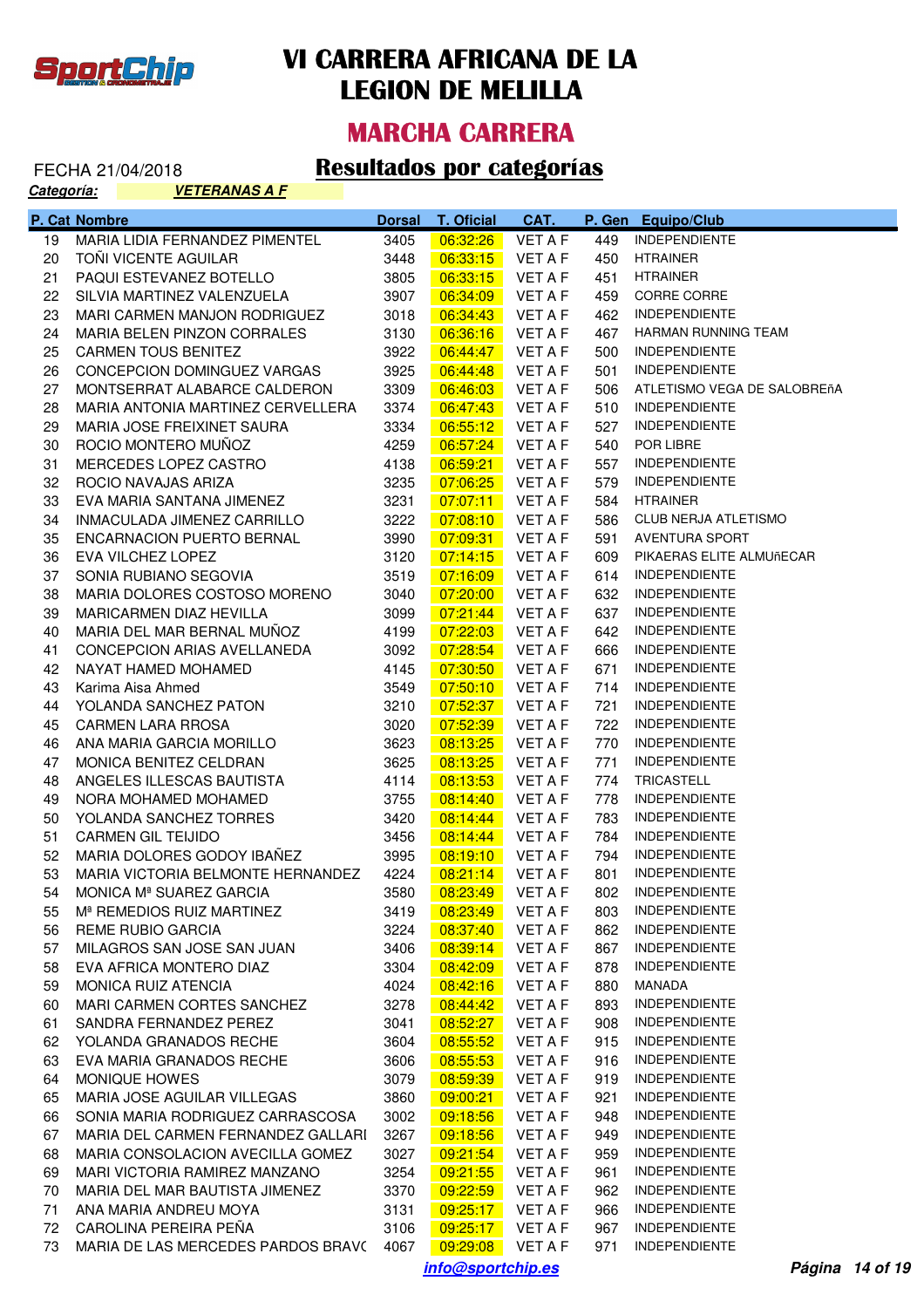

#### **MARCHA CARRERA**

#### FECHA 21/04/2018 **Resultados por categorías**

| <u> Categoría:</u>      |               | <b>VETERANAS A F</b>              |               |                   |                |        |                                       |
|-------------------------|---------------|-----------------------------------|---------------|-------------------|----------------|--------|---------------------------------------|
|                         | P. Cat Nombre |                                   | <b>Dorsal</b> | <b>T. Oficial</b> | CAT.           | P. Gen | Equipo/Club                           |
|                         |               | 74 EMILIA FERRIS RUIZ-MATEOS      | 4135          | 09:52:00          | <b>VET A F</b> | 981    | <b>INDEPENDIENTE</b>                  |
| <u>Categoría:</u>       |               | <u>VETERANOS B M</u>              |               |                   |                |        |                                       |
|                         | P. Cat Nombre |                                   | <b>Dorsal</b> | <b>T. Oficial</b> | CAT.           |        | P. Gen Equipo/Club                    |
| 1.                      |               | MILUD ABRIBICHI ABKAM             | 4189          | 03:46:08          | <b>VET BM</b>  | 8      | PEñA CEUTI 100 KMS                    |
| $\overline{\mathbf{c}}$ |               | ANDRES PUERTO ROA                 | 3333          | 04:18:02          | <b>VET B M</b> | 23     | SIN CLUB                              |
| 3                       |               | MOHAMED AHMED MOHAMED             | 3578          | 04:24:45          | <b>VET B M</b> | 30     | PEñA CEUTI 100KM                      |
| 4                       |               | RAFAEL BOLAÑO MONTES              | 3149          | 04:29:34          | <b>VET B M</b> | 36     | MELILLA SIEMPRE ESPANOLA              |
| 5                       |               | <b>JOSE PEREZ PINO</b>            | 3857          | 04:30:04          | <b>VET B M</b> | 37     | KOREA MB                              |
| 6                       |               | JOSE MANUEL SANCHEZ VILLODRES     | 3332          | 04:36:08          | <b>VET BM</b>  | 49     | CUEVA DE NERJA-UMA                    |
| 7                       |               | BERNARDO CORTES GARRIDO           | 3424          | 04:37:01          | <b>VET B M</b> | 51     | <b>CLUB NERJA ATLETISMO</b>           |
| 8                       |               | JUAN PARRA DEL PINO               | 3968          | 04:49:54          | <b>VET B M</b> | 76     | MELILLA SIEMPRE ESPANOLA              |
| 9                       |               | ACACIO OLMEDO PINEDO              | 4008          | 04:55:58          | <b>VET B M</b> | 87     | <b>RUN 04</b>                         |
| 10                      |               | LUIS PEDRO GONZALEZ SALAS         | 3647          | 04:58:29          | <b>VET B M</b> | 93     | <b>INDEPENDIENTE</b>                  |
| 11                      |               | <b>JOSE MARIANO HERNANDO</b>      | 3980          | 04:59:59          | <b>VET BM</b>  | 97     | <b>GRUPO GASELEC</b>                  |
| 12 <sup>2</sup>         |               | <b>JOSE BERRIOS SANCHEZ</b>       | 3349          | 05:01:14          | <b>VET B M</b> | 100    | TRAIL RUNNING MELILLA                 |
| 13                      |               | FEDERICO SAEZ CAZORLA             | 3242          | 05:05:08          | <b>VET B M</b> | 104    | <b>GADOR CORRE CON EL BUEN PASTOR</b> |
| 14                      |               | <b>JUAN JOSE GUTIERREZ TORRES</b> | 3098          | 05:10:44          | <b>VET BM</b>  | 120    | <b>CD BICHA TRAIL</b>                 |
| 15                      |               | JOSE MIGUEL VAZQUEZ PEREZ         | 3834          | 05:10:48          | VET B M        | 121    | INDEPENDIENTE                         |
| 16                      |               | JUAN JOSE BARRERO CHAVES          | 4015          | 05:12:11          | <b>VET BM</b>  | 124    | AL BORDE DE LO INCONCEBIBLE           |
| 17                      |               | JUAN DE DIOS CONTRERAS ALCALDE    | 3569          | 05:12:26          | <b>VET B M</b> | 125    | <b>INDEPENDIENTE</b>                  |
|                         |               |                                   |               |                   |                |        | <b>USBAD TENIENTE FLOMESTA</b>        |
| 18                      |               | JOSE ANTONIO JIMENEZ FERNANDEZ    | 3363          | 05:13:51          | <b>VET B M</b> | 128    |                                       |
| 19                      |               | OSVALDO ESTEVANEZ BOTELLO         | 3205          | 05:17:33          | <b>VET B M</b> |        | 138 ATREVINOS                         |
| 20                      |               | JUAN RAFAEL LUQUE CARRILLO        | 4151          | 05:20:13          | <b>VET B M</b> | 143    | <b>INDEPENDIENTE</b>                  |
| 21                      |               | CARLOS ROMERO GOMEZ               | 3193          | 05:22:58          | <b>VET B M</b> | 150    | GUADALHORCE-ALORA                     |
| 22                      |               | AGUSTIN JOSE ROBLES COCA          | 3447          | 05:24:22          | <b>VET B M</b> | 153    | HTRAINER                              |
| 23                      |               | MANUEL GUILLERMO SANTA PAU MADER. | 3299          | 05:25:03          | <b>VET B M</b> | 159    | <b>CICLOTUR MELILLA</b>               |
| 24                      |               | SALVADOR SERRANO MURCIA           | 4061          | 05:28:01          | VET B M        | 174    | EQUIPO VICTIMAS DEL TERRORISMO - GUA  |
| 25                      |               | ANTONIO BARON ROLDAN              | 3077          | 05:39:28          | <b>VET B M</b> | 216    | <b>INDEPENDIENTE</b>                  |
| 26                      |               | MIGUEL ANGEL MORENO JIMENEZ       | 4156          | 05:42:41          | <b>VET B M</b> | 230    | <b>BEER RUNNERS JAEN</b>              |
| 27                      |               | PEDRO BLASCO MARTINEZ             | 3782          | 05:43:16          | <b>VET BM</b>  | 234    | <b>INDEPENDIENTE</b>                  |
| 28                      |               | MARIO FONSECA GONZALEZ            | 3172          | 05:43:25          | VET B M        | 236    | <b>INDEPENDIENTE</b>                  |
| 29                      |               | JOSE GONZALEZ LUQUE               | 3034          | 05:43:26          | VET B M        | 237    |                                       |
| 30                      |               | JOSE JUAN SALAS TORRALBA          | 3674          | 05:44:59          | VET B M        | 241    | <b>INDEPENDIENTE</b>                  |
| 31                      |               | ANTONIO FERNANDEZ PEREZ           | 3354          | 05:45:35          | <b>VET BM</b>  | 246    | <b>INDEPENDIENTE</b>                  |
| 32                      |               | FRANCISCO LOPEZ ESTEBAN           | 4230          | 05:47:58          | <b>VET BM</b>  | 251    | TRICASTELL                            |
| 33                      |               | MIGUEL MERCHAN VAZQUEZ            | 3967          | 05:50:06          | <b>VET BM</b>  | 260    | <b>INDEPENDIENTE</b>                  |
| 34                      |               | <b>CARLOS VERA SIBAJAS</b>        | 3821          | 05:51:57          | VET B M        | 267    | <b>INDEPENDIENTE</b>                  |
| 35                      |               | DIEGO FRANCISCO MUÑOZ JAEN        | 3186          | 05:52:02          | VET B M        | 268    | <b>INDEPENDIENTE</b>                  |
| 36                      |               | MIMOUN EL BAROUDI                 | 3664          | 05:52:17          | VET B M        | 269    | <b>INDEPENDIENTE</b>                  |
| 37                      |               | SANTIAGO GUTIERREZ CUBERO         | 3838          | 05:52:59          | <b>VET BM</b>  | 273    | DESNIVEL+                             |
| 38                      |               | AGUSTIN ALONSO-CARRIAZO LOPEZ     | 3021          | 05:53:19          | <b>VET BM</b>  | 276    | <b>RUNNERS TORREJON</b>               |
| 39                      |               | <b>JUAN MATIAS PEREZ</b>          | 3069          | 05:55:16          | VET B M        | 282    | <b>INDEPENDIENTE</b>                  |
| 40                      |               | MANUEL MOLINA MARTINEZ            | 4153          | 05:56:13          | <b>VET BM</b>  | 287    | <b>INDEPENDIENTE</b>                  |
| 41                      |               | ANGEL JOSE RUIZ DE TORRES         | 3501          | 05:56:23          | VET B M        | 289    | <b>BOTAS ROTAS</b>                    |
| 42                      |               | ANTONIO RUIZ GONZALEZ             | 3247          | <u>05:57:21</u>   | VET B M        | 294    | <b>RUNNERS TEAM</b>                   |
| 43                      |               | ANTONIO DELGADO RUZ               | 3100          | 06:01:14          | VET B M        | 322    | <b>INDEPENDIENTE</b>                  |
| 44                      |               | <b>IAN HOWES</b>                  | 3093          | 06:04:56          | VET B M        | 338    | <b>INDEPENDIENTE</b>                  |
| 45                      |               | <b>MANUEL MARIN SALINAS</b>       | 3804          | 06:05:21          | VET B M        | 343    | <b>HTRAINER</b>                       |
| 46                      |               | ALFREDO C. FUENTES PEREZ          | 4178          | 06:06:38          | VET B M        | 346    | <b>INDEPENDIENTE</b>                  |
| 47                      |               | PABLO MONTORO MARTIN              | 3806          | 06:10:31          | VET B M        | 363    | <b>RUNNERS TEAM</b>                   |
| 48                      |               | JUAN FRANCISCO PEREZ JIMENEZ      | 3837          | 06:10:58          | VET B M        | 365    | <b>INDEPENDIENTE</b>                  |
| 49                      |               | ALEJANDRO MORALES TELLEZ          | 4149          | 06:15:42          | VET B M        | 384    | CLUB DEPORTIVO AXARLON                |
| 50                      |               | SEBASTIAN JOAQUIN IZQUIERDO       | 3518          | 06:17:52          | VET B M        | 389    | SALTABALATES                          |
| 51                      |               | ANDRES FRANCISCO MILLAN LOPEZ     | 3015          | 06:18:17          | <b>VET BM</b>  | 391    | <b>INDEPENDIENTE</b>                  |
|                         |               |                                   |               |                   |                |        |                                       |

**info@sportchip.es Página 15 of 19**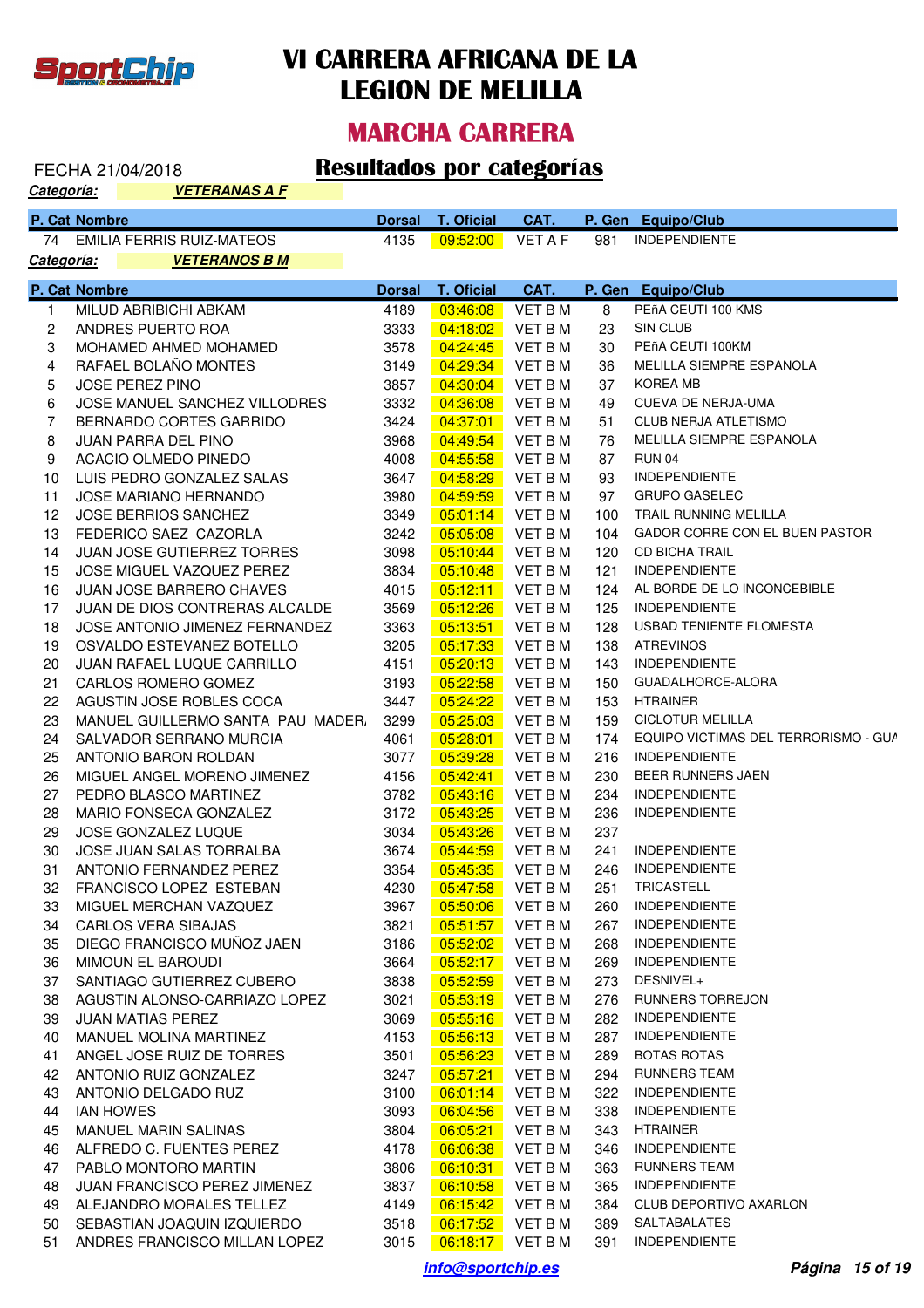

#### **MARCHA CARRERA**

#### FECHA 21/04/2018 **Resultados por categorías**

| Categoría: |               | <b>VETERANOS B M</b>               |               |                      |                    |        |                                |
|------------|---------------|------------------------------------|---------------|----------------------|--------------------|--------|--------------------------------|
|            | P. Cat Nombre |                                    | <b>Dorsal</b> | <b>T. Oficial</b>    | CAT.               | P. Gen | <b>Equipo/Club</b>             |
| 52         |               | JOSE FRANCISCO RICO PAREDES        | 3026          | 06:18:49             | VET B M            | 393    | <b>INDEPENDIENTE</b>           |
| 53         |               | FRANCISCO BARRUESO SANCHEZ         | 3146          | 06:19:43             | <b>VET B M</b>     | 397    | <b>INDEPENDIENTE</b>           |
| 54         |               | JOSE ALVAREZ CASTILLO              | 3191          | 06:25:27             | <b>VET B M</b>     | 407    | <b>INDEPENDIENTE</b>           |
| 55         |               | <b>GUILLERMO HERRERO RUIZ</b>      | 3828          | 06:25:53             | <b>VET B M</b>     | 410    | <b>INDEPENDIENTE</b>           |
| 56         |               | FERNANDO PUERTO BERNAL             | 3624          | 06:26:05             | <b>VET B M</b>     | 414    | TREPAMUNDO                     |
| 57         |               | <b>JOSE REINA RODRIGUEZ</b>        | 3507          | 06:29:44             | <b>VET B M</b>     | 427    | <b>INDEPENDIENTE</b>           |
| 58         |               | JOAQUIN SERRATOSA GUTIERREZ        | 3179          | 06:31:09             | VET B M            | 438    | <b>INDEPENDIENTE</b>           |
| 59         |               | F. JAVIER AVELLANEDA GARCIA        | 3408          | 06:32:10             | <b>VET B M</b>     | 446    | <b>INDEPENDIENTE</b>           |
| 60         |               | LEONARDO ESCUDERO CHAMIZO          | 4076          | 06:32:15             | VET B M            | 447    | ATLETISMO BOSTON               |
| 61         |               | FRANCISCO JAVIER DUEÑAS GAMEZ      | 3724          | 06:33:16             | <b>VET B M</b>     | 453    | <b>HTRAINER</b>                |
| 62         |               | JOSE MANUEL FERNANDEZ DIAZ         | 3677          | 06:33:17             | VET B M            | 454    | CORREDORES AFRICANUS           |
| 63         |               | JERONIMO PEREZ HERNANDEZ           | 3957          | 06:33:55             | <b>VET BM</b>      | 458    | REAL CLUB MARITIMO DE MELILLA  |
| 64         |               | FERNANDO SANCHEZ CASTILLO          | 4077          | 06:37:33             | <b>VET BM</b>      | 471    | <b>INDEPENDIENTE</b>           |
| 65         |               | <b>JUAN GUERRERO DIAZ</b>          | 3293          | 06:37:37             | <b>VET BM</b>      | 472    | <b>INDEPENDIENTE</b>           |
| 66         |               | VICENTE VICEDO ROMERO              | 3739          | 06:39:20             | <b>VET BM</b>      | 479    | <b>INDEPENDIENTE</b>           |
| 67         |               | <b>JOSE MARIA GARCIA DE TORRES</b> | 3546          | 06:40:56             | <b>VET BM</b>      | 482    | <b>GRUPO BMR</b>               |
| 68         |               | ANGEL DAMIAN DIAZ CASERO           | 3678          | 06:43:36             | <b>VET BM</b>      | 497    | <b>INDEPENDIENTE</b>           |
| 69         |               | ENRIQUE RUIZ DE LA HERRAN MATA     | 3347          | 06:44:43             | <b>VET BM</b>      | 499    | <b>INDEPENDIENTE</b>           |
| 70         |               | <b>ILDEFONSO GARCIA GALVEZ</b>     | 3705          | 06:46:01             | <b>VET BM</b>      | 505    | <b>CLUB DE MONTAñA LINARES</b> |
| 71         |               | MANUEL ESPINOSA DE VEGA            | 3425          | 06:49:39             | <b>VET BM</b>      | 512    | <b>INDEPENDIENTE</b>           |
| 72         |               | RAMON FRANCISCO MIÑO PEREZ         | 3037          | 06:54:23             | <b>VET BM</b>      | 521    | BEER RUNNERS MELILLA           |
| 73         |               | JOSE CARLOS DE LA TORRE BRAVO      | 3054          | 06:54:25             | <b>VET BM</b>      | 523    | <b>INDEPENDIENTE</b>           |
| 74         |               | ANGEL BRAVO CONESA                 | 3068          | 06:54:26             | <b>VET BM</b>      | 525    | <b>INDEPENDIENTE</b>           |
| 75         |               | FELIPE REQUENA MARTINEZ            | 3944          | 06:56:15             | <b>VET BM</b>      | 532    | <b>INDEPENDIENTE</b>           |
| 76         |               | PEDRO VALVERDE DIAZ                | 3787          | 06:56:21             | <b>VET BM</b>      | 537    | <b>CORREDORES AFRICANUS</b>    |
| 77         |               | ALEJANDRO MARTINEZ LOPEZ           | 3759          | 06:57:45             | <b>VET BM</b>      | 547    | <b>INDEPENDIENTE</b>           |
| 78         |               | HERNAN GONZALO PEREZ CARDIELLO     | 3038          | 06:59:55             | <b>VET BM</b>      | 558    | CLUB ALPINO AMADABLANC         |
| 79         |               | JOSE FCO. SANCHEZ JIMENEZ          | 3535          | 07:03:23             | <b>VET BM</b>      | 569    | <b>INDEPENDIENTE</b>           |
| 80         |               | <b>JUAN BERENGUEL CASTILLO</b>     | 3148          | 07:05:33             | <b>VET BM</b>      | 576    | <b>INDEPENDIENTE</b>           |
| 81         |               | JUAN CARLOS GIARDIN ALCANTARA      | 3143          | 07:08:11             | <b>VET BM</b>      | 587    | <b>INDEPENDIENTE</b>           |
| 82         |               | JUAN JIMENEZ RODRIGUEZ             | 3801          | 07:08:53             | VET B M            | 588    | <b>INDEPENDIENTE</b>           |
| 83         |               | DIEGO OJEDA DE HARO                | 3495          | 07:08:53             | VET B M            | 589    | <b>INDEPENDIENTE</b>           |
| 84         |               | JAVIER REDONDO RUIZ                | 3993          | 07:09:31             | VET B M            | 592    | <b>AVENTURA SPORTS</b>         |
| 85         |               | FRANCISCO JAVIER LOZANO LOPEZ      | 3742          | 07:09:39             | <b>VET BM</b>      | 595    | <b>INDEPENDIENTE</b>           |
| 86         |               | ANDRES LOPEZ GUTIERREZ             |               |                      |                    |        | 600 MELILLA SIEMPRE ESPANOLA   |
| 87         |               | MARIO NAVARRO MORENO               | 3209          | 07:13:46             | VET B M            | 607    | <b>LOS PERKINS</b>             |
| 88         |               | EDUARDO FRANCISCO GOMEZ MARTINEZ   | 3544          | 07:14:50             | VET B M            | 612    | <b>INDEPENDIENTE</b>           |
| 89         |               | ANTONIO VICENTE GARCIA GARCIA      | 3745          | 07:16:07             | VET B M            | 613    | <b>BOTAS ROTAS</b>             |
| 90         |               | MIGUEL GALVEZ ALONSO               | 4188          | 07:16:19             | VET B M            | 616    | <b>INDEPENDIENTE</b>           |
| 91         |               | MUSTAFA HAMED MOH MOHAMED          | 3972          | 07:16:35             | VET B M            | 617    | <b>INDEPENDIENTE</b>           |
| 92         |               | ANTONIO RUIZ LOPEZ                 | 3216          | 07:17:25             | VET B M            | 621    | TEAM MOOFLY DIESEL             |
| 93         |               | INDALECIO PALENZUELA CAPARROS      | 3934          | 07:17:58             | VET B M            | 627    | CORRE CORRE ALMERIA            |
| 94         |               | ANTONIO FRANCISCO BERLANGA CANTON  | 4081          | 07:21:50             | VET B M            | 640    | <b>INDEPENDIENTE</b>           |
| 95         |               | MIGUEL CARVAJAL ROMERO             | 3893          | 07:22:02             | VET B M            | 641    | <b>INDEPENDIENTE</b>           |
| 96         |               | ROBERTO MARTIN PISO                | 3492          | 07:22:10             | VET B M            | 643    | <b>INDEPENDIENTE</b>           |
| 97         |               | <b>CARLOS MORENO VILLAR</b>        | 3778          | 07:22:40             | VET B M            | 646    | <b>INDEPENDIENTE</b>           |
| 98         |               | ANTONIO SANTOS MARTINEZ            | 3358          |                      |                    | 653    | <b>INDEPENDIENTE</b>           |
| 99         |               | LUIS F. ROMAN GALLEGO              | 3702          | 07:24:46<br>07:25:02 | VET B M<br>VET B M | 654    | <b>INDEPENDIENTE</b>           |
|            |               |                                    |               |                      |                    |        | <b>INDEPENDIENTE</b>           |
|            |               | 100 YAMAL MOHAMED MOHAMED          | 4016          | 07:25:04             | VET B M            | 656    | <b>INDEPENDIENTE</b>           |
|            |               | 101 ANTONIO GUILLEN PEÑA           | 3245          | 07:26:10             | VET B M            | 660    | <b>INDEPENDIENTE</b>           |
|            |               | 102 PEDRO NAVAS VICO               | 3152          | 07:27:28             | VET B M            | 665    | <b>INDEPENDIENTE</b>           |
|            |               | 103 JOAQUIN F. CANTO DELGADO       | 3926          | 07:31:25             | VET B M            | 673    |                                |
|            |               | 104 JOSE MARIA MUÑOZ DEL MORAL     | 5056          | 07:31:26             | VET B M            | 674    | <b>CAZADORES BARCELONA</b>     |
|            |               | 105 ALVARO CORDON NIETO            | 3410          | 07:31:32             | VET B M            | 676    | <b>BEER RUNNERS</b>            |
|            |               | 106 JUAN MARIA RAMIREZ PARDO       | 3214          | 07:32:55             | VET B M            | 679    | TEAM MOOFLY DIESEL             |

**info@sportchip.es Página 16 of 19**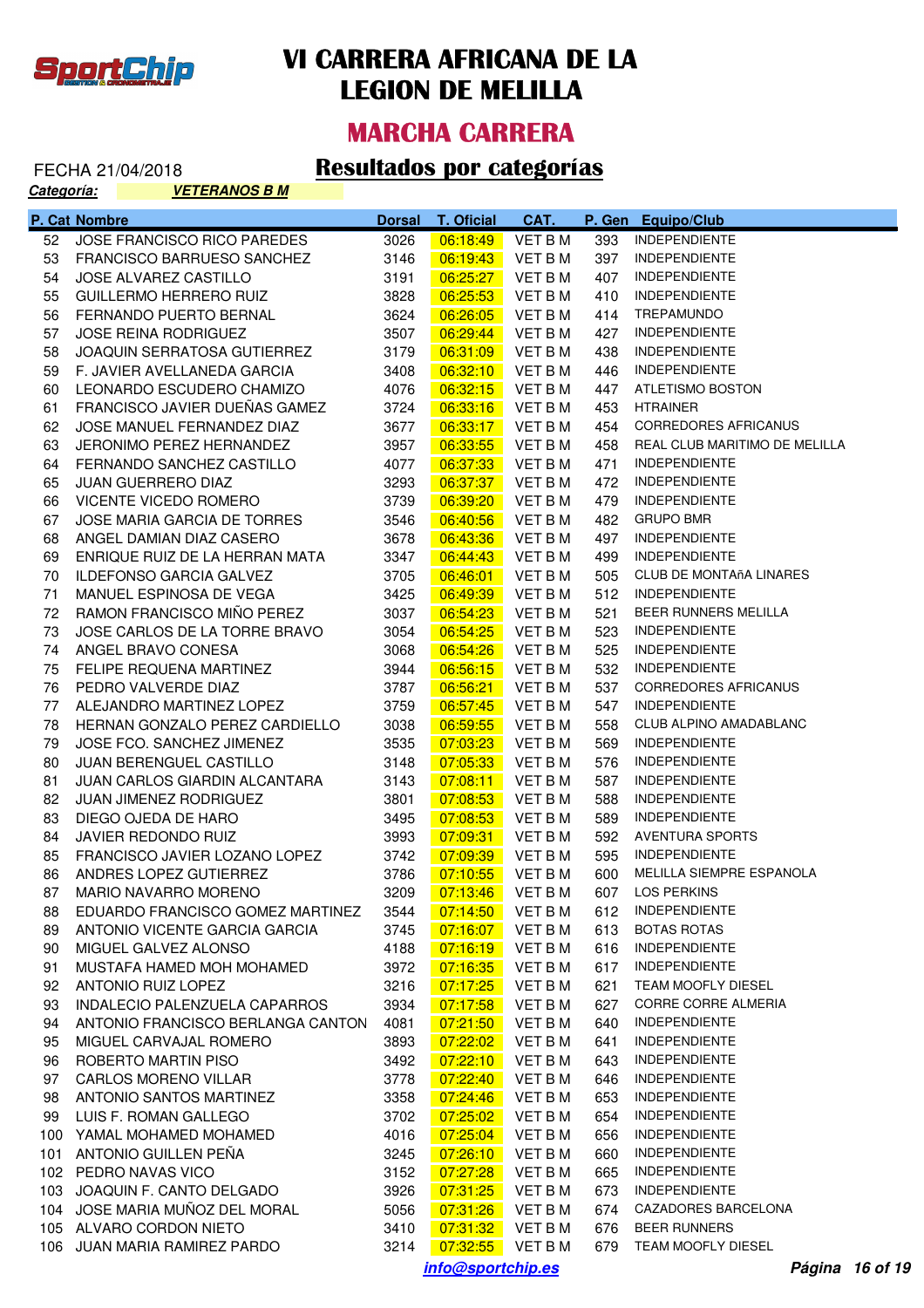

#### **MARCHA CARRERA**

| Categoría: | <u>VETERANOS B M</u>                    |               |                   |                |        |                                     |
|------------|-----------------------------------------|---------------|-------------------|----------------|--------|-------------------------------------|
|            | P. Cat Nombre                           | <b>Dorsal</b> | <b>T. Oficial</b> | CAT.           | P. Gen | <b>Equipo/Club</b>                  |
|            | 107 GINES ESPINO CESPEDES               | 3859          | 07:35:32          | <b>VET BM</b>  | 682    | <b>INDEPENDIENTE</b>                |
|            | 108 MANUEL SANCHEZ SOBRINO              | 3256          | 07:36:19          | <b>VET BM</b>  | 685    | KUANTOQUEDA                         |
| 109        | JOSE FEDERICO NEGRO GUERRERO            | 3997          | 07:40:40          | <b>VET BM</b>  | 693    | <b>INDEPENDIENTE</b>                |
|            | 110 MIGUEL ESCUTIA PINILLA              | 3520          | 07:42:41          | <b>VET BM</b>  | 696    | <b>INDEPENDIENTE</b>                |
| 111        | JOSE LUIS IBAÑEZ GARCIA                 | 3777          | 07:42:49          | <b>VET BM</b>  | 697    | <b>INDEPENDIENTE</b>                |
|            | 112 JUAN ANTONIO GARCIA PERNIAS         | 3485          | 07:42:50          | <b>VET BM</b>  | 699    | <b>INDEPENDIENTE</b>                |
|            | 113 JOSE ANTONIO TV GARCIA HERRERA      | 4233          | 07:43:15          | <b>VET BM</b>  | 702    | <b>INDEPENDIENTE</b>                |
|            | 114 RAFAEL RUIZ SEGOVIA                 | 3508          | 07:44:07          | <b>VET BM</b>  | 703    | CAMALI                              |
|            | 115 FRANCISCO ANTONIO SANCHEZ HERNANE   | 3365          | 07:45:01          | <b>VET BM</b>  | 704    | CLUB LOS GTI                        |
|            | 116 MIGUEL ANGEL BARON MATARIN          | 3196          | 07:46:02          | <b>VET BM</b>  | 707    | <b>INDEPENDIENTE</b>                |
|            | 117 EDUARDO ANTONIO BLESA MARCANO       | 3060          | 07:47:48          | <b>VET BM</b>  | 709    | <b>INDEPENDIENTE</b>                |
|            | 118 MANUEL GONZALEZ LICERAN             | 3080          | 07:47:51          | <b>VET BM</b>  | 710    | <b>INDEPENDIENTE</b>                |
|            | 119 SEBASTIAN CASTILLO ALVAREZ          | 3043          | 07:52:39          | <b>VET BM</b>  | 723    | KUANTOQUEDA                         |
|            | 120 JOSE ANTONIO CASTILLO ALVAREZ       | 3029          | 07:52:39          | <b>VET BM</b>  | 724    | KUANTOQUEDA                         |
|            | 121 PEDRO J. GALLEGO UBEDA              | 4163          | 07:53:12          | <b>VET BM</b>  | 727    | <b>INDEPENDIENTE</b>                |
|            | 122 PEDRO MATIAS DELGADO DELGADO        | 3139          | 07:53:55          | <b>VET BM</b>  | 731    | CLUB DE MONTAÑA LA VEREA            |
|            | 123 GABRIEL ESPAÑA ORTIZ                | 3218          | 07:54:23          | <b>VET BM</b>  | 732    | LOS ULTIMOS SUSMURAIS               |
|            | 124 JORGE RAFAEL GONZALEZ RIVAS         | 3042          | 07:56:29          | <b>VET BM</b>  | 741    | <b>INDEPENDIENTE</b>                |
|            | 125 PACO MARTIN ALBA                    | 3058          | 07:59:15          | <b>VET BM</b>  | 745    | MALACARA CLUB RUNNING               |
| 126        | JUAN CARLOS BLAZQUEZ GUZMAN             | 3457          | 07:59:15          | <b>VET BM</b>  | 746    | LOS ULTIMOS SUSMURAIS               |
|            | 127 VICENTE SUERO GARCIA                | 3421          | 08:04:06          | <b>VET BM</b>  | 755    | <b>INDEPENDIENTE</b>                |
| 128        | JUAN CARLOS MONTES RODRIGUEZ            | 3351          | 08:04:25          | <b>VET BM</b>  | 757    | <b>INDEPENDIENTE</b>                |
|            | 129 RAFAEL CONTRERAS RODRIGUEZ          | 3295          | 08:04:26          | <b>VET BM</b>  | 758    | <b>INDEPENDIENTE</b>                |
|            | 130 MANUEL LOPEZ GARCIA                 | 3204          | 08:04:58          | <b>VET BM</b>  | 760    | <b>TEAM MOOFLY DIESEL</b>           |
| 131        | GONZALO LOPEZ DE AYALA ARETIO           | 3048          | 08:05:03          | <b>VET BM</b>  | 761    | <b>INDEPENDIENTE</b>                |
|            | 132 JOSE MANUEL MARQUEZ URDIALES        | 3809          | 08:14:39          | <b>VET BM</b>  | 777    | <b>INDEPENDIENTE</b>                |
| 133        | <b>JAVI BATUN</b>                       | 3900          | 08:14:42          | <b>VET BM</b>  | 779    | <b>INDEPENDIENTE</b>                |
|            | 134 ROQUE LOPEZ LEON                    | 3434          | 08:14:43          | <b>VET BM</b>  | 782    | TEAM MOOFLY DIESEL                  |
|            | 135 ANTONIO GOMEZ MORALES               | 3187          | 08:15:56          | <b>VET BM</b>  | 789    | CLUB DE MONTAÑA LA VEREA            |
|            | 136 FRANCISCO MIGUEL RAMOS ALVAREZ      | 4066          | 08:17:27          | <b>VET BM</b>  | 790    | <b>INDEPENDIENTE</b>                |
|            | 137 PEDRO MADRID CESPEDES               | 3368          | 08:18:20          | <b>VET BM</b>  | 792    | <b>INDEPENDIENTE</b>                |
| 138        | IDELFOSO MIGUEL MARQUEZ LUQUE           | 3095          | 08:25:12          | VET B M        | 807    | <b>INDEPENDIENTE</b>                |
| 139        | JORGE CORREA VALDERRAMA                 | 4238          | 08:25:26          | VET B M        | 811    | <b>INDEPENDIENTE</b>                |
|            | 140 DOMINGO ESPAÑA ESPEJO               | 4089          | 08:25:26          | <b>VET BM</b>  | 813    | <b>INDEPENDIENTE</b>                |
|            | 141 CRISTOBAL SANCHEZ SAMPALO           | 3479          | 08:25:59          | VET B M        |        | 820 INDEPENDIENTE                   |
|            | 142 FRANCISCO CONDE MONTES              | 3952          | 08:26:44          | VET B M        | 822    | <b>INDEPENDIENTE</b>                |
|            | 143 MUSTAPHA MOUKRIM                    | 3665          | 08:27:43          | VET B M        | 824    | <b>INDEPENDIENTE</b>                |
|            | 144 JOSE ROMERO ALCAIDE                 | 3873          | 08:28:12          | VET B M        | 833    | <b>INDEPENDIENTE</b>                |
|            | 145 JOSE MANUEL ALFEREZ FERNANDEZ       | 3693          | 08:28:16          | <b>VET B M</b> | 836    | <b>INDEPENDIENTE</b>                |
|            | 146 MARCOS CANO MORENO                  | 3964          | 08:28:40          | VET B M        | 838    | CLUB SENDERISTA DE LORCA LA CARRAS( |
|            | 147 ANGEL GARCIA DE LAS HERAS           | 3226          | 08:30:00          | <b>VET B M</b> | 845    | <b>BOTAS ROTAS</b>                  |
|            | 148 JUAN PABLO HERNANDEZ PALOMINO       | 3945          | 08:33:55          | VET B M        | 855    | <b>INDEPENDIENTE</b>                |
|            | 149 HAMED MOHAMED MOHAMED               | 3954          | 08:34:34          | VET B M        | 858    | MAYBE MELILLA                       |
|            | 150 FRANCISCO AURELIO DEL CASTILLO ALBA | 4258          | 08:34:37          | <b>VET BM</b>  | 859    | <b>BMR</b>                          |
|            |                                         | 3157          |                   | VET B M        |        | <b>INDEPENDIENTE</b>                |
|            | 151 JUAN BERMEJO QUINTERO               |               | 08:36:26          | VET B M        | 861    | <b>INDEPENDIENTE</b>                |
|            | 152 FRANCISCO SOLER CANSINO             | 3538          | 08:38:00          |                | 863    |                                     |
|            | 153 GERMAN LUIS SEGURA LOPEZ            | 3302          | 08:39:33          | VET B M        | 869    | <b>INDEPENDIENTE</b>                |
|            | 154 SEBASTIAN NAVARRO GARCIA            | 3311          | 08:40:15          | VET B M        | 870    | <b>INDEPENDIENTE</b>                |
|            | 155 JESUS GORRIZ PALOMAR                | 3574          | 08:41:09          | VET B M        | 873    | <b>INDEPENDIENTE</b>                |
|            | 156 DIEGO PEREZ ROMERO                  | 3227          | 08:41:13          | VET B M        | 875    | LOS ULTIMOS SUSMURAIS               |
|            | 157 MANUEL FRANCISCO DIAZ ROMERO        | 3908          | 08:42:57          | VET B M        | 887    | TREPAMUNDO                          |
|            | 158 ANTONIO JESUS RUIZ GALACHO          | 3208          | 08:43:27          | VET B M        | 888    | LOS ULTIMOS SUSMURAIS               |
|            | 159 JUAN JESUS TOMAS HEREDIA            | 3989          | 08:43:41          | VET B M        | 889    | <b>INDEPENDIENTE</b>                |
|            | 160 JOSE LUIS TOMAS HEREDIA             | 3988          | 08:43:41          | VET B M        | 890    | <b>INDEPENDIENTE</b>                |
|            | 161 JOAQUIN SANTIAGO RUIZ GUERRERO      | 4079          | 08:44:07          | VET B M        | 891    | <b>INDEPENDIENTE</b>                |
|            |                                         |               | info@sportchip.es |                |        | Página 17 of 19                     |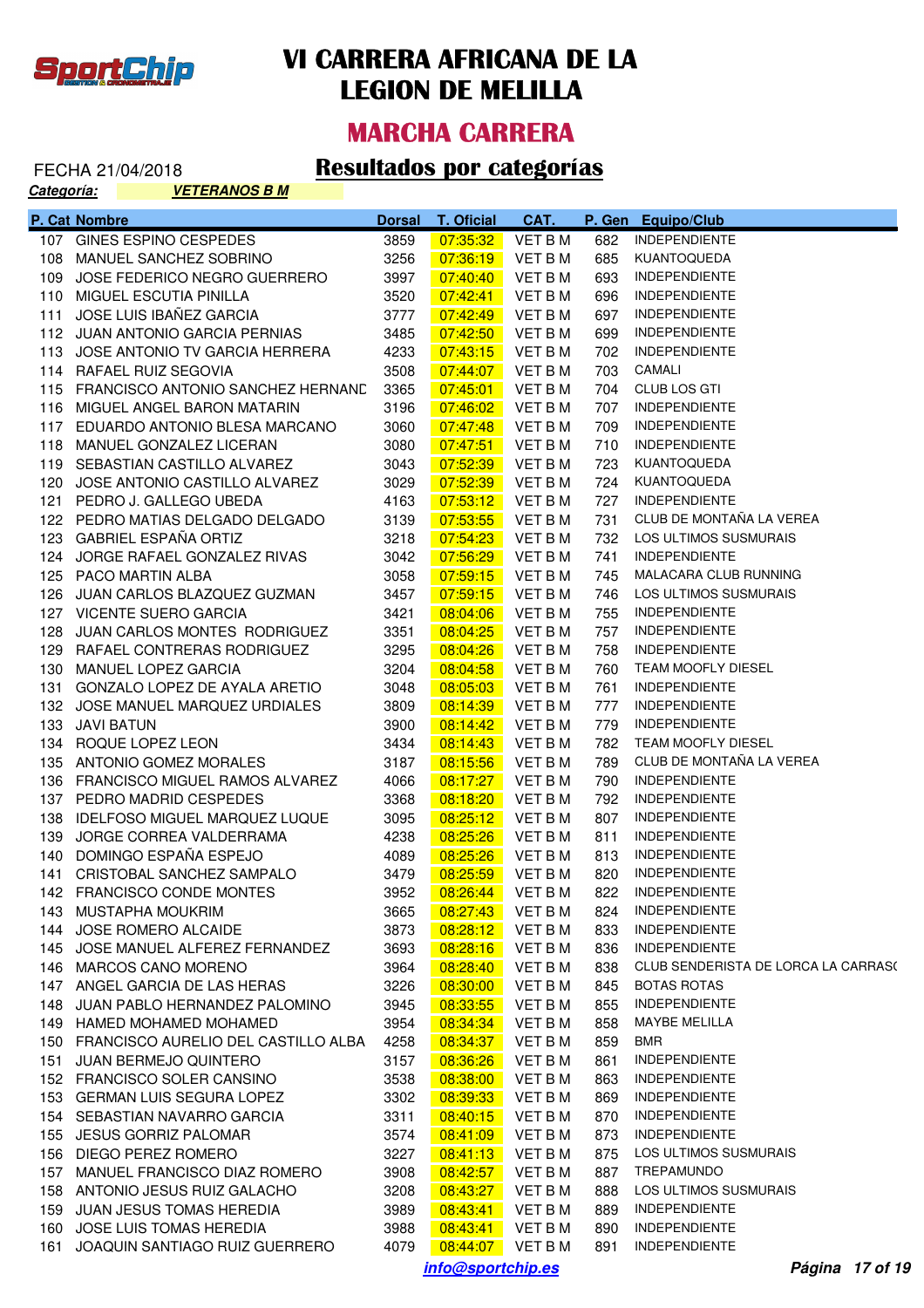

#### **MARCHA CARRERA**

#### FECHA 21/04/2018 **Resultados por categorías**

| Categoría: | <b>VETERANOS B M</b>                          |               |                      |                    |            |                                              |
|------------|-----------------------------------------------|---------------|----------------------|--------------------|------------|----------------------------------------------|
|            | P. Cat Nombre                                 | <b>Dorsal</b> | <b>T. Oficial</b>    | CAT.               | P. Gen     | <b>Equipo/Club</b>                           |
|            | 162 MARIO CUESTA SALVADOR                     | 4204          | 08:44:09             | <b>VET BM</b>      | 892        | <b>INDEPENDIENTE</b>                         |
|            | 163 ENRIQUE NAVAL VIZCAYA                     | 3684          | 08:44:54             | <b>VET BM</b>      | 894        | <b>INDEPENDIENTE</b>                         |
|            | 164 LUIS SERRANO RUIZ                         | 3481          | 08:45:28             | <b>VET BM</b>      | 897        | <b>INDEPENDIENTE</b>                         |
|            | 165 JOSE ANTONIO MARTINEZ LUQUE               | 3874          | 08:47:50             | <b>VET BM</b>      | 901        | <b>INDEPENDIENTE</b>                         |
|            | 166 VICTOR ALVAREZ PEREZ                      | 4023          | 08:49:17             | <b>VET B M</b>     | 902        | <b>INDEPENDIENTE</b>                         |
|            | 167 JOSE FRANCISCO MORA IGLESIAS              | 3796          | 08:49:17             | <b>VET B M</b>     | 903        | <b>INDEPENDIENTE</b>                         |
| 168        | JOSE LUIS CARRASCO MOLINA                     | 3749          | 08:49:18             | <b>VET B M</b>     | 904        | SALTABALATES                                 |
| 169        | JOSE LUIS MARTIN PEREZ                        | 3240          | 08:51:28             | <b>VET BM</b>      | 905        | PRETORIANOS DE TOMARES                       |
|            | 170 RAFAEL JOSE IZA GONZALEZ                  | 4109          | 08:51:30             | <b>VET BM</b>      | 906        | PRETORIANOS DE TOMARES                       |
|            | 171 FRANCISCO GRANADO QUINTERO                | 3436          | 08:54:09             | <b>VET B M</b>     | 914        | <b>INDEPENDIENTE</b>                         |
|            | 172 PEDRO ORTIZ MARTINEZ                      | 4182          | 08:57:27             | <b>VET B M</b>     | 917        | <b>INDEPENDIENTE</b>                         |
|            | 173 JUAN GAVILAN MARTINEZ                     | 3032          | 08:57:39             | <b>VET B M</b>     | 918        | <b>INDEPENDIENTE</b>                         |
|            | 174 JUANN DE DIOS MILLET MUÑOZ                | 4173          | 08:59:44             | <b>VET B M</b>     | 920        | <b>INDEPENDIENTE</b>                         |
|            | 175 ANTONIO CALLEJON CHINCHILLA               | 3858          | 09:00:22             | <b>VET BM</b>      | 922        | <b>INDEPENDIENTE</b>                         |
|            | 176 AGUSTIN GALIANA FERNANDEZ                 | 3810          | 09:01:05             | <b>VET BM</b>      | 923        | KABRAS LOCAS TRAIL                           |
|            | 177 FRANCISCO JOSE MARTINEZ MARTINEZ          | 3076          | 09:07:27             | <b>VET BM</b>      | 926        | <b>MAGNÍFICOS</b>                            |
| 178        | JOSE FERNANDO MARCOS SERRANO                  | 3133          | 09:07:27             | <b>VET B M</b>     | 927        | MI META 42K                                  |
| 179        | JUAN GONZALO TORRES DELGADO                   | 4072          | 09:08:39             | <b>VET B M</b>     | 930        | <b>INDEPENDIENTE</b>                         |
|            | 180 JUAN CARLOS MOREJON VERDU                 | 3136          | 09:14:36             | <b>VET BM</b>      | 939        | <b>INDEPENDIENTE</b>                         |
|            | 181 JAIME BUSTILLO GALVEZ                     | 3568          | 09:18:12             | <b>VET B M</b>     | 941        | <b>BOTAS ROTAS</b>                           |
|            | 182 FRANCI RUIZ DE TORRES                     | 3490          | 09:18:13             | <b>VET BM</b>      | 942        | <b>BOTAS ROTAS</b>                           |
|            | 183 JOSE MANUEL DIEZ QUINTANILLA              | 3661          | 09:19:02             | <b>VET BM</b>      | 953        | <b>INDEPENDIENTE</b>                         |
|            | 184 MIGUEL ZURITA GOÑI                        | 3639          | 09:19:03             | <b>VET B M</b>     | 955        | EQUIPO TENIENTE MUÑOZ CASTELLANOS            |
|            | 185 VICENTE LEON ZAFRA                        | 4148          | 09:19:08             | <b>VET B M</b>     | 957        | <b>INDEPENDIENTE</b>                         |
|            | 186 SALVADOR REAL ORTIZ                       | 3947          | 09:21:55             | <b>VET BM</b>      | 960        | INDEPENDIENTE                                |
|            | 187 JUAN MANUEL DOMINGUEZ BERNAL              | 3642          | 09:29:07             | VET B M            | 970        | <b>INDEPENDIENTE</b>                         |
|            |                                               |               |                      |                    |            |                                              |
| Categoría: | <b>VETERANAS B F</b>                          |               |                      |                    |            |                                              |
|            | P. Cat Nombre                                 | <b>Dorsal</b> | T. Oficial           | CAT.               | P. Gen     | Equipo/Club                                  |
| 1          | PALOMA ANTON GARCIA                           | 3360          | 05:32:45             | VET B F            | 192        | <b>INDEPENDIENTE</b>                         |
| 2          | MARIA ESTHER OSORIO GONZALEZ                  | 4154          | 05:38:45             | VET B F            | 212        | <b>INDEPENDIENTE</b>                         |
| 3          | MARIA DEL ROSARIO ALAMO GARCIA                | 3084          | 05:41:55             | VET B F            | 221        | <b>HTRAINER</b>                              |
| 4          | MARIA JOSE GUZMAN QUESADA                     | 3174          | 05:46:08             | VET B F            | 247        | <b>INDEPENDIENTE</b>                         |
| 5          | SUSANA BLAZQUEZ DIEGUEZ                       | 3168          | 05:52:50             | <b>VET B F</b>     | 272        | GUADALHORCE-ALORA                            |
| 6          | NIEVES ROMERO MALDONADO                       | 3258          | 05:55:35             | VET B F            | 285        | KUANTOQUEDA                                  |
| 7          | CAR DE DIEGO ESCRIBANO                        | 3932          | 05:58:53             | <b>VET B F</b>     | 299        | <b>INDEPENDIENTE</b>                         |
| 8          | FATIMA OBLADEN MARCOS                         | 3151          | 06:01:33             | VET B F            | 323        | <b>INDEPENDIENTE</b>                         |
| 9          | PALOMA BANDRES CALLE                          | 3107          | 06:31:56             | VET B F            | 443        | ACADEMIA DE INGENIEROS                       |
| 10         | ANA MARIA SEMPERE ROBLES                      | 3779          | 06:35:46             | VET B F            | 465        | <b>INDEPENDIENTE</b>                         |
| 11         | <b>HELENA ESTEBAN GALLEGO</b>                 | 3194          | 07:11:13             | VET B F            | 602        | <b>INDEPENDIENTE</b>                         |
| 12         | <b>GABRIELA ROLAND BOLL</b>                   | 3345          | 07:21:29             | VET B F            | 635        | <b>INDEPENDIENTE</b>                         |
| 13         | <b>ISABEL JODAR SAEZ</b>                      | 4177          | 07:55:18             | VET B F            | 739        | <b>INDEPENDIENTE</b>                         |
| 14         | ENCARNACION RODRIGUEZ RIVERA                  | 3300          | 07:59:58             | VET B F            | 747        | <b>BOTAS ROTAS</b>                           |
| 15         | MARIA ELENA FERNANEZ DIAZ                     | 3602          | 08:00:35             | VET B F            | 748        | RESERVISTAS VOLUNTARIOS DE MELILLA           |
| 16         | MARIA ROSA PELAEZ HERVAS                      | 3640          | 08:00:43             | VET B F            | 749        | <b>INDEPENDIENTE</b>                         |
| 17         | ENCARNACION MARQUEZ CALVO                     | 3432          | 08:04:05             | VET B F            | 754        | <b>INDEPENDIENTE</b>                         |
| 18         | MARIA ALAMINOS DE LA TORRE                    | 3366          | 08:04:24             | VET B F            | 756        | <b>INDEPENDIENTE</b>                         |
| 19         | MARIA SOLEDAD DEL RIO SANCHEZ                 | 4115          | 08:04:57             | VET B F            | 759        | TEAM MOOFLY DIESEL                           |
| 20         | MARIA REMEDIOS MARQUEZ LUQUE                  | 3067          | 08:25:10             | VET B F            | 805        | <b>INDEPENDIENTE</b>                         |
| 21         | MARIA YOLANDA ALVAREZ FRIAS                   | 3819          | 08:28:55             | VET B F            | 843        | <b>INDEPENDIENTE</b>                         |
| 22         | M CARMEN DIOS VALVERDE                        | 4187          | 08:28:55             | VET B F            | 844        | <b>INDEPENDIENTE</b>                         |
| 23         | M.EUGENIA SAEZ BLASCO                         | 4050          | 08:31:16             | VET B F            | 848        | <b>INDEPENDIENTE</b>                         |
| 24         | AICHA MIMUN ALI                               | 3790          | 08:31:17             | VET B F            | 849        | <b>INDEPENDIENTE</b>                         |
| 25<br>26   | DANIELA ANAYA GALAN<br>MAGDALENA MORENO PRADO | 3946<br>3412  | 08:33:54<br>08:42:16 | VET B F<br>VET B F | 853<br>881 | <b>INDEPENDIENTE</b><br><b>INDEPENDIENTE</b> |

**info@sportchip.es Página 18 of 19**